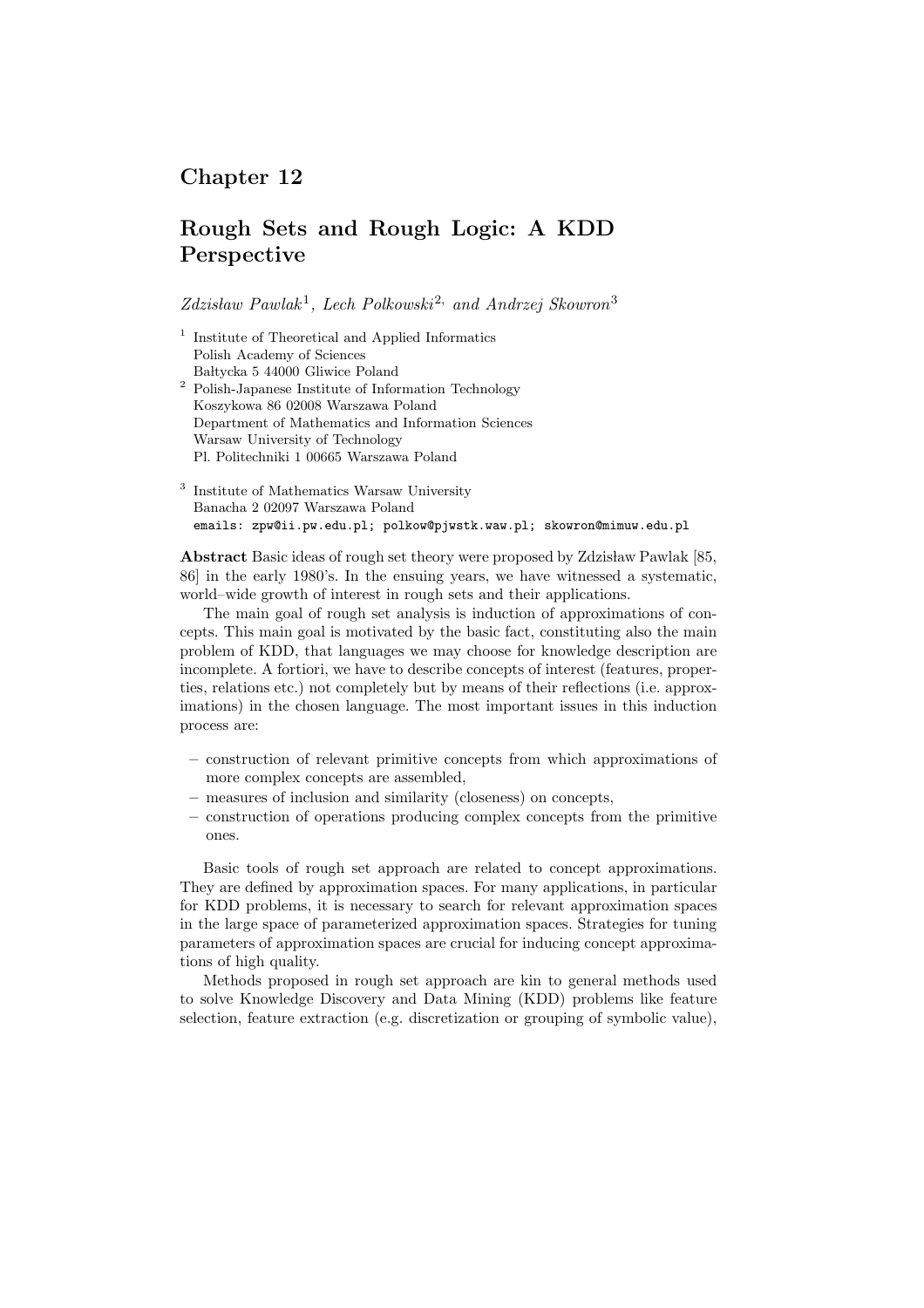data reduction, decision rule generation, pattern extraction(templates, association rules), or decomposition of large data tables. In this Chapter we examine rough set contributions to Knowledge Discovery from the perspective of KDD as a whole.

This Chapter shows how several aspects of the above problems are solved by the classical rough set approach and how they are approached by some recent extensions to the classical theory of rough sets. We point out the role of Boolean reasoning in solving discussed problems. Rough sets induce via its methods a specific logic, which we call rough logic. In the second part of this Chapter, we discuss rough logic and related incomplete logics from a wider perspective of logical approach in KDD.

Keywords: indiscernibility, lower and upper approximations, rough sets, boundary region, positive region, rough membership function, decision rules, patterns, dependencies in a degree, rough mereology, logic, propositional logic, predicate logic, modal logic, belief and belief revision logics, default logic, para–consistent logic, non-monotonic logic, fuzzy logic, rough logic.

## 1 Basic philosophy of rough set methods in KDD

Rough set tools for KDD are based on parameterized approximation spaces and strategies for parameter tuning leading to approximations of (whole or parts of) sets of objects called decision classes (or concepts).

Approximation spaces (cf. Chapter by STEPANIUK) consist of two main constructs: sets of objects called neighborhoods and a measure of inclusion on sets. Neighborhoods are described by some parameterized formulas. The inclusion measure is indexed by some parameters describing a degree of set inclusion. By parameter tuning the relevant neighborhoods as well as the relevant degree of inclusion are chosen with respect to a given problem. In this section we explain the main steps in inducing concept (or its part) description on the basis of rough set methods.

We assume a finite universe  $U$  of objects, represented in an information system  $A = (U, A)$  (see Chapter 1), being a subset of the whole universe  $U^{\infty}$  of objects. By a *concept* (*decision class*) in  $U^{\infty}$  we understand any subset of  $U^{\infty}$ .

One of the main goals of such areas as Machine Learning, Pattern Recognition as well as Knowledge Discovery and Data Mining is to develop methods for approximate descriptions of concepts (or their interesting parts) on the basis of partial information about them represented by information about objects from the universe U. More formally, let  $X \subseteq U^{\infty}$  be a concept and let  $\mathcal{A} =$  $(U, A)$  be a given information system. (The information system together with the characteristic function of  $X \cap U$  are represented by so called *decision systems*.) The problem is to induce an approximate description of  $U \cap X$  using attributes from A so that its extension to  $U^{\infty}$  will approximate X with sufficiently high quality. One could formulate this by saying that the induced concept description should estimate the real concept well.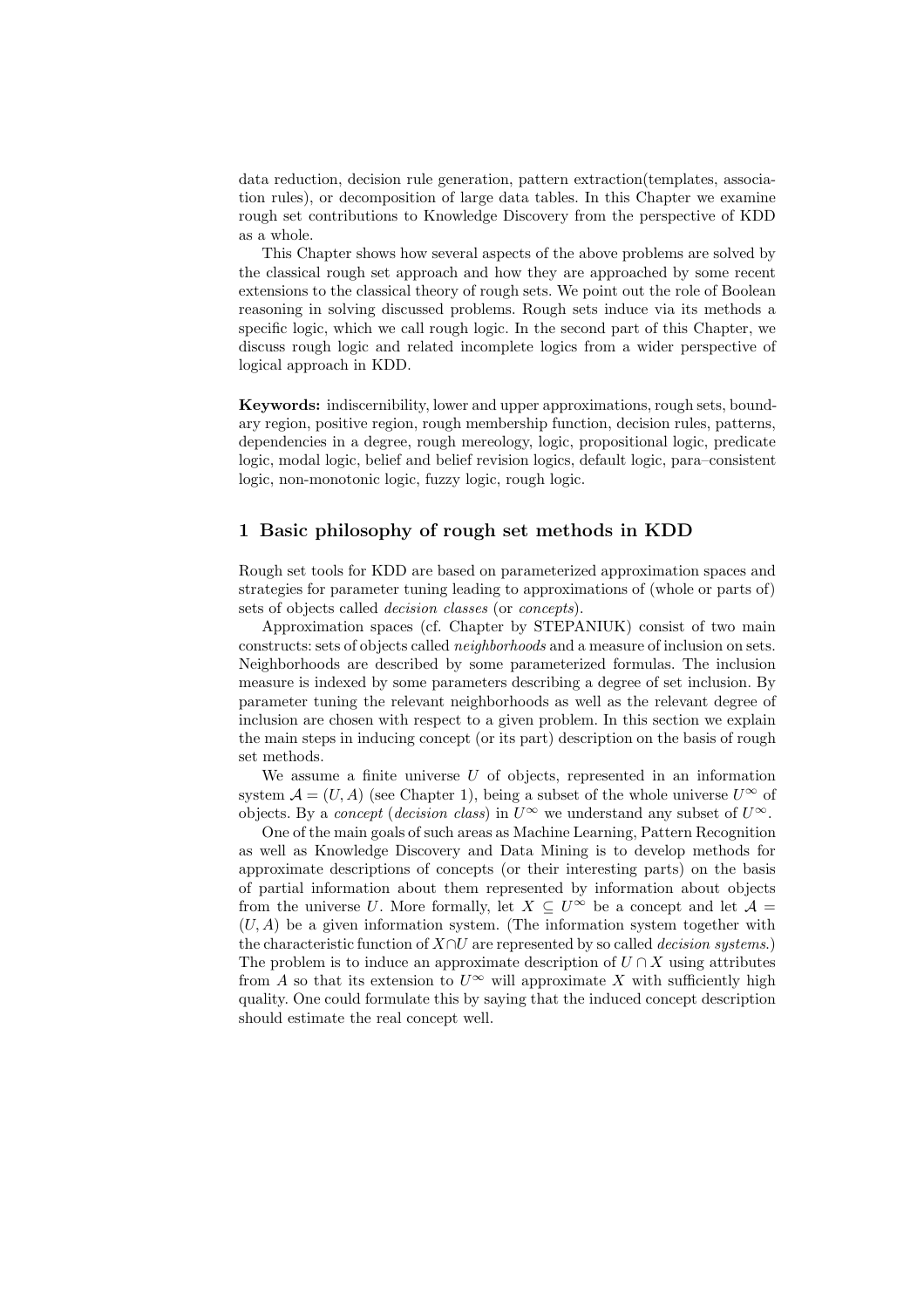Let us mention that there are some other factors due to which a concept approximation can be induced rather than its exact description. Among them are well known problems with missing values or noise in data.

Rough set approach allows to precisely define the notion of a concept approximation. It is based [86] on the indiscernibility (or, a weaker form viz. a similarity) relation between objects defining a *partition* (or, covering) of the universe  $U$  of objects. There are some issues to be discussed here.

The first one concerns the way in which inclusion of sets, in particular, of neighborhoods is measured.

From the point of view of KDD, it is important to consider two notions related to formulas, namely inclusion and closeness. Instead of classical crisp inclusion or equivalence it is more appropriate to consider inclusion in a degree and closeness in a degree. An example of such inclusion is used in case of association rules [4]. Assuming a given set of formulas and a given finite universe of objects the task is to search for pairs of formulas  $\alpha$ ,  $\beta$  such that  $\alpha$  is sufficiently included in  $β$ . The degree of inclusion for association rules is expressed by two thresholds consisting of coefficients known as support and confidence.

The second issue concerns the definition of quality measure used to estimate quality of concept description by neighborhoods from a given partition (or covering) in U and in  $U^{\infty}$ .

To solve the first problem, i.e., approximation in  $U$ , rough sets are offering the approximation operations on sets of objects (see Chapter 1). The classical rough set approach [86] is using crisp inclusion and by taking the union of all neighborhoods included in a given set it yields the lower approximation of this set. One can also define the upper approximation of the given set of objects by taking union of all objects having non-empty intersection with a given set. In the complement of the upper approximation of a given set there are all objects which can be with certainty classified as not belonging to the set (using available neighborhoods). The difference between the upper and lower approximations is called the boundary region of the approximated set and it is created by objects which cannot be classified with certainty neither to the approximated set nor to its complement (using given neighborhoods defining partition or covering). Consequently, each rough set exhibits *boundary-line cases*, i.e., objects which cannot be with certainty classified neither as members of the set nor of its complement.

As a consequence vague concepts, in contrast to precise concepts, cannot be characterized in terms of information about their elements. Therefore, in the proposed approach, we assume that any vague concept is replaced by a pair of precise concepts – the lower and the upper approximation of this vague concept. The difference between the upper and the lower approximation constitutes the boundary region of the vague concept.

For applications in KDD, a more relaxed approach has been developed: instead of crisp inclusion it seems more appropriate to use inclusion in a degree and to define set approximations on the basis of such inclusion [137], [112], [92], [88], [113]. One can search for proper degrees in the sense that induced by their means concept descriptions are showing better classification quality on new objects or,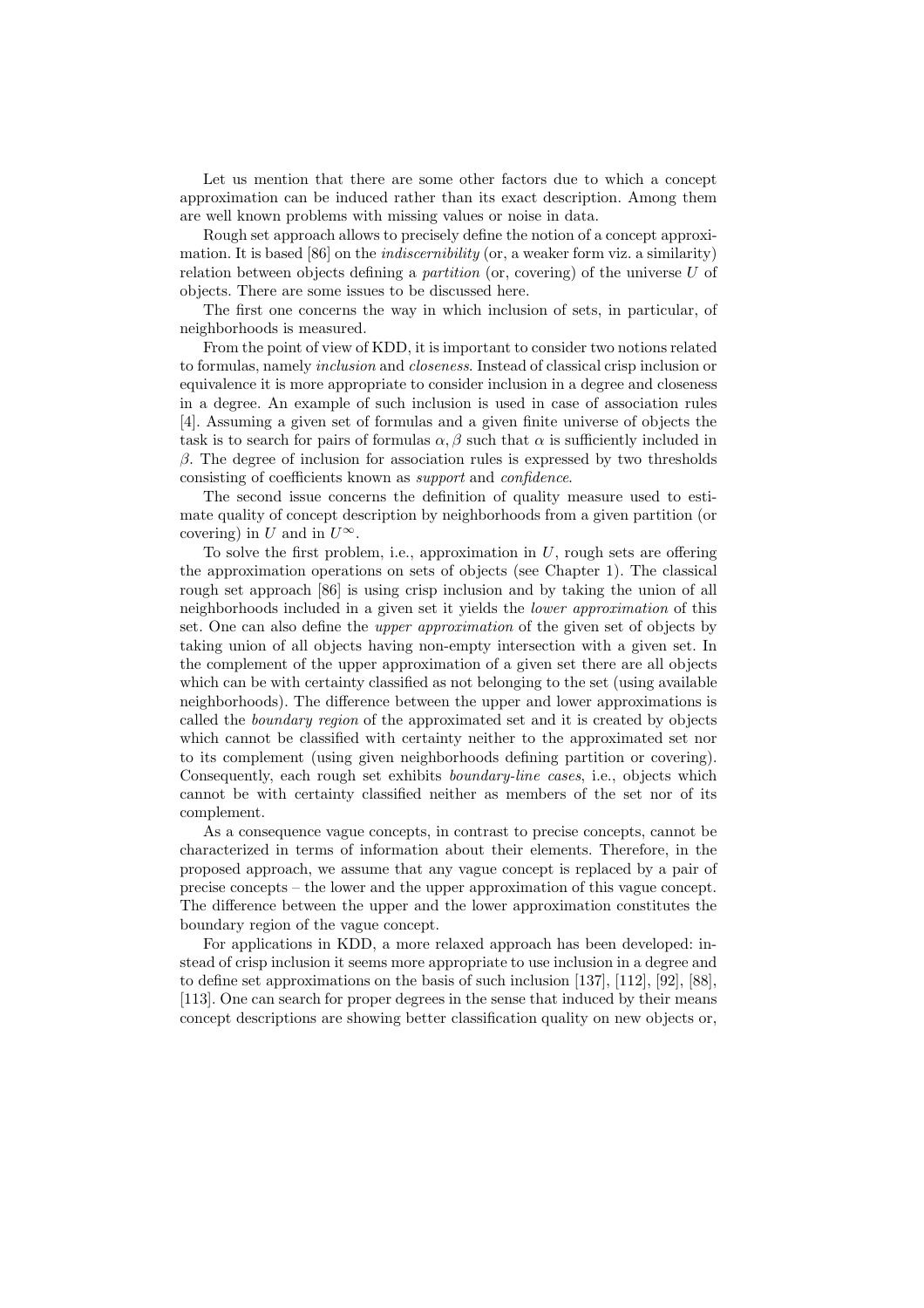more generally, they give better quality of concept description in  $U^{\infty}$ .

There are some other aspects of concept description which should be taken into consideration when one would like to estimate its quality in  $U^{\infty}$ . One can follow, e.g., the *minimal description length principle* [103] (cf. Chapter by  $SLEZAK$ ) suggesting that more coarser partitions of  $U$  allow for better concept approximation assuming they describe the set  $X \cap U$  still with a sufficient quality (measured e.g. by the size of boundary region or other measures like entropy). Hence, in particular, it follows that preprocessing methods, leading to partitions more coarser yet still relevant for concept approximation, are important for rough set approach. Moreover, it is necessary to develop methods for achieving an appropriate tradeoff between coarseness of partitions and quality of concept approximation determined by the chosen partition (or covering). There are several approaches, known in Machine Learning or Pattern Recognition realizing this tradeoff. Among them one can distinguish the following ones:

- 1. Feature selection is realized by searching for relevant indiscernibility relations in the family of all indiscernibility relations  $IND(B)$  where  $B \subseteq A$ (see Chapter 1).
- 2. Feature extraction is realized by searching for relevant indiscernibility relations in the family of all indiscernibility relations  $IND(B)$  where  $B \subseteq C$ and C is a given set of attributes in A (see Chapter 1).
- 3. Discovery of a relevant subspace  $C$  of attributes definable by A. Next, the relevant attributes are extracted within a given subspace  $C$  of attributes definable by A. In this way the searching process for relevant attributes can be made more efficient because the computational complexity of the searching problem for relevant attributes in the whole space of attributes definable by A makes the process of relevant feature extraction infeasible.

It is worth to mention that very little is known about how to discover relevant subspaces  $C$  of attributes definable by  $A$  and this is still a challenge for knowledge discovery and data mining.

The (described above) process of searching for appropriate (coarser yet relevant) partitions (defined by  $C$ ) is related in rough set theory to searching for constructs called reducts and their approximations. Let us observe that in practice the generated models of partitions (coverings) are usually sub-optimal with respect to the minimal description length principle. This is because of the computational complexity of searching problems for the optimal models. Moreover, it is necessary to tune the extracted models to receive satisfactory quality, e.g. of classification or description of induced models.

The combination of rough set approach with Boolean Reasoning [13] has created a powerful methodology allowing to formulate and efficiently solve searching problems for different kinds of reducts and approximations to them.

The idea of Boolean reasoning consists in constructing – for a given problem  $P$  – a corresponding Boolean function  $f_P$  with the following property: solutions for the problem  $P$  can be recovered from prime implicants  $4$  of the Boolean function  $f_P$ .

 $\frac{4}{4}$  An implicant of a Boolean function f is any conjunction of literals (variables or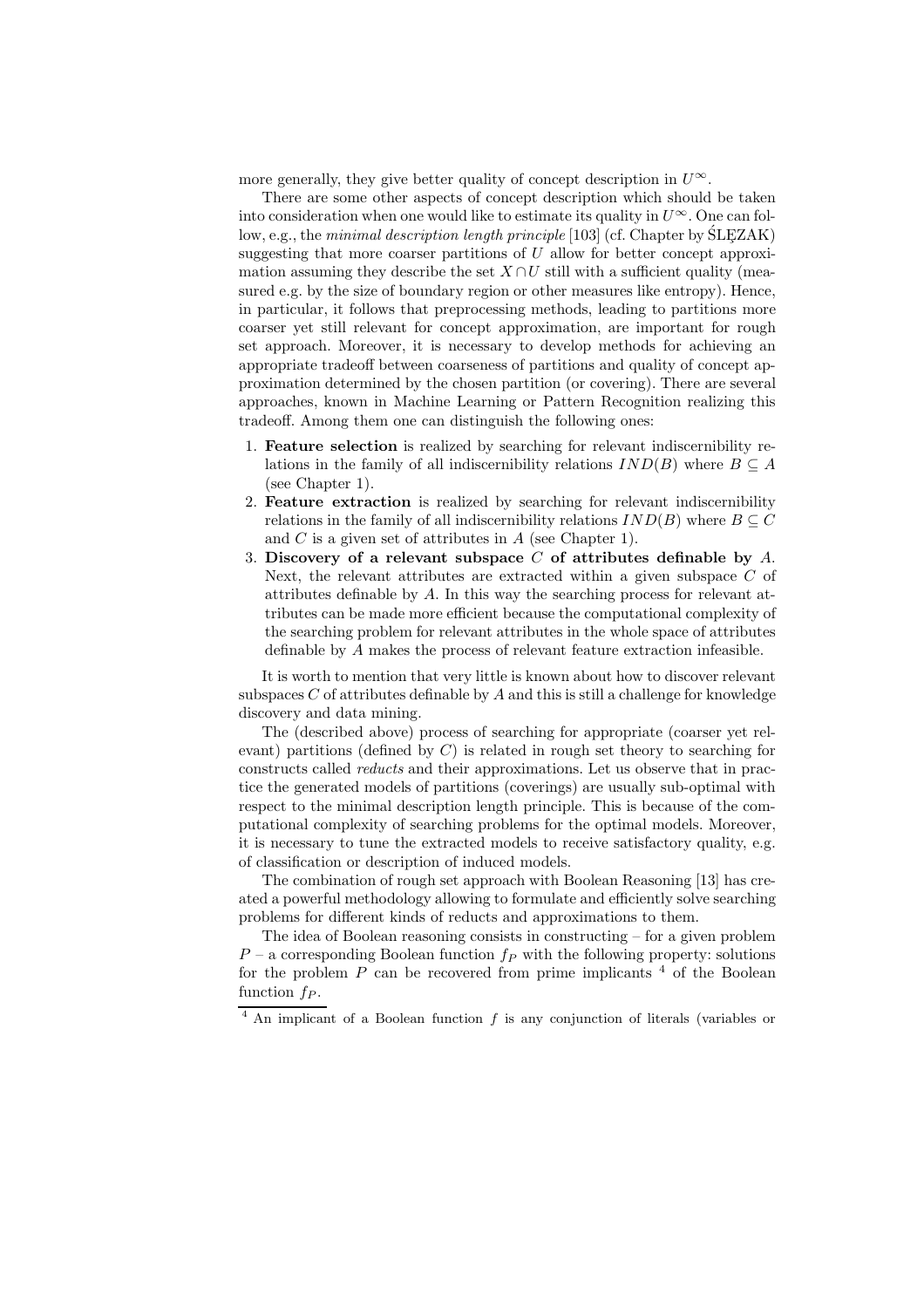It is necessary to deal with Boolean functions of large size to solve real – life problems. A successful methodology based on the discernibility of objects and Boolean reasoning (see Chapter 1) has been developed for computing many important for applications constructs like reducts and their approximations, decision rules, association rules, discretization of real value attributes, symbolic value grouping, searching for new features defined by oblique hyperplanes or higher order surfaces, pattern extraction from data as well as conflict resolution or negotiation. Reducts are also basic tools for extracting functional dependencies or functional dependencies in a degree from data(for references see the papers and bibliography in [110], [82], [94], [95]).

A great majority of problems related to generation of the above mentioned constructs are of high computational complexity (i.e. they are NP-complete or NP-hard). This is also showing that most problems related to e.g. feature selection or pattern extraction from data have intrinsic high computational complexity. However, using the methodology based on discernibility and Boolean reasoning it has been possible to discover efficient heuristics returning suboptimal solutions to these problems. The reported results of experiments on many data sets are very promising. They show very good quality of solutions (expressed by the classification quality of unseen objects and time necessary for solution construction) generated by proposed heuristics in comparison to other methods reported in literature. Moreover, for large data sets the decomposition methods based on patterns called templates have been developed (see e.g. [79], [76]) as well as a method to deal with large relational databases (see e.g. [75]).

It is important to note that this methodology allows for constructing heuristics having a very important approximation property which can be formulated as follows: expressions generated by means of heuristics (i.e., implicants) and sufficiently close to prime implicants define approximate solutions to the problem [108].

Parameterized approximation spaces and strategies for parameter tuning are basic tools for rough set approach in searching for data models under a given partition of objects (see e.g. [79], [76],[110], [116], [117], [94], [95]). Parameters to be tuned are thresholds used to select elements of partitions (coverings), to measure degree of inclusion (or closeness) of sets, or parameters measuring quality of approximation.

Rough sets offer methods for exploratory data analysis, i.e., methods for hypothesis generation rather than hypothesis testing [39]. Data mining without proper consideration of statistical nature of the inference problem is indeed to be avoided. We now shortly discuss how statistical methods are used in combination with rough set methods.

There is an important issue about the statistical validity and significance of constructs generated using rough set methods. Rough set data analysis becomes

their negations) such that if the values of these literals are true under an arbitrary valuation v of variables then the value of the function f under v is also true. A prime implicant is a minimal implicant. Here we are interested in implicants of monotone Boolean functions only, i.e. functions constructed without negation.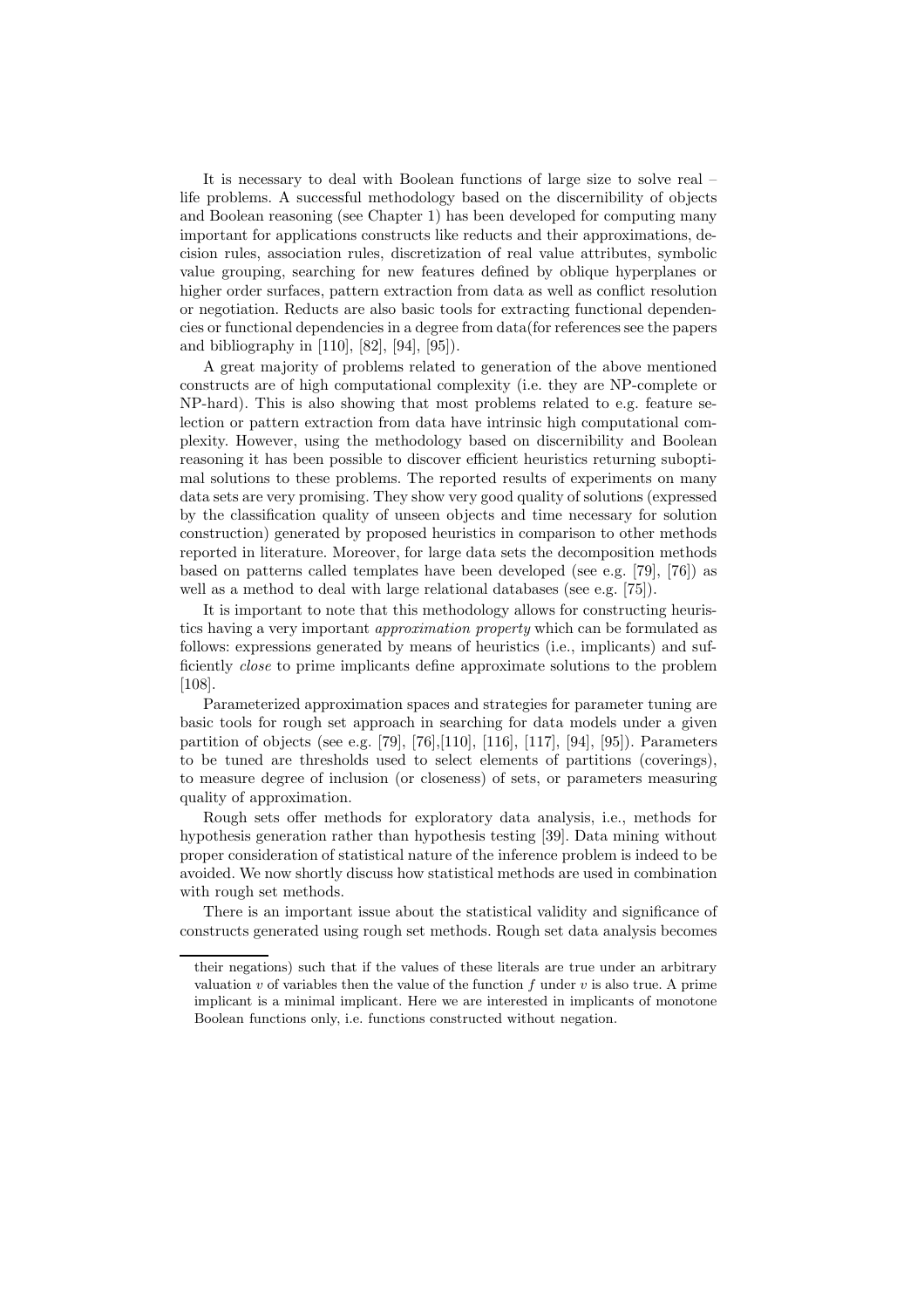the most popular non–invasive method [24], [23] today. Non–invasive methods of data analysis aim to derive conclusions by taking into account only the given data without stringent additional model assumption. Using fewer model assumption results in more generality, wider applicability, and reduced costs and time. Non– invasive methods of data analysis use only few parameters which require only simple statistical estimation procedures. However, the generated constructs, like reducts or decision rules, should be controlled using statistical testing procedures.

Hence any non–invasive method needs to be complemented by methods for statistical significance, statistical validation, estimation of errors and model selection using only parameters supplied by the data at hand. This can be related to the ideas of statisticians looking for methods which could weaken the assumptions necessary for good estimators [39], [49].

The reader can find in literature (e.g. in [23],[24], [10], [2]), [52], [94], [95]) such methods, together with discussion of results of their applications. Among them are the following ones: data filtering based on classification error [23],[24], methods for significance testing using randomization techniques (e.g. dynamic reducts and rules [10]), model selection (e.g. by rough set entropy [23],[24]; by rough modeling allowing for generation of compact and accurate models based on, e.g., receiver operating characteristic analysis and rough modeling [2],[54] by decision rule approximation [52] - with the quality described by entropy [52], [23] and quality of classification of new objects, by reduct approximation [52] - with the quality expressed by positive region [52] and quality of classification of new objects, by boundary region thinning [52] using variable precision rough set model [137]). For more details the reader is referred to the bibliography on rough sets (see e.g. the bibliography in [94],[95]). Rough set approach backed up by non–invasive methods becomes a fully fledged instrument for data mining [24].

There are some other interesting current research topics which we can only mention. Let us observe that when defining approximation of concepts, in most cases we deal with concepts creating a partition of  $U^{\infty}$ . Classifying new objects one should resolve conflicts between votes, coming from different approximations, for or against particular concepts. Recently a hybrid rough–neuro method has been applied for learning the strategy of conflict resolution for a given data [120]. Other current research topic deals with more complex information granules than discussed so far, defined by simple formulas, and methods for fusion of information granules to induce complex information granule approximations. The interested reader is referred to papers related to rough mereological approach (see e.g. [92], [97]) and papers related to spatial data mining (see e.g. [91], [113]).

In what follows we discuss in more details rough set approach vs. a general task of KDD and we refer to basic notions and examples of Chapter 1. For more information the reader is referred to [82], [94], [95] and to bibliographies in these books.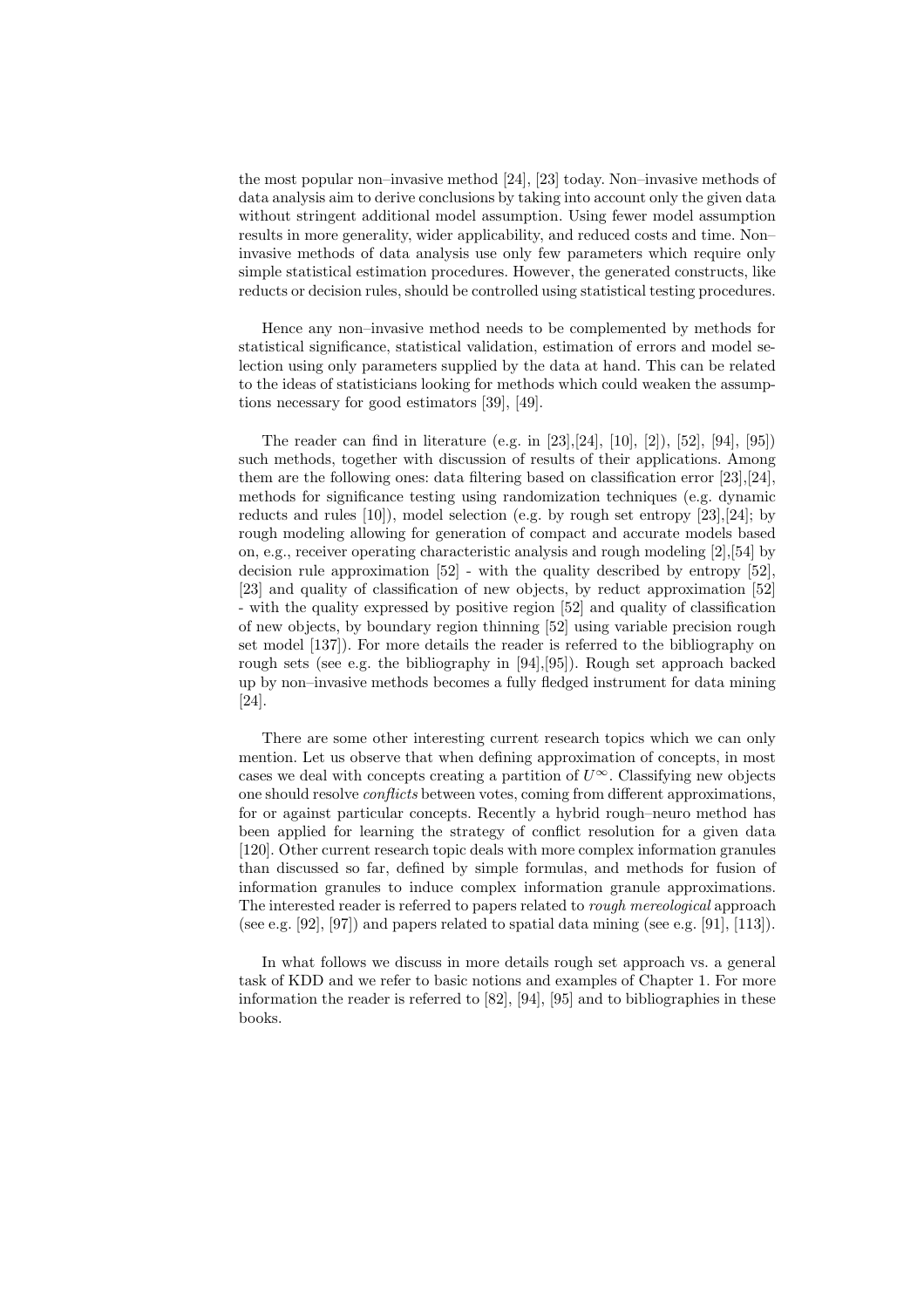## 1.1 Data Representation

In the simplest case the data exploited by rough set analysis are represented in the form of attribute–value tables, see Chapter 1. Such tables are also used by Pattern Recognition, Machine Learning and KDD. These simple tables are combined when forming hierarchical or distributed data structures.

A data set can be represented by a table where each row represents, for instance, an object, a case, or an event. Every column represents an attribute, or an observation, or a property that can be measured for each object; it can also be supplied by a human expert or user. This table is called an information system.

The choice of attributes is subjective (they are often called *conditional at*tributes) and reflects our intuition about factors that influence the classification of objects in question. The chosen attributes determine in turn primitive descriptors that provide *intensions* of primitive concepts.

In many cases the target of the classification, that is, the family of concepts to be approximated is represented by an additional attribute d called decision.

Information systems of this kind are called decision systems and they are written down as triples  $\mathcal{A} = (U, A, d)$ .

We try in this case to approximate concepts that are defined by the known decision. This is known in Machine Learning as supervised learning.

In some applications it may be necessary to work with conditional attributes which are compound in the sense that they depend on other simpler attributes which in turn depend on other attributes, etc. (e.g. this happens when the values of attributes are complex structural objects, like images or algorithms to be performed). In this case it is necessary to work with hierarchical data tables. A still more general case occurs when the data is distributed between a number of processing units (agents). We have to work then in a multi–agent environment. In such a case the process of induction of approximations to concepts is more complicated. This is due to the necessity of adding interface mechanisms that translate concepts and their similarity degrees from agent to agent. These problems are addressed by rough mereology (for references see [93]).

#### 1.2 Indiscernibility

A decision system expresses all currently available knowledge about the objects in question. Such a table may be unnecessary large: some objects may be indiscernible or some attributes redundant.

Let  $\mathcal{A} = (U, A)$  be an information system, then with any  $B \subseteq A$  there is associated an equivalence relation  $IND_{\mathcal{A}}(B)$ :

$$
IND_{\mathcal{A}}(B) = \{(x, x') \in U^2 \mid \forall a \in B \ a(x) = a(x')\}
$$

 $IND_{\mathcal{A}}(B)$  is called the *B*-indiscernibility relation, its classes are denoted by  $[x]_B$ . By  $X/B$  we denote the partition of U defined by the indiscernibility relation  $IND(B)$ . See Chapter 1 for more details.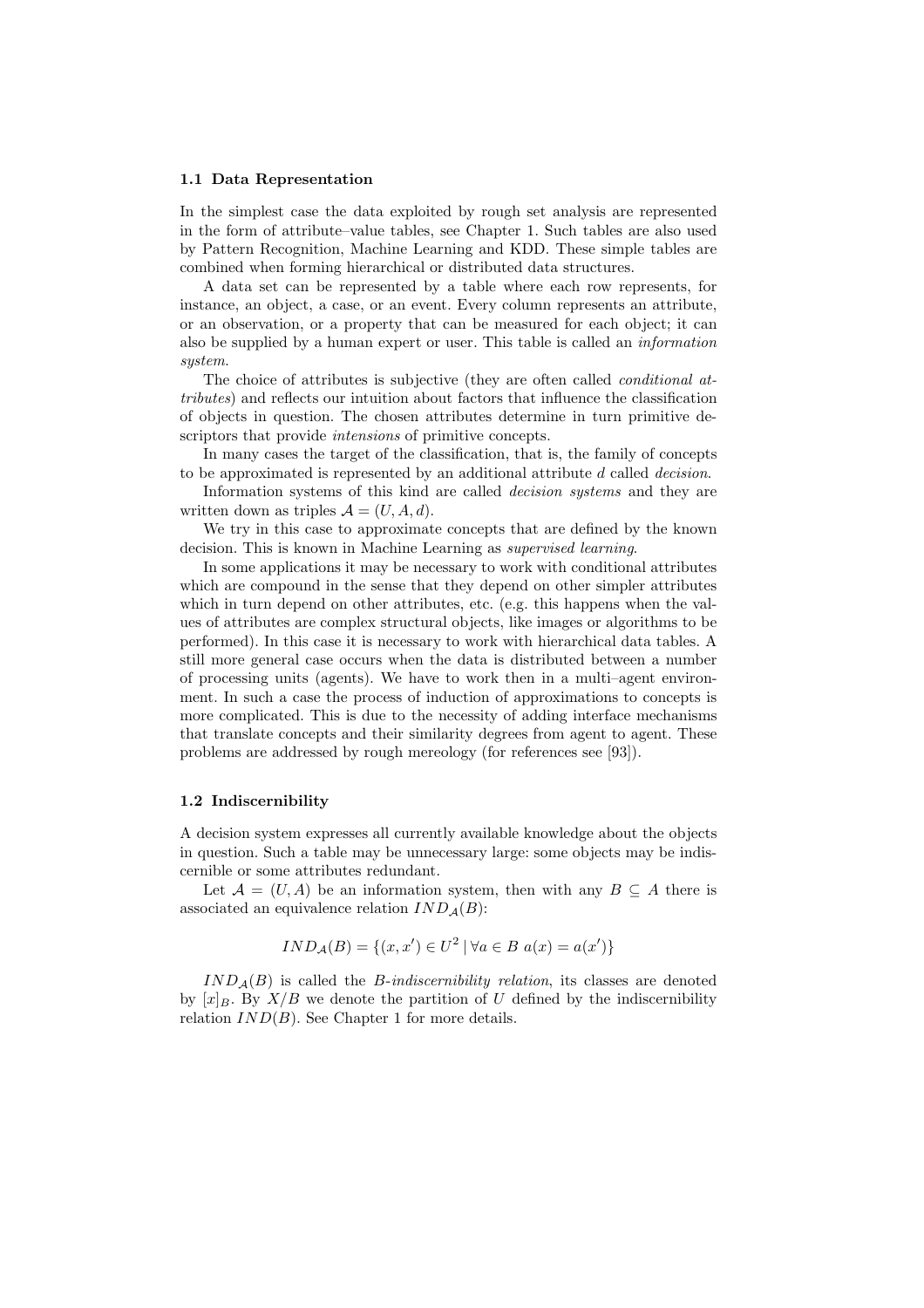# 1.3 Lower and upper approximation of sets, boundary regions, positive regions

We have already mentioned that vague concepts may be only approximated by crisp concepts; these approximations are recalled now.

Let  $\mathcal{A} = (U, A)$  be an information system,  $B \subseteq A$ , and  $X \subseteq U$ . We can approximate  $X$  using only the information contained in  $B$  by constructing the B-lower and B-upper approximations of X, denoted  $BX$  and  $\overline{B}X$  respectively, where  $\underline{BX} = \{x \mid [x]_B \subseteq X\}$  and  $\overline{BX} = \{x \mid [x]_B \cap X \neq \emptyset\}.$ 

The lower approximation induces *certain rules* while the upper approximation induces possible rules (i.e. rules with confidence greater than 0). The set  $BN_B(X) = \overline{B}X - \underline{B}X$  is called the *B*-boundary region of X thus consisting of those objects that on the basis of the attribute set  $B$  cannot be unambiguously classified into X. The set  $U - \overline{B}X$  is called the B-outside region of X and consists of those objects which can be with certainty classified as not belonging to X. A set is said to be *rough* (respectively,  $crisp$ ) if the boundary region is non–empty (respectively, empty).

The following properties of approximations can easily be verified:

(1)  $\underline{B}(X) \subseteq X \subseteq \overline{B}(X)$ , (2)  $\underline{B}(\emptyset) = \overline{B}(\emptyset) = \emptyset, \underline{B}(U) = \overline{B}(U) = U,$ (3)  $\overline{B}(X \cup Y) = \overline{B}(X) \cup \overline{B}(Y)$ , (4)  $\underline{B}(X \cap Y) = \underline{B}(X) \cap \underline{B}(Y),$ (5)  $X \subseteq Y$  implies  $\underline{B}(X) \subseteq \underline{B}(Y)$  and  $\overline{B}(X) \subseteq \overline{B}(Y)$ , (6)  $\underline{B}(X \cup Y) \supseteq \underline{B}(X) \cup \underline{B}(Y)$ ,  $(7)$   $B(X \cap Y) \subseteq B(X) \cap B(Y),$ (8)  $\underline{B}(-X) = -B(X),$ (9)  $B(-X) = -B(X)$ , (10)  $\underline{B(B(X))} = \overline{B(B(X))} = \underline{B(X)},$ (11)  $\overline{B}(\overline{B}(X)) = B(\overline{B}(X)) = \overline{B}(X),$ 

where  $-X$  denotes  $U - X$ .

One can single out the following four basic classes of rough sets:

- a) X is roughly B-definable iff  $B(X) \neq \emptyset$  and  $\overline{B}(X) \neq U$ ,
- b) X is internally B-undefinable iff  $\underline{B}(X) = \emptyset$  and  $\overline{B}(X) \neq U$ ,
- c) X is externally B-definable iff  $B(X) \neq \emptyset$  and  $\overline{B}(X) = U$ ,
- d) X is totally B-undefinable iff  $B(X) = \emptyset$  and  $\overline{B}(X) = U$ .

These categories of vagueness have a clear intuitive meaning.

#### 1.4 Measures of closeness of concepts

We now present some approaches to closeness measures. These are *accuracy of* approximation, measure of positive region, rough membership functions and dependencies in a degree. These notions are instrumental in evaluating the strength of rules and closeness of concepts as well as being applicable in determining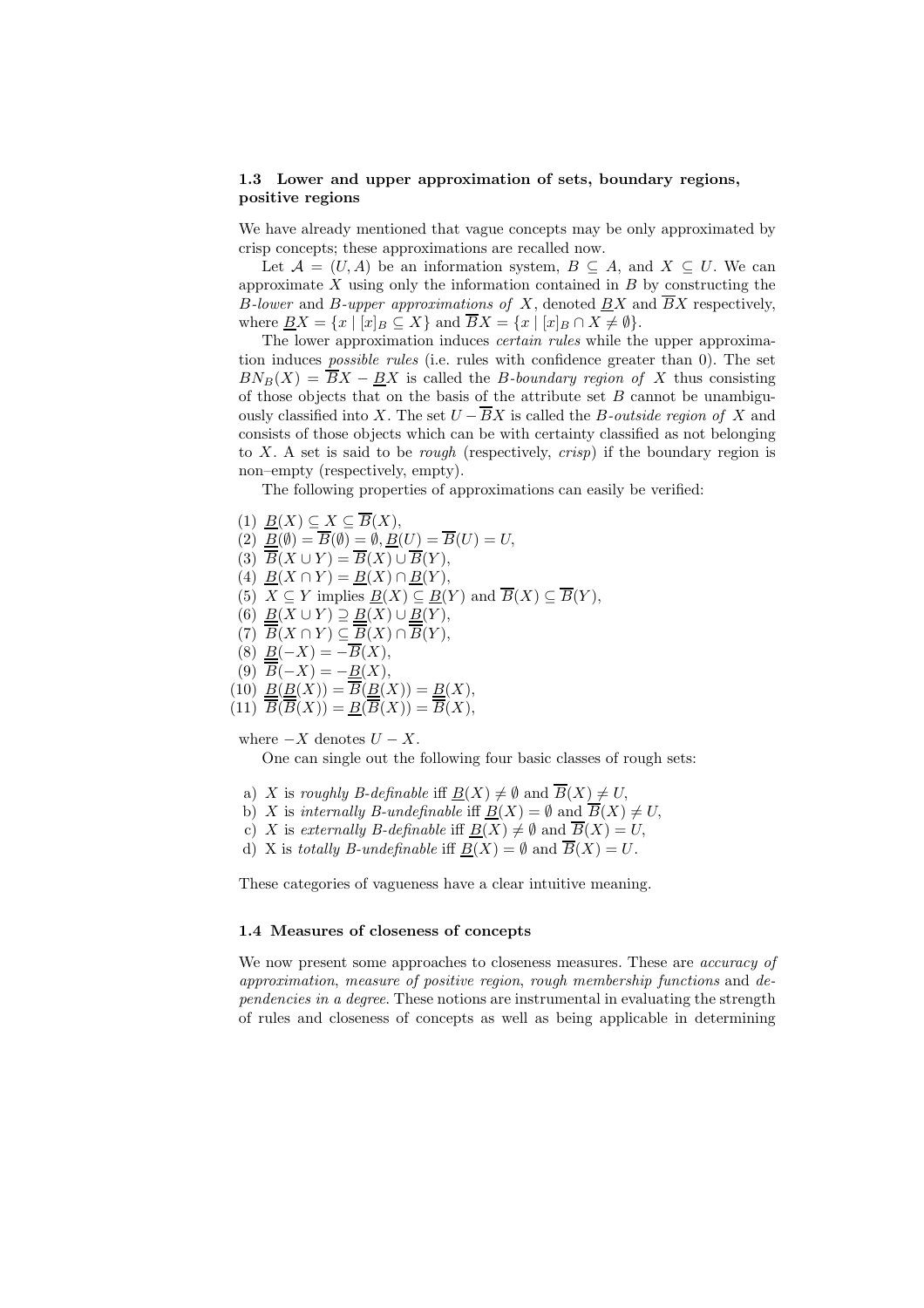plausible reasoning schemes [92], [97]. Important role is also played by entropy measures (see e.g.  $[24]$  and Chapter by  $SLEZAK$ ).

Accuracy of approximation. A rough set  $X$  can be characterized numerically by the following coefficient

$$
\alpha_B(X) = \frac{|B(X)|}{|\overline{B}(X)|},
$$

called the *accuracy of approximation*, where |X| denotes the cardinality of  $X \neq \emptyset$ . Obviously  $0 \le \alpha_B(X) \le 1$ . If  $\alpha_B(X) = 1$ , X is crisp with respect to B (X is exact with respect to B), and otherwise, if  $\alpha_B(X) < 1$ , X is rough with respect to  $B(X)$  is vague with respect to  $B$ ).

Positive region and its measure. If  $X_1, \ldots, X_{r(d)}$  are decision classes of A, then the set  $\underline{B}X_1 \cup \ldots \cup \underline{B}X_{r(d)}$  is called the *B-positive region of* A and is denoted by  $POS_B(d)$ . The number  $|POS_B(d)|/|U|$  measures closeness of the partition defined by the decision to its approximation defined by attributes from B.

Rough membership function. In classical set theory either an element belongs to a set or it does not. The corresponding membership function is the characteristic function of the set, i.e. the function takes values 1 and 0, respectively. In the case of rough sets the notion of membership is different. The rough membership function quantifies the degree of relative overlap between the set  $X$ and the equivalence class to which  $x$  belongs. It is defined as follows:

$$
\mu_X^B(x) : U \longrightarrow [0,1]
$$
 and  $\mu_X^B(x) = \frac{|[x]_B \cap X|}{|[x]_B|}$ 

The rough membership function can be interpreted as a frequency–based estimate of  $Pr(y \in X | u)$ , the conditional probability that object y belongs to set X, given knowledge of the information signature  $u = Inf_B(x)$  of x with respect to attributes B. The value  $\mu_X^B(x)$  measures closeness of  $\{y \in U : Inf_B(x) =$  $Inf_B(y)$  and X.

The formulae for the lower and upper set approximations can be generalized to some arbitrary level of precision  $\pi \in (\frac{1}{2}, 1]$  by means of the *variable precision* rough membership function [137] (see below).

Note that the lower and upper approximations as originally formulated are obtained as a special case with  $\pi = 1.0$ .

$$
\underline{B}_{\pi}X = \{x \mid \mu_X^B(x) \ge \pi\}
$$

$$
\overline{B}_{\pi}X = \{x \mid \mu_X^B(x) > 1 - \pi\}
$$

Sets of patients, events, outcomes, etc. can be approximated by variable precision rough sets with a varied precision that depends on the parameter  $\pi$ . Assuming data influenced by noise, one can tune the threshold  $\pi$  to find the "best" concept approximation. One can, e.g., start from  $\pi$  "close" to 1 and incrementally decrease the value of  $\pi$ . In each step, e.g., lower approximations of decision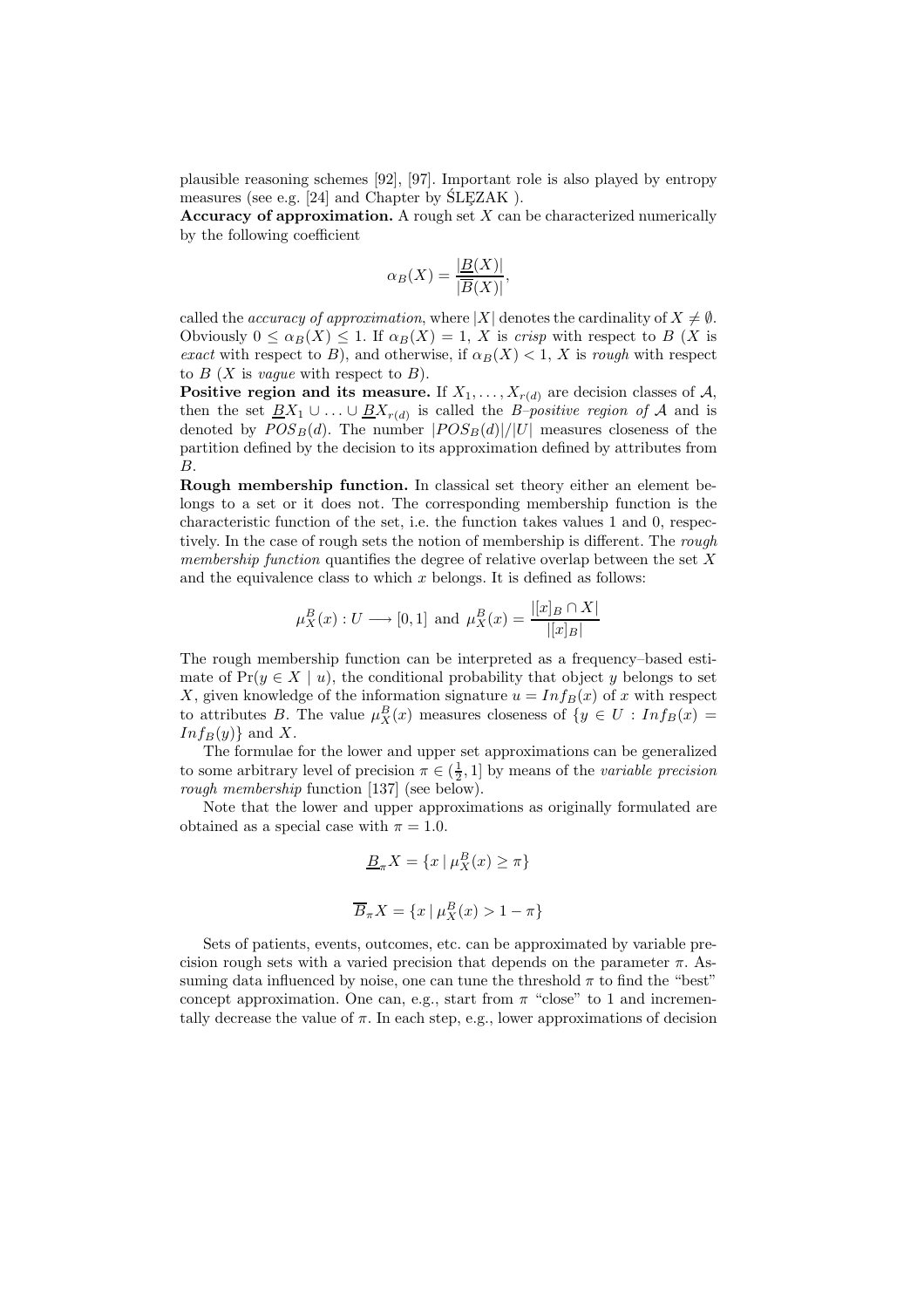classes are calculated and corresponding decision rules are induced. As lower approximations of decision classes are becoming larger when the parameter  $\pi$  is decreasing, induced decision rules are becoming stronger, e.g., being supported by more objects. Decrease in value of the parameter  $\pi$  should be stopped when the quality of new object classification by induced rules starts to decrease.

Dependencies in a degree. Another important issue in data analysis is discovering dependencies among attributes. Intuitively, a set of attributes D depends totally on a set of attributes C, denoted  $C \Rightarrow D$ , if all values of attributes from  $D$  are uniquely determined by values of attributes from  $C$ . In other words,  $D$ depends totally on C, if there exists a functional dependency between values of D and C. Dependency can be formally defined in the following way cf. Chapter 1.

Let  $D$  and  $C$  be subsets of  $A$ . We will say that  $D$  depends on  $C$  to a degree k (0  $\leq$  k  $\leq$  1), denoted  $C \Rightarrow_k D$ , if

$$
k = \gamma(C, D) = \frac{|POS_C(D)|}{|U|},
$$

where  $POS_{C}(D)=POS_{C}(d_{D}).$ Obviously

$$
\gamma(C,D) = \sum_{X \in U/D} \frac{|C(X)|}{|U|}.
$$

If  $k = 1$  we say that D depends totally on C, and if  $k < 1$ , we say that D depends partially (to a degree k) on C.  $\gamma(C, D)$  describes the closeness of the partition  $U/D$  and its approximation with respect to conditions in  $C$ .

The coefficient  $k$  expresses the ratio of all elements of the universe which can be properly classified to blocks of the partition  $U/D$  by employing attributes  $C$ . It will be called the degree of the dependency.

All the closeness measures mentioned above are constructed on the basis of the available attributes. Two important problems are the extraction of relevant parameterized closeness measures and methods of their tuning in the process of concept approximation (see section 1).

## 1.5 Reduct and core

In the previous section we investigated one dimension of reducing data which aimed at creating equivalence classes. The gain is apparent: only one element of the equivalence class is needed to represent the entire class. The other dimension in reduction is to store only those attributes that suffice to preserve the chosen indiscernibility relation and, consequently, the concept approximations. The remaining attributes are redundant since their removal does not worsen the classification.

Given an information system  $A = (U, A)$  a reduct is a minimal set of attributes  $B \subseteq A$  such that  $IND_A(B) = IND_A(A)$ , cf. Chapter 1. In other words, a reduct is a minimal set of attributes from A that preserves the original classification defined by the set A of attributes. Finding a minimal reduct is NP-hard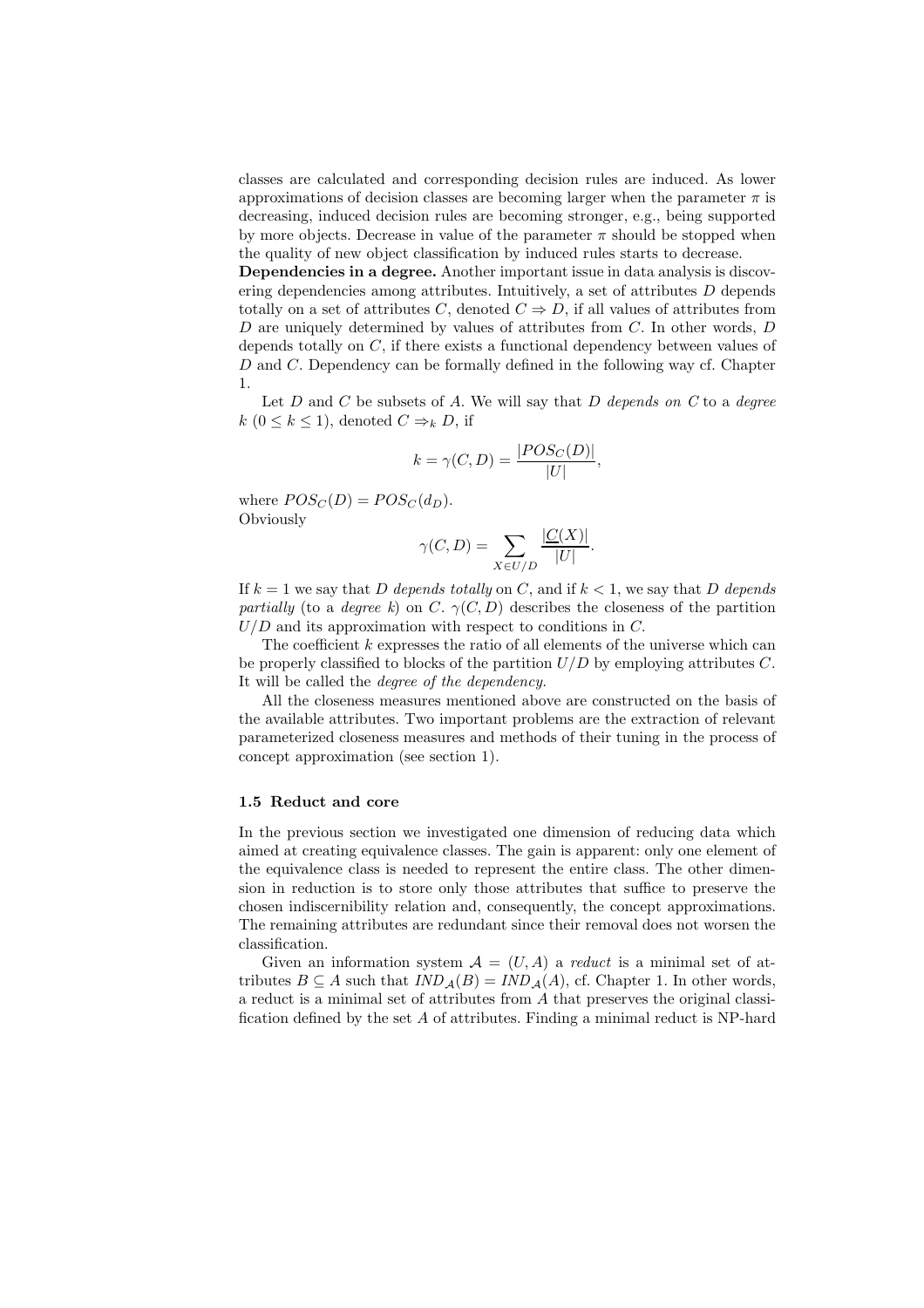[111]. One can also show that the number of reducts of an information system with  $m$  attributes can be equal to

$$
\binom{m}{\lfloor m/2\rfloor}
$$

There exist fortunately good heuristics that compute sufficiently many reducts in an often acceptable time. Boolean reasoning can be successfully applied in the task of reduct finding, cf. Chapter 1. We recall this algorithmic procedure here.

For A with n objects, the discernibility matrix of A is a symmetric  $n \times n$ matrix with entries  $c_{ij}$  as given below. Each entry consists of the set of attributes upon which objects  $x_i$  and  $x_j$  differ.

$$
c_{ij} = \{a \in A \mid a(x_i) \neq a(x_j)\} \quad i, j = 1, ..., n
$$

A discernibility function  $f_{\mathcal{A}}$  for an information system  $\mathcal{A}$  is a Boolean function of m Boolean variables  $a_1^*,...,a_m^*$  (corresponding to the attributes  $a_1,...,a_m$ ) defined below, where  $c_{ij}^* = \{a^* \mid a \in c_{ij}\}.$ 

$$
f_{\mathcal{A}}(a_1^*,...,a_m^*) = \bigwedge \left\{ \bigvee c_{ij}^* \mid 1 \leq j \leq i \leq n, c_{ij} \neq \emptyset \right\}
$$

The set of all prime implicants of  $f_A$  determines the set of all reducts of  $A$ . In the sequel we will write  $a_i$  instead of  $a_i^*$ .

The intersection of all reducts is the so-called core (which may be empty).

In general, the decision is not constant on the indiscernibility classes. Let  $\mathcal{A} =$  $(U, A \cup \{d\})$  be a decision system. The *generalized decision in* A is the function  $\partial_A: U \longrightarrow \mathcal{P}(V_d)$  defined by  $\partial_A(x) = \{i \mid \exists x' \in U \ x' \text{ IND}(A) x \text{ and } d(x') = i\}.$ A decision system A is called *consistent (deterministic)*, if  $|\partial_A(x)| = 1$  for any  $x \in U$ , otherwise A is inconsistent (non-deterministic). Any set consisting of all objects with the same generalized decision value is called the generalized decision class.

It is easy to see that a decision system  $A$  is consistent if, and only if,  $POS_A(d) = U$ . Moreover, if  $\partial_B = \partial_{B'}$ , then  $POS_B(d) = POS_{B'}(d)$  for any pair of non-empty sets  $B, B' \subseteq A$ . Hence the definition of a decision-relative reduct: a subset  $B \subseteq A$  is a *relative reduct* if it is a minimal set such that  $POS_{A}{d} = POS_{B}{d}$ . Decision-relative reducts may be found from a discernibility matrix:  $M^d(\mathcal{A}) = (c_{ij}^d)$  assuming  $c_{ij}^d = \emptyset$  if  $d(x_i) = d(x_j)$  and  $c_{ij}^d = c_{ij} - \{d\}$ , otherwise. Matrix  $M^d(A)$  is called the decision-relative discernibility matrix of A. Construction of the decision-relative discernibility function from this matrix follows the construction of the discernibility function from the discernibility matrix. It has been shown [111] that the set of *prime implicants* of  $f_M^d(\mathcal{A})$  defines the set of all *decision-relative reducts* of  $\mathcal{A}$ .

In some applications, instead of reducts we prefer to use their approximations called  $\alpha$ -reducts, where  $\alpha \in [0, 1]$  is a real parameter. For a given information system  $\mathcal{A} = (\mathcal{U}, \mathcal{A})$ , the set of attributes  $B \subset \mathcal{A}$  is called an  $\alpha$ -reduct in case B has a non–empty intersection with at least  $\alpha \cdot 100\%$  of non–empty entries  $c_{i,j}$  in the discernibility matrix of A.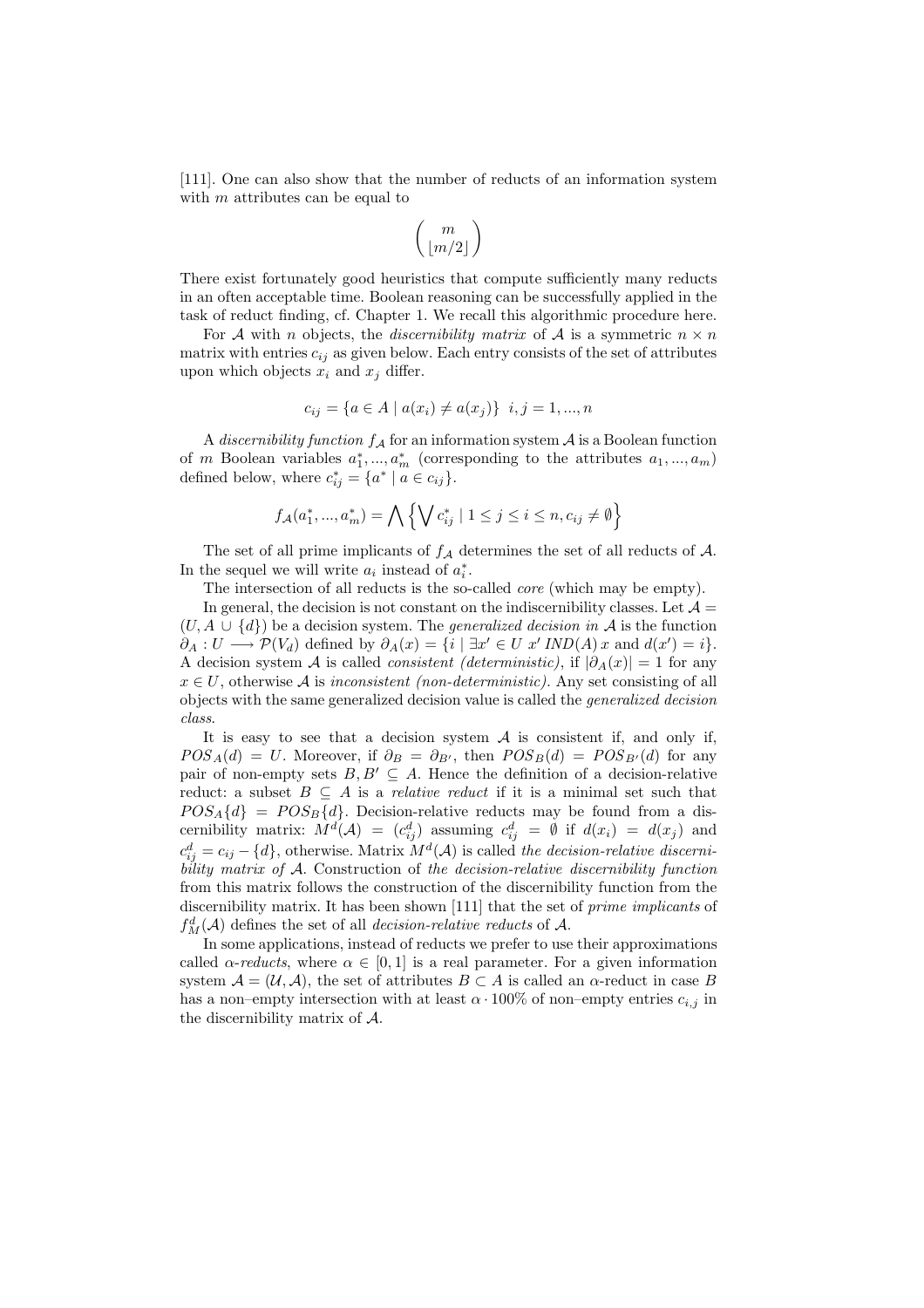Here, it will be important to make some remarks because the most methods discussed later are based on generation of some kinds of reducts.

The discernibility matrix creates a kind of universal board game used to develop efficient heuristics (see e.g. [110]). High computational complexity of analyzed problems (like NP-hardness of minimal reduct computation problem [111]) is not due to their formulation using Boolean reasoning framework but it is the intrinsic property of these problems. In some sense one cannot expect that by using other formalization the computational complexity of these problems can be decreased.

One should take into account the fact that discernibility matrices are of large size for large data sets. Nevertheless, it was possible to develop efficient and high quality heuristics for quite large data sets (see e.g. papers and bibliography in [94], [95]). This was possible due to the fact that in general it is not necessary to store the whole discernibility matrix and analyze all of its entries. This follows from reasons like: (i) only some short reducts should be computed; (ii) for some kinds of reducts, like reducts relative to objects (see Section 1.6) only one column of the matrix is important; (iii) in discretization of real value attributes, some additional knowledge about the data can be used (see Section 2) in searching for relevant (for computing reducts) Boolean variables. Let us also note that our approach is strongly related to propositional reasoning [108] and further progress in propositional reasoning will bring further progress in discussed methods.

For data sets too large to be analyzed by developed heuristics, several approaches have been developed. The first one is based on decomposition of large data into regular sub-domains of size feasible for developed methods. We will shortly discuss this method later. The second one, a statistical approach, is based on different sampling strategies. Samples are analyzed using the developed strategies and stable constructs for sufficiently large number of samples are considered as relevant for the whole table. This approach has been successfully used for generating different kinds of so called dynamic reducts (see e.g. [10]). It yields so called dynamic decision rules. Experiments with different data sets have proved these methods to be promising in case of large data sets. Another interesting method (see e.g. [75]) has shown that Boolean reasoning methodology can be extended to large relational data bases. The main idea is based on observation that relevant Boolean variables for very large formula (corresponding to analyzed relational data base) can be discovered by analyzing some statistical information. This statistical information can be efficiently extracted from large data bases.

# 1.6 Decision rules

Reducts serve the purpose of inducing minimal decision rules. Any such rule contains the minimal number of descriptors in the conditional part so that their conjunction defines the largest subset of a generalized decision class (decision class, if the decision table is deterministic). Hence, information included in conditional part of any minimal rule is sufficient for prediction of the generalized decision value for all objects satisfying this part. Conditional parts of minimal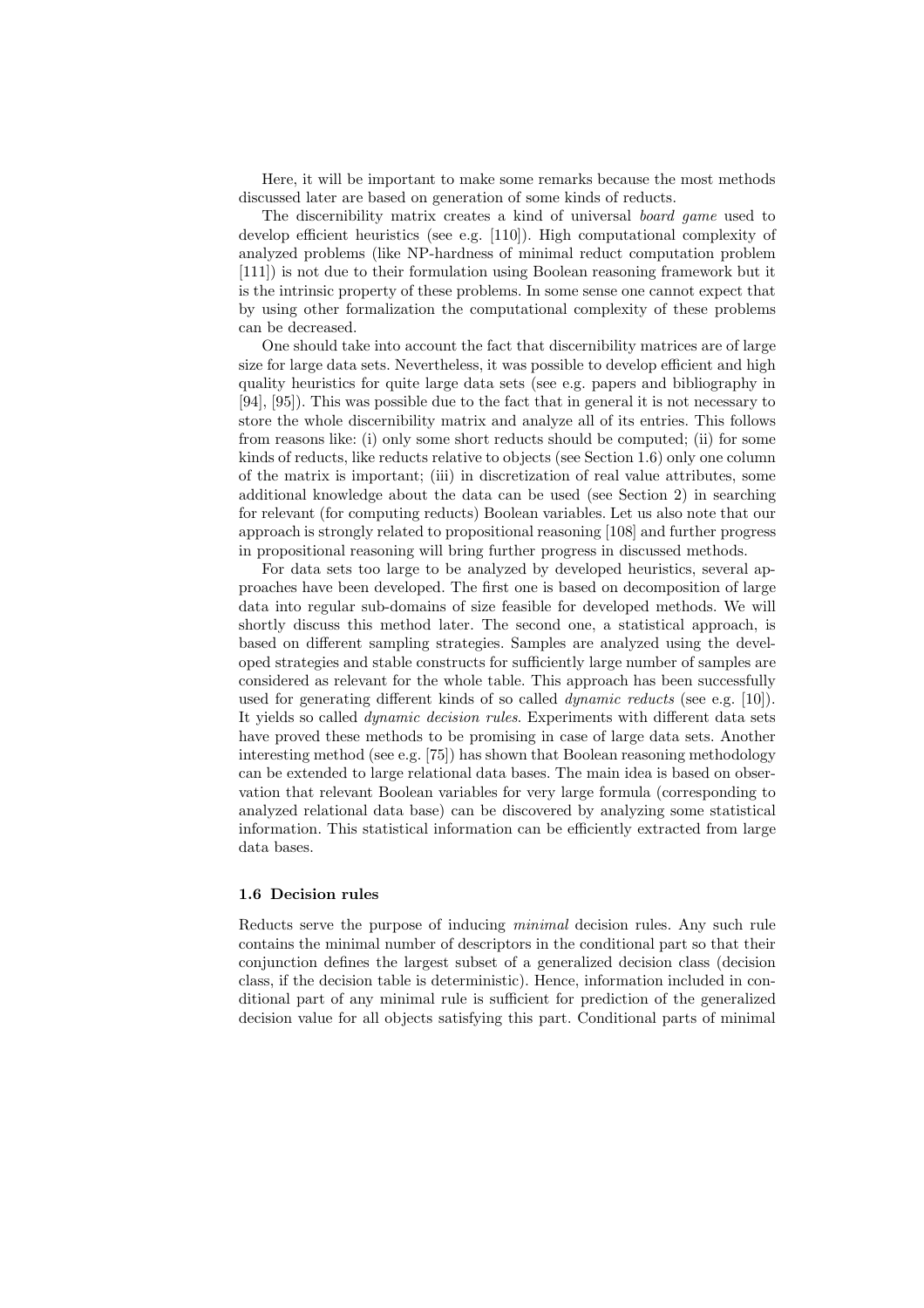rules define neighborhoods relevant for generalized decision classes approximation. It turns out that conditional parts of minimal rules can be computed (by means of Boolean reasoning) as so called reducts relative to objects (see e.g. [109], [10]). Once these reducts have been computed, conditional parts of rules are easily constructed by laying the reducts over the original decision system and reading off the values. In the discussed case the generalized decision value is preserved during the reduction. One can consider stronger constraints which should be preserved. For example, in [114] the constraints are described by probability distributions corresponding to information signatures of objects cf. Chapter by SLEZAK. Again, the same methodology can be used to compute *generalized* reducts corresponding to these constraints.

We recall, cf. Chapter 1, that rules are defined as follows.

Let  $\mathcal{A} = (U, A, d)$  be a decision system. Atomic formulae over  $B \subseteq A \cup \{d\}$ and V are expressions of the form  $a = v$ ; they are called *descriptors* over B and V, where  $a \in B$  and  $v \in V_a$ . The set  $\mathcal{F}(B, V)$  of formulae over B and V is the least set containing all atomic formulae over B and V and closed under propositional connectives  $\land$  (conjunction),  $\lor$  (disjunction) and  $\neg$  (negation).

The semantics (meaning) of the formulae is also defined recursively. For  $\varphi \in$  $\mathcal{F}(B, V)$ , the meaning of  $\varphi$  in the decision system A denoted  $[\varphi]_{\mathcal{A}}$  is the set of all objects in U with the property  $\varphi$ :

1. if  $\varphi$  is of the form  $a = v$  then  $[\varphi]_{\mathcal{A}} = \{x \in U \mid a(x) = v\}$ 

 $2. \; [\varphi \wedge \varphi']_\mathcal{A} = [\varphi]_\mathcal{A} \cap [\varphi']_\mathcal{A}; \, [\varphi \vee \varphi']_\mathcal{A} = [\varphi]_\mathcal{A} \cup [\varphi']_\mathcal{A}; \, [\neg \varphi]_\mathcal{A} = U - [\varphi]_\mathcal{A}$ 

 $\mathcal{C}(B,V).$ The set  $\mathcal{F}(B, V)$  is called the set of *conditional formulae of*  $A$  and is denoted  $\mathcal{C}(B, V)$ .

A decision rule for A is any expression of the form  $\varphi \Rightarrow d = v$ , where  $\varphi \in \mathcal{C}(B, V), v \in V_d$  and  $[\varphi]_{\mathcal{A}} \neq \emptyset$ . Formulae  $\varphi$  and  $d = v$  are referred to as the predecessor and the successor of the decision rule  $\varphi \Rightarrow d = v$ .

A decision rule  $\varphi \Rightarrow d = v$  is *true* in A if and only if  $[\varphi]_{A} \subseteq [d = v]_{A}$ .

For a systematic overview of rule induction see the bibliography in [95].

Several numerical factors can be associated with a synthesized rule. For example, the support of a decision rule is the number of objects that match the predecessor of the rule. Various frequency-related numerical quantities may be computed from such counts.

The main challenge in inducing rules from decision systems lies in determining which attributes should be included in the conditional part of the rule. First, one can compute minimal rules. Their conditional parts describe largest object sets (definable by conjunctions of descriptors) with the same generalized decision value in a given decision system. Hence, (compare Section 1) they create largest neighborhoods still relevant for defining the decision classes (or sets of decision classes when the decision system is inconsistent). Although such minimal decision rules can be computed, this approach may result in a set of rules of not satisfactory classification quality. Such detailed rules might be over–fit and they will poorly classify new cases. Rather, shorter rules should be synthesized. Although they will not be perfect on the known cases (influenced by noise) there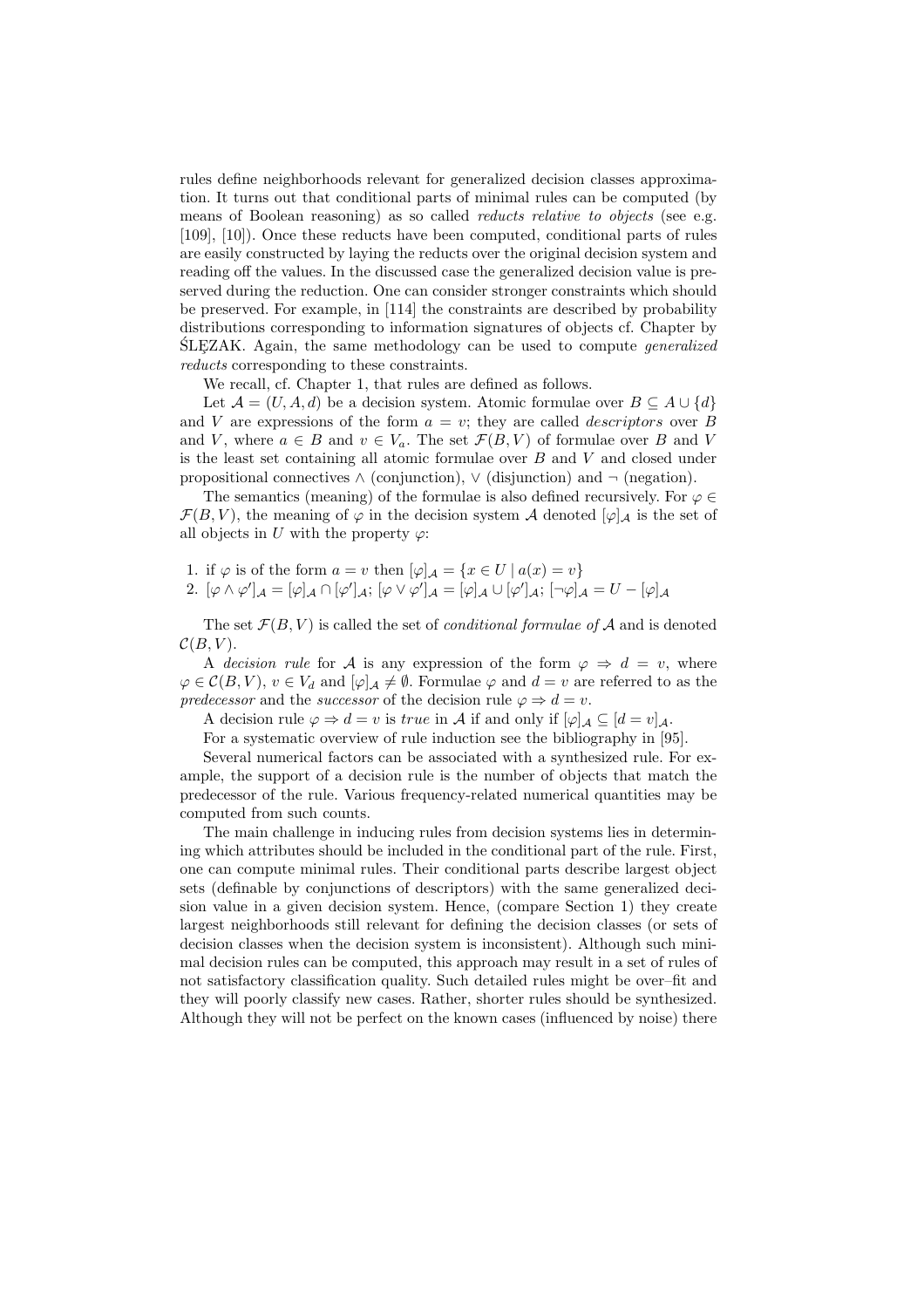is a good chance that they will be of high quality in classifying new cases. They can be constructed by computing approximations in the above mentioned sense to reducts. The quality of approximation is characterized by a degree  $\alpha$  of approximation. This degree can be tuned to obtain relevant neighborhoods. This is again related to our general discussion in Section 1. Using reduct approximations in place of reducts, we can obtain larger neighborhoods still relevant for decision classes description in the universe  $U^{\infty}$ . Approximations of reducts received by dropping some descriptors from conditional parts of minimal rules define more general neighboorhoods, not purely included in decision classes but included in them in a satisfactory degree. It means that when the received neighborhood descriptions are considered in  $U^{\infty}$  they can be more relevant for decision class (concept) approximation than neighborhoods described by exact reducts, e.g. because all (or almost all) objects from the neighborhood not included in approximated decision class are those listed in U. Hence, one can expect that when by dropping a descriptor from the conditional part we receive the description of the neighborhood almost included in the approximated decision class than this descriptor is a good candidate for dropping.

For estimation of the quality of decision classes approximation global measures based on the positive region [109] or entropy [24] are used. Methods of boundary region thinning can be based e.g. on the idea of variable precision rough set model [137] (see also Section 3.1). The idea is based on an observation that neighborhoods included in decision classes in satisfactory degree can be treated as parts of the lower approximations of decision classes. Hence, lower approximations of decision classes are enlarged and decision rules generated from them are usually stronger (e.g. they are supported by more examples). The degree of inclusion is tuned experimentally to achieve e.g. high classification quality on new cases.

An other way of approaching reduct approximations is by computing reducts for random subsets of the universe of a given decision system and selecting the most stable reducts, i.e. reducts that occur in "most" subsystems. These reducts, called dynamic reducts, are usually inconsistent for the original table, but rules synthesized from them are more tolerant to noise and other abnormalities; rules synthesized from such reducts perform better on unseen cases since they cover most general patterns in the data (for references see the bibliography in [95] and [94]).

When a set of rules has been induced from a decision system containing a set of training examples, they can be inspected to see if they reveal any novel relationships between attributes that are worth further research. Furthermore, the rules can be applied to a set of unseen cases in order to estimate their classificatory power.

Several application schemes can be envisioned but a simple one that has proved useful in practice is the following:

1. When a rough set classifier (i.e. a set of decision rules together with a method for conflict resolving when they classify new cases) is confronted with a new case, then the rule set is scanned to find applicable rules, i.e. rules whose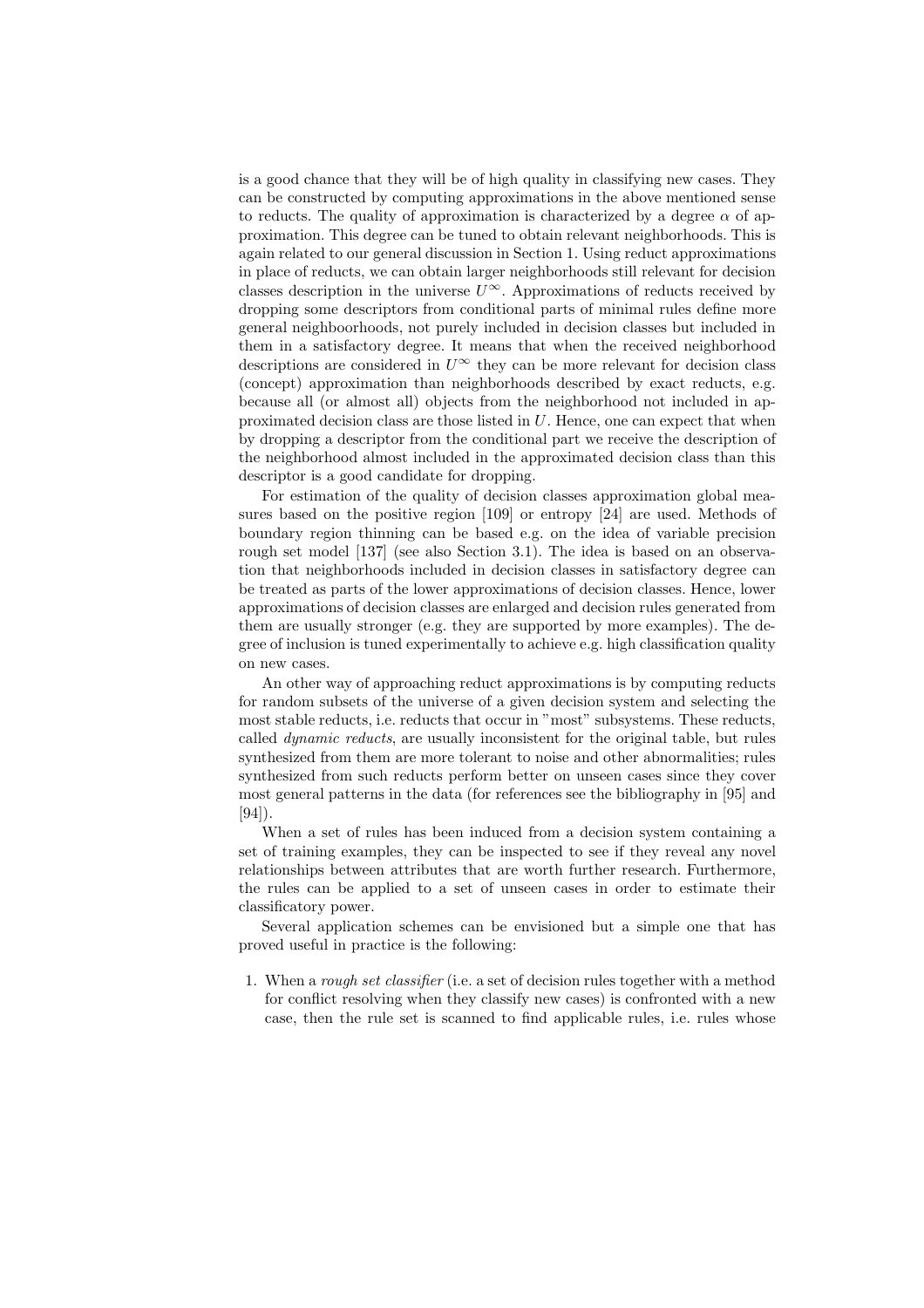predecessors match the case.

- 2. If no rule is found (i.e. no rule "fires"), the most frequent outcome in the training data is chosen.
- 3. If more than one rule fires, these may in turn indicate more than one possible outcome.
- 4. A voting process is then performed among the rules that fire in order to resolve conflicts and to rank the predicted outcomes. All votes in favor of the rule outcome are summed up and stored as its support count. Votes from all the rules are then accumulated and divided by the total number of votes in order to arrive at a numerical measure of certainty for each outcome. This measure of certainty is not really a probability but may be interpreted as an approximation to such if the model is well calibrated.

The above described strategy to resolve conflicts is the simplest one. For a systematic overview of rule application see the bibliography in [94] and [95]. Rough set methods can be used to learn from data the strategy for conflict resolving between decision rules when they are classifying new objects.

Several methods based on rough set methods have been developed to deal with large data tables, e.g. to generate strong decision rules for them. We will discuss one of these methods based on decomposition of tables by using patterns, called templates, see Chapter 1, describing regular sub–domains of the universe (e.g. they describe a large number of customers having a large number of common features).

Let  $\mathcal{A} = (\mathcal{U}, \mathcal{A})$  be an information system. The notion of a descriptor can be generalized by using terms of the form  $(a \in S)$ , where  $S \subseteq V_a$  is a set of values. By a template we mean the conjunction of descriptors, i.e.  $\mathbf{T} = D_1 \wedge D_2 \wedge ... \wedge D_n$  $D_m$ , where  $D_1,...D_m$  are either simple or generalized descriptors. We denote by length( $\mathbf{T}$ ) the number of descriptors in  $\mathbf{T}$ .

An object  $u \in U$  is satisfying the template  $\mathbf{T} = (a_{i_1} = v_1) \wedge ... \wedge (a_{i_m} = v_m)$ if and only if  $\forall_j a_{i_j}(u) = v_j$ . Hence the template **T** describes the set of objects having the common property: " the values of attributes  $a_{j_1},...,a_{j_m}$  on these objects are equal to  $v_1, ..., v_m$ , respectively".

The support of **T** is defined by  $support(T) = |\{u \in U : u \text{ satisfies } T\}|$ . Long templates with a large support are preferred in many Data Mining tasks. We consider several quality functions which can be used to compare templates. The first function is defined by  $quality_1(\mathbf{T}) = support(\mathbf{T}) + length(\mathbf{T})$ . The second can be defined by  $quality_2(\mathbf{T}) = support(\mathbf{T}) \times length(\mathbf{T}).$ 

Let us consider the following problems [76], see Chapter by HOA SINH NGUYEN:

## 1. Optimal Template Support (OTS) Problem:

*Instance:* Information system  $A = (A, U)$ , and a positive integer L.

Question: Find a template  $\mathbf T$  with the length  $L$  and the maximal support. 2. Optimal Template Quality (OTQ) Problem:

*Instance:* An information system  $A = (\mathcal{U}, \mathcal{A})$ , Question: Find a template for A with optimal quality.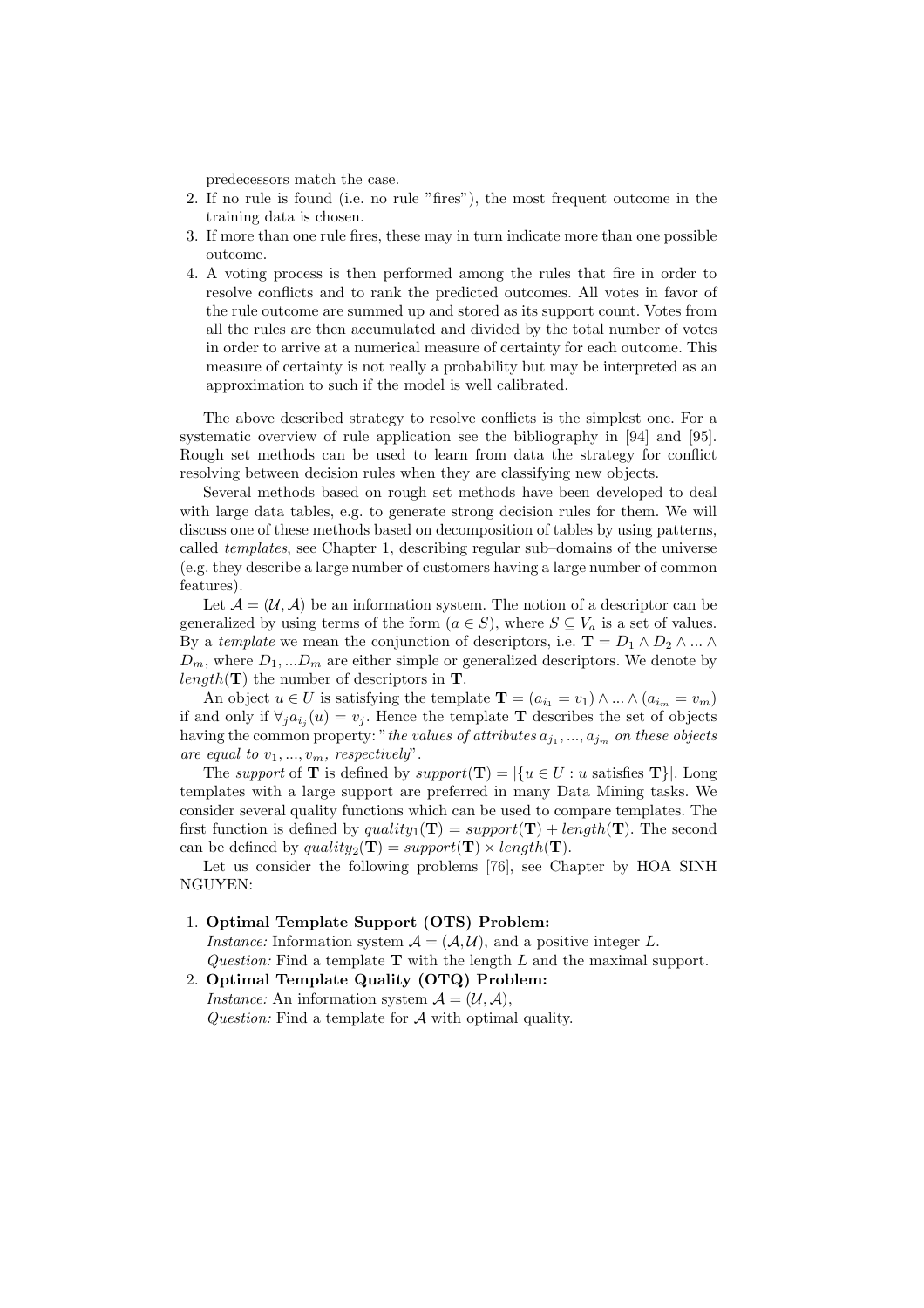In [76] it has been proved that the optimal support problem (OPT) is NPhard. The second problem is NP-hard with respect to  $quality_1(\mathbf{T})$  and it is not known if this problem is NP-hard in case of quality<sub>2</sub>(T).

Large templates can be found quite efficiently by *Aprori* algorithms and its modifications (see [4, 136]). Some other methods for large template generation have been proposed (see e.g. [76]).

Templates extracted from data are used to decompose large data tables. In consequence the decision tree is built with internal nodes labeled by (extracted from data) templates, and edges outgoing from them labeled by 0 (false) and 1 (true). Any leaf is labeled by a sub–table (sub–domain) consisting of all objects from the original table matching all templates or their complements appearing on the path from the root of the tree to the leaf. The process of decomposition is continued until sub–tables attached to leaves can be efficiently analyzed by existing algorithms (e.g. decision rules for them can be generated efficiently) based on rough set methods.The reported experiments are showing that such decomposition returns many interesting regular sub–domains (patterns) of the large data table in which the decision classes (concepts) can be approximated with high quality (for references see [76], [79], [94] and [95]).

It is also possible to search for patterns that are almost included in the decision classes defining default rules [71]. For a presentation of default rules see the bibliography in [94] and [95].

# 2 Preprocessing

The rough set community have been committed to constructing efficient algorithms for (new) feature extraction. Rough set methods combined with Boolean reasoning [13] lead to several successful approaches to feature extraction. The most successful methods are:

- discretization techniques,
- methods of partitioning of nominal attribute value sets and
- combinations of the above methods.

Searching for new features expressed by multi-modal formulae can be mentioned here. Structural objects can be interpreted as models (so called Kripke models) of such formulas and the problem of searching for relevant features reduces to construction of multi-modal formulas expressing properties of the structural objects discerning objects or sets of objects [81].

For more details the reader is referred to the bibliography in [95].

# 2.1 Feature extraction: Discretization and symbolic attribute value grouping

Non-categorical attributes must be discretized in a pre–processing step. The discretization step determines how coarsely we want to view the world. Discretization, cf. Chapter 1, is a step that is not specific to the rough set approach.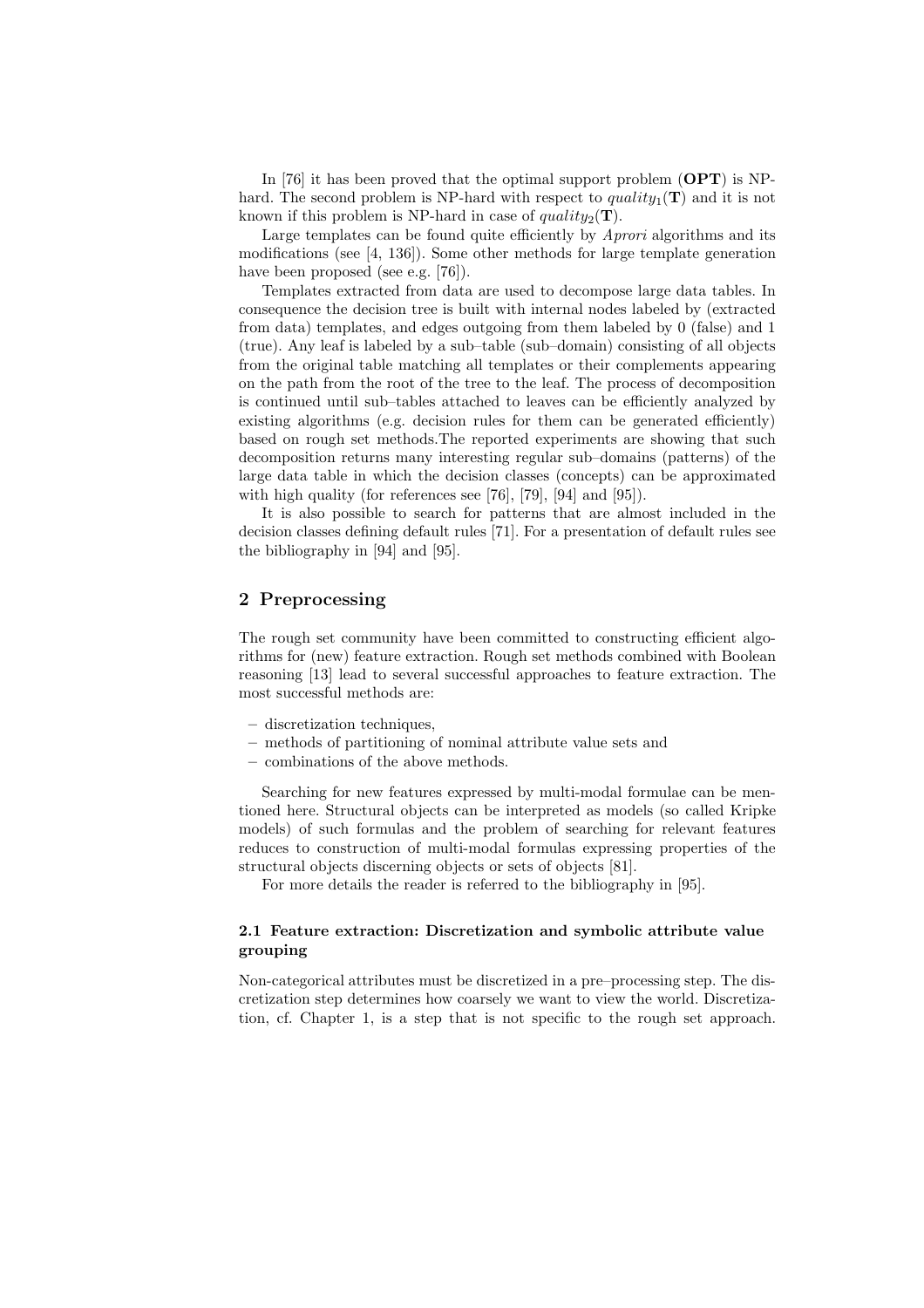A majority of rule or tree induction algorithms require it in order to perform well. The search for appropriate cutoff points can be reduced to search for prime implicants of an appropriately constructed Boolean function.

There are two reasons that we include the discussion on discretization here. First of all it is related to the general methodology of rough sets discussed at the beginning of this article. Discretization can be treated as a searching for more coarser partitions of the universe still relevant for inducing concept description of high quality. We will also show that this basic problem can be reduced to computing reducts in some appropriately defined systems. It follows that we can estimate the computational complexity of the discretization problem. Moreover, heuristics for computing reducts and prime implicants can be used here. The general heuristics can be modified to more optimal ones using a knowledge about the problem e.g. the natural order on the set of reals, etc. Discretization is only an illustrative example of many other problems with the same property.

Reported results show that discretization problems and symbolic value partition problems are of high computational complexity (i.e. NP-complete or NPhard) which clearly justifies the importance of designing efficient heuristics. The idea of discretization is illustrated with a simple example.

*Example 1.* Let us consider a (consistent) decision system (see Tab.  $1(a)$ ) with two conditional attributes a and b and seven objects  $u_1, \ldots, u_7$ . Values of attributes of these objects and values of the decision d are presented in Tab. 1.



Table 1. The discretization process: (a) The original decision system A. (b) The **P**-discretization of A, where  $P = \{(a, 0.9), (a, 1.5), (b, 0.75), (b, 1.5)\}\$ 

Sets of possible values of  $a$  and  $b$  are defined by:

$$
V_a = [0, 2); V_b = [0, 4).
$$

Sets of values of  $a$  and  $b$  for objects from  $U$  are respectively given by:

$$
a(U) = \{0.8, 1, 1.3, 1.4, 1.6\} \text{ and } b(U) = \{0.5, 1, 2, 3\}
$$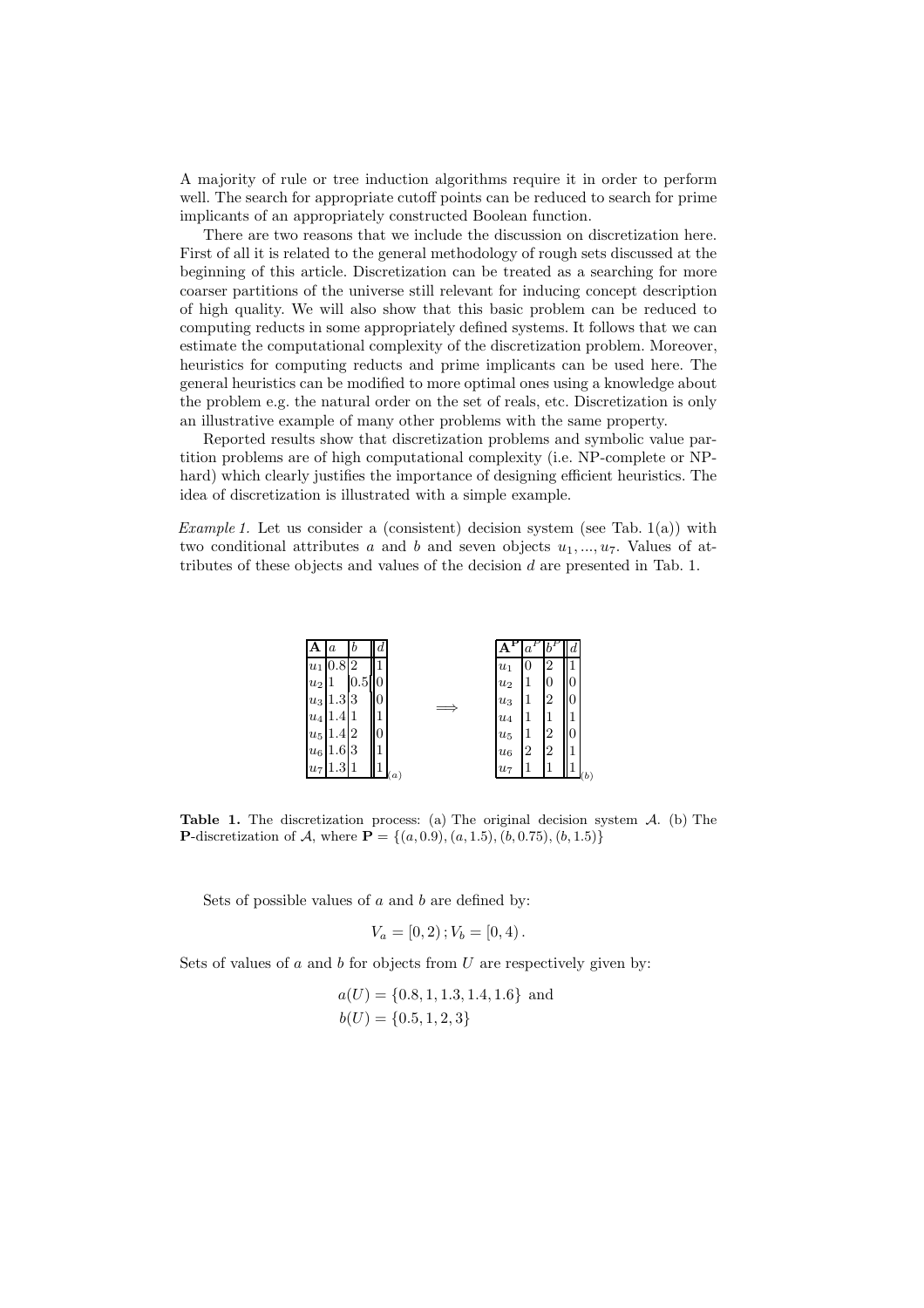Discretization process produces partitions of value sets of conditional attributes into intervals in such a way that a new consistent decision system is obtained from a given consistent decision system by replacing original value of an attribute on an object in  $\mathcal A$  with the (unique) name of the interval(s) in which this value is contained. In this way, the size of value sets of attributes may be reduced. In case a given decision system is not consistent, one can transform it into a consistent one by taking the generalized decision instead of the original decision. Discretization will then return cuts with the following property: regions bounded by them consist of objects with the same generalized decision. One can also consider soft (impure) cuts and induce the relevant cuts on their basis (see the bibliography in [94]).

The following intervals are obtained in our example system:

 $[0.8, 1); [1, 1.3]; [1.3, 1.4]; [1.4, 1.6]$  for a);

 $[0.5, 1); [1, 2); [2, 3]$  for b).

The idea of cuts can be introduced now. Cuts are pairs  $(a, c)$  where  $c \in V_a$ . Our considerations are restricted to cuts defined by the middle points of the above intervals. In our example the following cuts are obtained:

 $(a, 0.9); (a, 1.15); (a, 1.35); (a, 1.5);$ 

 $(b, 0.75); (b, 1.5); (b, 2.5).$ 

.

Any cut defines a new conditional attribute with binary values. For example, the attribute corresponding to the cut  $(a, 1.2)$  is equal to 0 if  $a(x) < 1.2$ ; otherwise it is equal to 1.

By the same token, any set P of cuts defines a new conditional attribute  $a_P$ for any  $a$ . Given a partition of the value set of  $a$  by cuts from  $P$  put the unique names for the elements of these partition.

*Example 2.* Let  $P = \{(a, 0.9), (a, 1.5), (b, 0.75), (b, 1.5)\}\)$  be the set of cuts. These cuts glue together the values of a smaller then 0.9, all the values in interval  $[0.9, 1.5)$  and all the values in interval  $[1.5, 4)$ . A similar construction can be repeated for b. The values of the new attributes  $a_P$  and  $b_P$  are shown in Tab. 1 (b).

The next natural step is to construct a set of cuts with a minimal number of elements. This may be done using Boolean reasoning.

Let  $\mathcal{A} = (U, A \cup \{d\})$  be a decision system where  $U = \{x_1, x_2, \ldots, x_n\}, A =$  ${a_1, \ldots, a_k}$  and  $d: U \longrightarrow {1, \ldots, r}$ . We assume  $V_a = [l_a, r_a) \subset \Re$  to be a real interval for any  $a \in A$  and  $A$  to be a consistent decision system. Any pair  $(a, c)$  where  $a \in A$  and  $c \in \Re$  will be called a *cut on*  $V_a$ . Let  $P_a =$  $\{[c_0^a, c_1^a], [c_1^a, c_2^a], \ldots, [c_{k_a}^a, c_{k_a+1}^a]\}\$ be a partition of  $V_a$  (for  $a \in A$ ) into subintervals for some integer  $k_a$ , where  $l_a = c_0^a < c_1^a < c_2^a < \ldots < c_{k_a}^a < c_{k_a+1}^a = r_a$ and  $V_a = [c_0^a, c_1^a] \cup [c_1^a, c_2^a] \cup \ldots \cup [c_{k_a}^a, c_{k_a+1}^a]$ . It follows that any partition  $P_a$  is uniquely defined and is often identified with the set of cuts

$$
\{(a, c_1^a), (a, c_2^a), \dots, (a, c_{k_a}^a)\} \subset A \times \Re
$$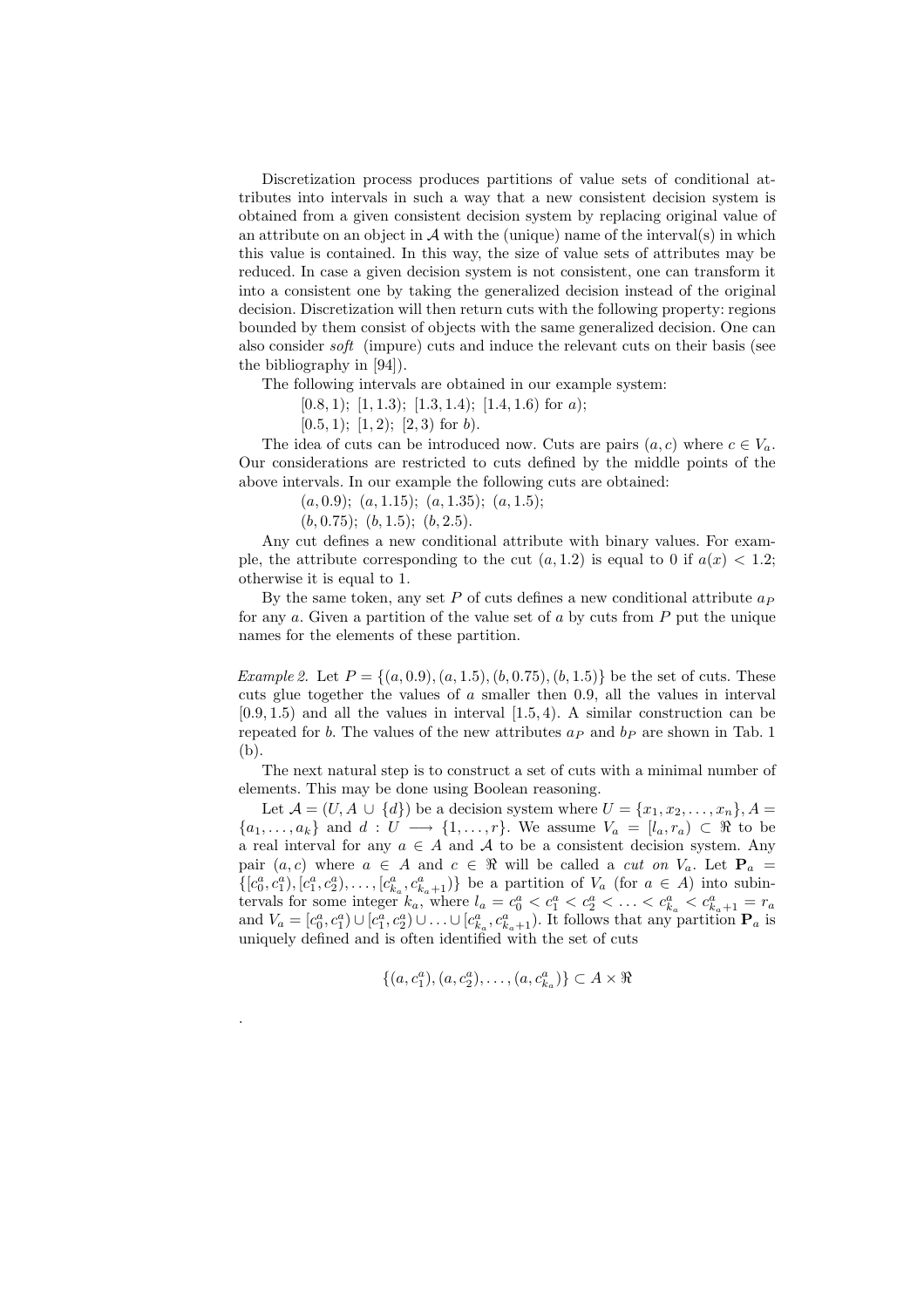Given  $\mathcal{A} = (U, A \cup \{d\})$  any set of cuts  $\mathbf{P} = \bigcup_{a \in A} \mathbf{P}_a$  defines a new decision system  $A^{\mathbf{P}} = (U, A^{\mathbf{P}} \cup \{d\})$  called  $\mathbf{P}$ -discretization of A, where  $A^{\mathbf{P}} = \{a^{\mathbf{P}} :$  $a \in A$  and  $a^{\mathbf{P}}(x) = i \Leftrightarrow a(x) \in [c_i^a, c_{i+1}^a)$  for  $x \in U$  and  $i \in \{0, ..., k_a\}$ .

Two sets of cuts P' and P are *equivalent*, written  $P' \equiv_A P$ , iff  $A^P = A^{P'}$ . The equivalence relation  $\equiv_A$  has a finite number of equivalence classes. Equivalent families of partitions will be not discerned in the sequel.

The set of cuts **P** is called A-consistent if  $\partial_A = \partial_A \mathbf{P}$ , where  $\partial_A$  and  $\partial_A \mathbf{P}$  are generalized decisions of A and  $A^{\mathbf{P}}$ , respectively. An A-consistent set of cuts  $\mathbf{P}^{irr}$ is A-irreducible if P is not A-consistent for any  $P \subset P^{irr}$ . The A-consistent set of cuts  $\mathbf{P}^{opt}$  is A-optimal if card  $(\mathbf{P}^{opt}) \leq card(\mathbf{P})$  for any A-consistent set of cuts P.

It can be shown that the decision problem of checking if for a given decision system A and an integer k there exists an irreducible set of cuts  $P$  in A such that  $card(\mathbf{P}) < k$  (k–minimal partition problem) is NP-complete. The problem of searching for an optimal set of cuts  $P$  in a given decision system  $\mathcal A$  (optimal partition problem) is NP-hard, see Chapter by HOA SINH NGUYEN.

Despite these complexity bounds it is possible to devise efficient heuristics that return semi–minimal sets of cuts. Heuristics based on Johnson's strategy look for a cut discerning a maximal number of object pairs and eliminate all already discerned object pairs. This procedure is repeated until all object pairs to be discerned are discerned. It is interesting to note that this can be realized by computing the minimal relative reduct of the corresponding decision system. The "MD heuristic" searches for a cut with a maximal number of object pairs discerned by this cut. The idea is analogous to Johnson's approximation algorithm. It may be formulated as follows:

ALGORITHM: MD-heuristics (A semi–optimal family of partitions )

- Step 1. Construct table  $\mathcal{A}^* = (U^*, A^* \cup \{d\})$  from  $\mathcal{A} = (U, A \cup \{d\})$  where  $U^*$  is the set of pairs  $(x, y)$  of objects to be discerned by d and  $A^*$  consists of attribute  $c^*$  for any cut c and  $c^*$  is defined by  $c^*(x, y) = 1$  if and only if c discerns x and y (i.e., x, y are in different half-spaces defined by c); set  $\mathcal{B} = \mathcal{A}^*$ ;
- Step 2. Choose a column from  $\beta$  with the maximal number of occurrences of 1's;
- Step 3. Delete from B the column chosen in Step 2 and all rows marked with 1 in this column;
- Step 4. If  $\beta$  is non-empty then go to Step 2 else Stop.

This algorithm searches for a cut which discerns the largest number of pairs of objects (MD-heuristics). Then the cut c is moved from  $A^*$  to the resulting set of cuts  $P$ ; and all pairs of objects discerned by c are removed from  $U^*$ . The algorithm continues until  $U^*$  becomes empty.

Let  $n$  be the number of objects and let  $k$  be the number of attributes of decision system A. The following inequalities hold:  $card(A^*) \leq (n-1)k$  and  $card(U^*) \leq \frac{n(n-1)}{2}$  $\frac{1}{2}$ . It is easy to observe that for any cut  $c \in A^*$   $O(n^2)$  steps are required in order to find the number of all pairs of objects discerned by c. A straightforward realization of this algorithm therefore requires  $O(kn^2)$  of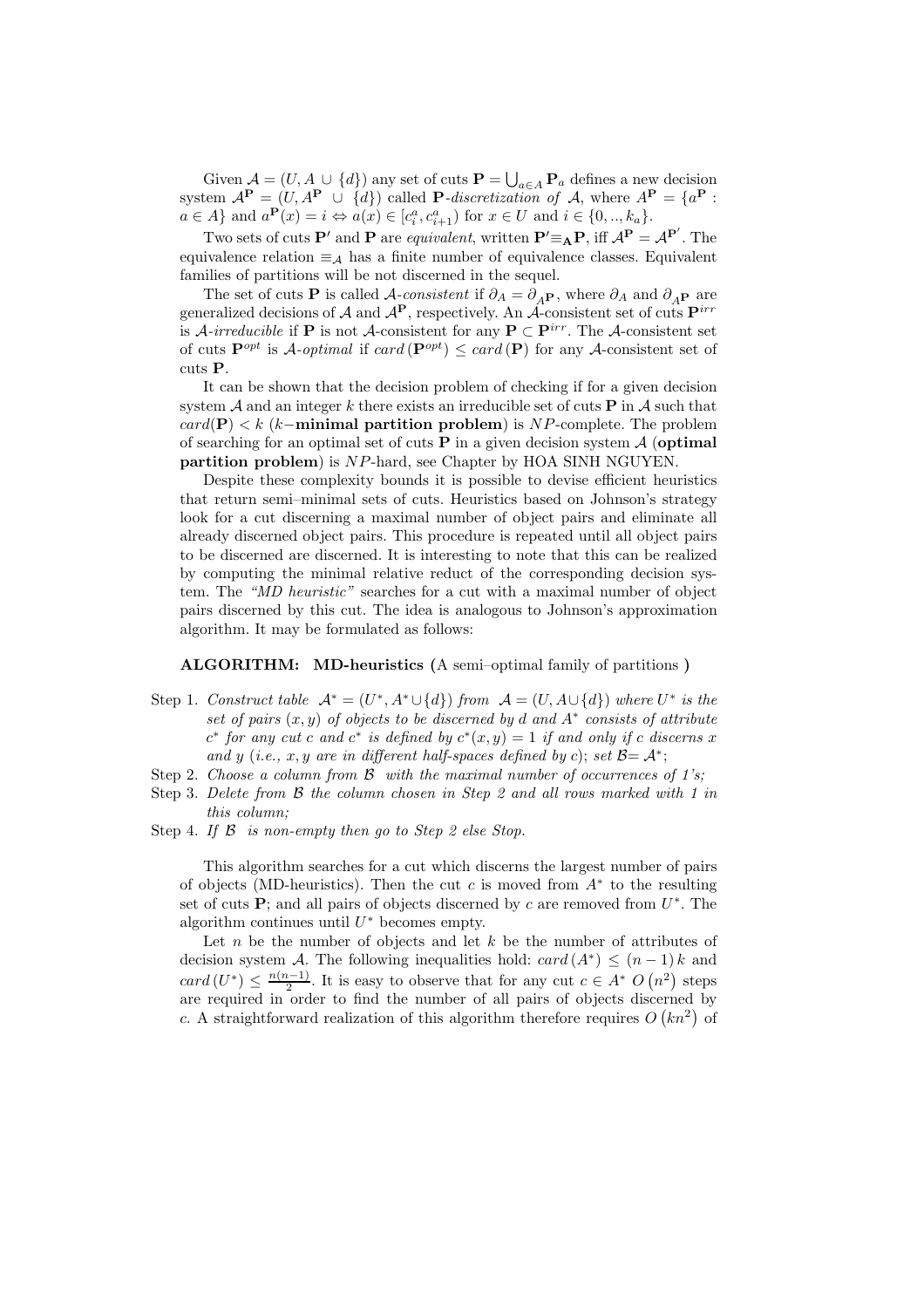memory space and  $O(kn^3)$  steps in order to determine one *cut*. This approach is clearly impractical. However, it is possible to observe that in the process of searching for the set of pairs of objects discerned by currently analyzed cut from an increasing sequence of cuts one can use information about such set of pairs of objects computed for the previously considered cut. The MD-heuristic using this observation [74] determines the best cut in  $O(kn)$  steps using  $O(kn)$  space only. This heuristic is reported to be very efficient with respect to the time necessary for decision rules generation as well as with respect to the quality of unseen object classification.

We report some results of experiments on data sets using MD–like heuristics. We would like to comment for example on the result of classification received by an application to Shuttle data (Table 3). The result concerning classification quality is the same as the best result reported in [69] but the time is of order better than for the best result from [69]. In this table we present also the results of experiments with heuristic searching for features defined by oblique hyperplanes. This has been developed using genetic algorithm allowing to tune the position of the hyperplane to get an optimal one [74]. In this way one can implement propositional reasoning using some background knowledge about the problem.

In experiments we have chosen several data tables with real value attributes from the U.C. Irvine repository. For some tables, taking into account the small number of their objects, we have adopted the approach based on five-fold crossvalidation  $(CV - 5)$ . The obtained results (Table 3) can be compared with those reported in [21, 69] (Table 2). For predicting decisions on new cases we apply only decision rules generated either by the decision tree (using hyperplanes) or by rules generated in parallel with discretization.

| Names       | Nr ofl         | Train.               | Test. Best    |
|-------------|----------------|----------------------|---------------|
|             | class.         | table                | table results |
| Australian  | $\overline{2}$ | $690\times14$        | CV5 85.65%    |
| Glass       | 7              | $214\times9$         | CV5 69.62\%   |
| Heart       | $\overline{2}$ | $270\times13$        | CV5 82.59%    |
| <b>Iris</b> | 3              | $150\times4$         | CV5 96.00%    |
| Vehicle     | 4              | $846\times19$        | CV5 69.86%    |
| Diabetes    | $\overline{2}$ | $768\times8$         | CV5 76.04\%   |
| SatImage    | 6              | $4436\times36$ 2000  | 90.06\%       |
| Shuttle     | 6              | 43500×7 14500 99.99% |               |

Table 2. Data tables stored in the UC Irvine Repository

For some tables the classification quality of our algorithm is better than that of the C4.5 or Naive–Bayes induction algorithms [100] even when used with different discretization methods [21, 69, 15].

Comparing this method with the other methods reported in [69], we can conclude that our algorithms have the shortest runtime and a good overall classification quality (in many cases our results were the best in comparison to many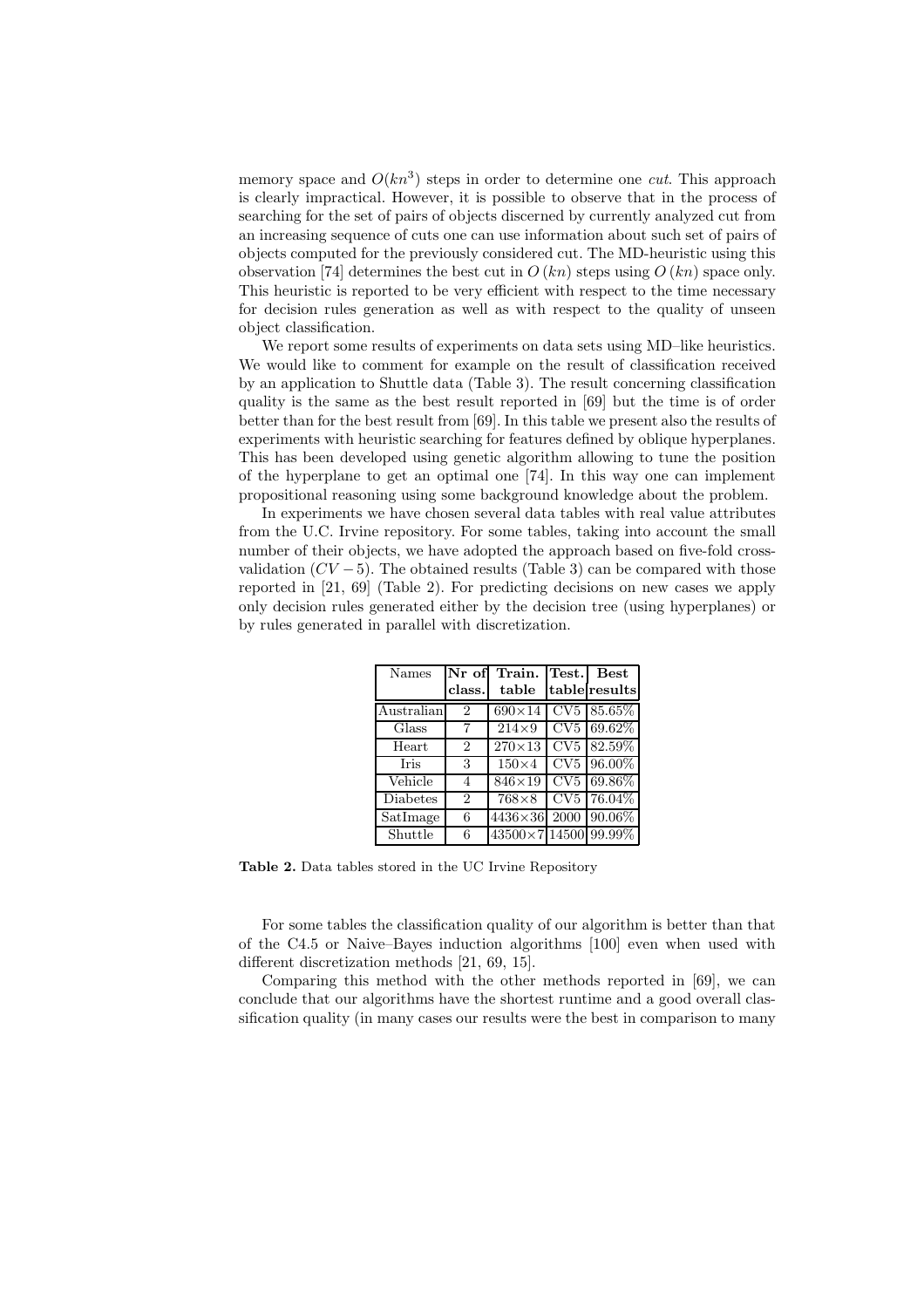| Data            |                 |         | Diagonal cuts Hyperplanes |                  |  |  |
|-----------------|-----------------|---------|---------------------------|------------------|--|--|
| tables          | $\#\text{cuts}$ | quality |                           | $\#cuts$ quality |  |  |
| Australian      | 18              | 79.71%  | 16                        | 82.46%           |  |  |
| Glass           | $14 + 1$        | 67.89%  | 12                        | 70.06%           |  |  |
| Heart           | $11 + 1$        | 79.25%  | $11 + 1$                  | 80.37%           |  |  |
| <b>Tris</b>     | $7\pm2$         | 92.70%  | $6 + 2$                   | 96.7%            |  |  |
| Vehicle         | 25              | 59.70%  | $20\pm2$                  | 64.42%           |  |  |
| <b>Diabetes</b> | 20              | 74.24%  | 19                        | 76.08%           |  |  |
| SatImage        | 47              | 81.73%  | 43                        | 82.90%           |  |  |
| Shuttle         | 15              | 99.99%  | 15                        | 99.99%           |  |  |

Table 3. Results of experiments on Machine Learning data.

other methods reported in literature).

We would like to stress that inducing the minimal number of the relevant cuts is equivalent to computing the minimal reduct in a decision system constructed from the discussed above system  $\mathcal{A}^*$  [74]. This in turn, as we have shown, is equivalent to the problem of computing a minimal prime implicant of Boolean function. This is only illustration of a wide class of basic problems of Machine Learning, Pattern Recognition and KDD which can be reduced to problems of relevant reduct computation.

The presented approach may be extended to the case of symbolic (nominal, qualitative) attributes as well as to the case of mixed nominal and numeric attributes.

In case of symbolic value attribute (i.e. without pre–assumed order on values of given attributes) the problem of searching for new features of the form  $a \in V$ is, in a sense, from practical point of view more complicated than the for real value attributes. However, it is possible to develop efficient heuristics for this case using Boolean reasoning.

Any function  $P_a: V_a \to \{1, \ldots, m_a\}$  (where  $m_a \leq card(V_a)$ ) is called a partition on  $V_{a_i}$ . The rank of  $P_{a_i}$  is the value rank  $(P_i) = card(P_{a_i}(V_{a_i}))$ . The family of partitions  $\{P_a\}_{a \in B}$  is consistent with B (B – consistent) if the condition  $[(u, u') \notin IND(B/\lbrace d \rbrace)$  implies  $\exists_{a \in B} [P_a(a(u)) \neq P_a(a(u'))]$  holds for any  $(u, u') \in U$ . It means that if two objects  $u, u'$  are discerned by B and d, then they must be discerned by partition attributes defined by  ${P_a}_{a \in B}$ . We consider the following optimization problem

#### PARTITION PROBLEM: SYMBOLIC VALUE PARTITION PROBLEM:

Given a decision table A and a set of attributes  $B \subseteq A$ , search for the minimal B – consistent family of partitions (i.e. such B – consistent family  ${P_a}_{a \in B}$ that  $\sum_{a \in B} rank(P_a)$  is minimal).

To discern between pairs of objects, we will use new binary features  $a_v^{v'}$ v (for  $v \neq v'$ ) defined by  $a_v^{v'}$  $v'(x,y) = 1$  if  $a(x) = v \neq v' = a(y)$ . One can apply Johnson's heuristics for the new decision table with these attributes to search for a minimal set of new attributes that discerns all pairs of objects from different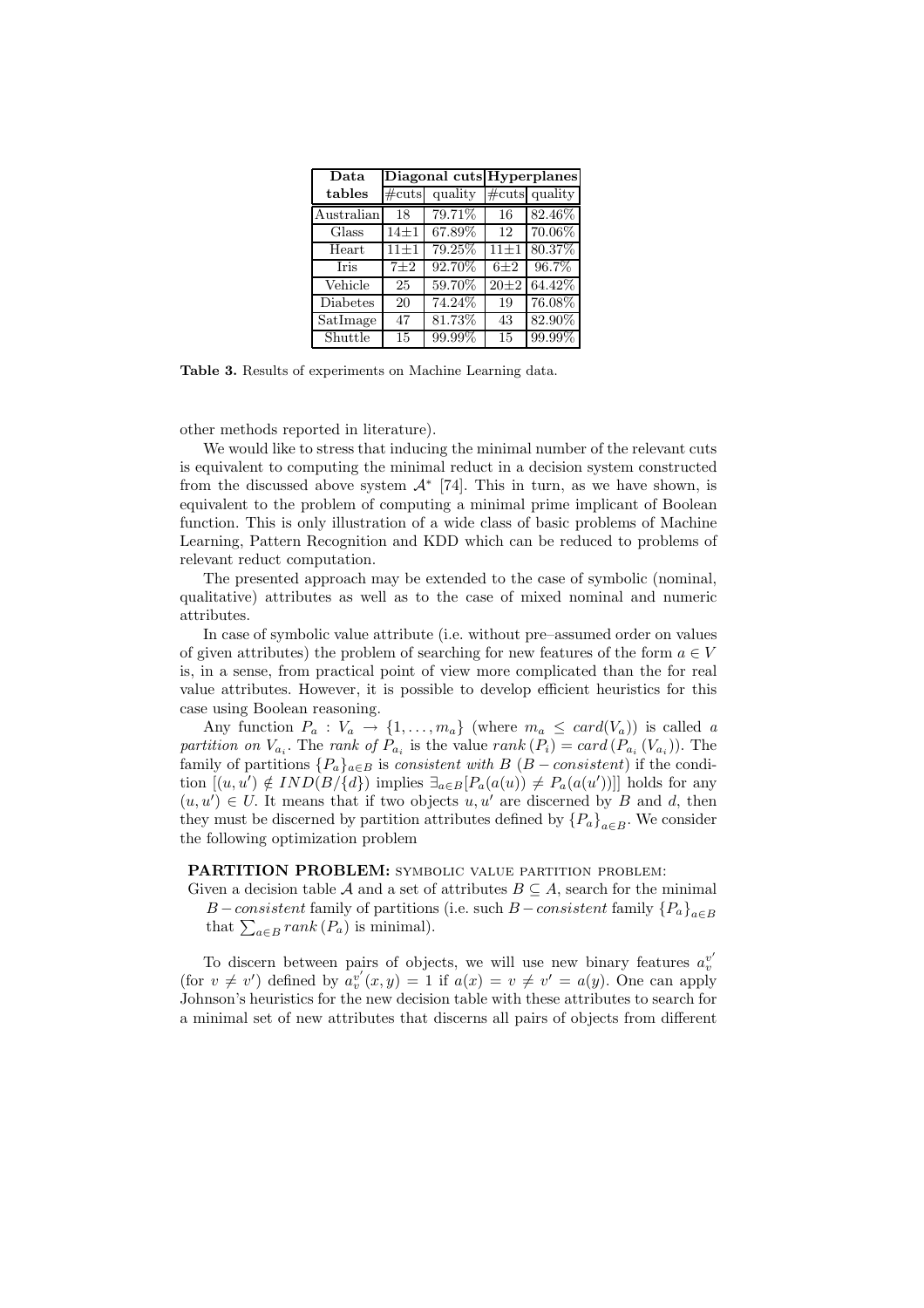decision classes. After extracting these sets, for each attribute  $a_i$  we construct a graph  $\Gamma_{a_i} = \langle V_{a_i}, E_{a_i} \rangle$  where  $E_{a_i}$  is defined as the set of all new attributes (propositional variables) found for the attribute  $a_i$ . Any vertex coloring of  $\Gamma_{a_i}$ defines a partition of  $V_{a_i}$ . The colorability problem is solvable in polynomial time for  $k = 2$ , but remains NP-complete for all  $k \geq 3$ . But, similarly to discretization, one can apply some efficient heuristics searching for an optimal partition.

Let us consider an example of a decision table presented in Table 1 and (a reduced form) of its discernibility matrix (Table 1).

Fig. 1. The decision table and the discernibility matrix

| А        | a              | b              | d  |  |
|----------|----------------|----------------|----|--|
| $u_1$    | $a_1$          | $b_1$          | 11 |  |
| $u_2$    | $a_1$          | $b_2$          | 0  |  |
| $u_3$    | $a_2$          | $b_3$          | 0  |  |
| $u_4$    | $a_3$          | $b_1$          |    |  |
| $u_5$    | a <sub>1</sub> | $b_4$          | 1  |  |
| $u_6$    | $a_2$          | $b_2$          |    |  |
| $u_7$    | $a_2$          | $b_1$          | 1  |  |
| $u_{8}$  | a <sub>4</sub> | b <sub>2</sub> | 1  |  |
| $u_{9}$  | $a_3$          | $b_4$          | 1  |  |
| $u_{10}$ | $a_2$          | $_{b_5}$       |    |  |

|          | $u_1$                                                   | $u_2$                                         | $u_3$                                                                                           | $u_4$                                                           |
|----------|---------------------------------------------------------|-----------------------------------------------|-------------------------------------------------------------------------------------------------|-----------------------------------------------------------------|
| $u_{5}$  | $b_1$<br>$bb4}$                                         | b <sub>2</sub><br>$\mathbf{b}_{b_4}$          | $a_1$<br>$\mathbf{b}_{\underline{b_4}}$<br>$\mathbf{a}_{a_2}$                                   | $^{b_1}$<br>$b_3$<br>$a_1$<br>$\mathbf{b}_{b_4}$<br>$a_{a_3}$   |
| $u_6$    | $a_1$<br>$bb2$<br>$a_{a_2}$ .                           | $a_1$<br>b <sub>1</sub><br>$\mathbf{a}_{a_2}$ | $^{b_2}$<br>b<br>$b_{3}$                                                                        | $^{b_1}$<br>$a_2$<br>$bb2$<br>$a_{a_3}$                         |
| $u_7$    | $a_1$<br>$a_{a_2}$                                      | $a_1$<br>$\mathbf{a}_{a_2}$ ,                 | b <sub>1</sub><br>$^{b_1}$<br>$b$ <sub>b<sub>2</sub></sub><br>b<br>$b_3$                        | $a_2$<br>$a_{a_3}$                                              |
| $u_8$    | $a_1$<br>$b$ <sub><math>b_2</math></sub><br>$a_{a_4}$ . | $a_1$<br>$^{b_1}$<br>$\mathbf{a}_{a_4}$       | $a_2$<br>$bb3$<br>$\mathbf{a}_{a_4},$                                                           | $b_2$<br>b <sub>1</sub><br>$a_3$<br>$bb2$<br>$\mathbf{a}_{a_4}$ |
| $u_{9}$  | $a_1$<br>$\mathbf{b}_{\underline{b_4}}$<br>$a_{a_3}$    | $a_1$<br>$b_1$<br>$\mathbf{a}_{a_3}$          | $b_2$<br>$a_2$<br>$\mathbf{b}_{\underline{b_4}}$<br>$\mathbf{b}_{\underline{b_4}}$<br>$a_{a_3}$ | $b_3$<br>61<br>$\mathbf{b}_{b_4}$                               |
| $u_{10}$ | $a_1$<br>$\mathbf{b}_{b_5}$<br>$a_{a_2}$                | $a_1$<br>$^{b_1}$<br>$\mathbf{a}_{a_2}$       | $^{b_3}$<br>$b_{2}$<br>b<br>b,<br>$b_{\overline{5}}$<br>$b_{5}$                                 | $a_2$<br>$b_1$<br>b<br>$a_{a_3}$<br>$b_{5}$                     |

Fig. 2. Coloring of attribute value graphs and the reduced table.



From the Boolean function  $f_A$  with Boolean variables of the form  $a_{v_1}^{v_2}$  one can find the shortest prime implicant:  $\mathbf{a}_{a_2}^{a_1} \wedge \mathbf{a}_{a_3}^{a_2} \wedge \mathbf{a}_{a_4}^{a_1} \wedge \mathbf{b}_{b_4}^{b_1} \wedge \mathbf{b}_{b_4}^{b_2} \wedge \mathbf{b}_{b_3}^{b_2} \wedge \mathbf{b}_{b_5}^{b_1} \wedge \mathbf{b}_{b_5}^{b_3}$ <br>which can be treated as graphs presented i

We can color vertices of those graphs as shown in Figure 2. Colors are corresponding to partitions:

$$
P_{\mathbf{a}}(a_1) = P_{\mathbf{a}}(a_3) = 1;
$$
  $P_{\mathbf{a}}(a_2) = P_{\mathbf{a}}(a_4) = 2$   
\n $P_{\mathbf{b}}(b_1) = P_{\mathbf{b}}(b_2) = P_{\mathbf{b}}(b_5) = 1;$   $P_{\mathbf{b}}(b_3) = P_{\mathbf{b}}(b_4) = 2.$ 

At the same time one can construct the new decision table (Table 2).

One can extend the presented approach (see e.g. [77]) to the case when in a given decision system nominal and numeric attribute appear. The received heuristics are of very good quality.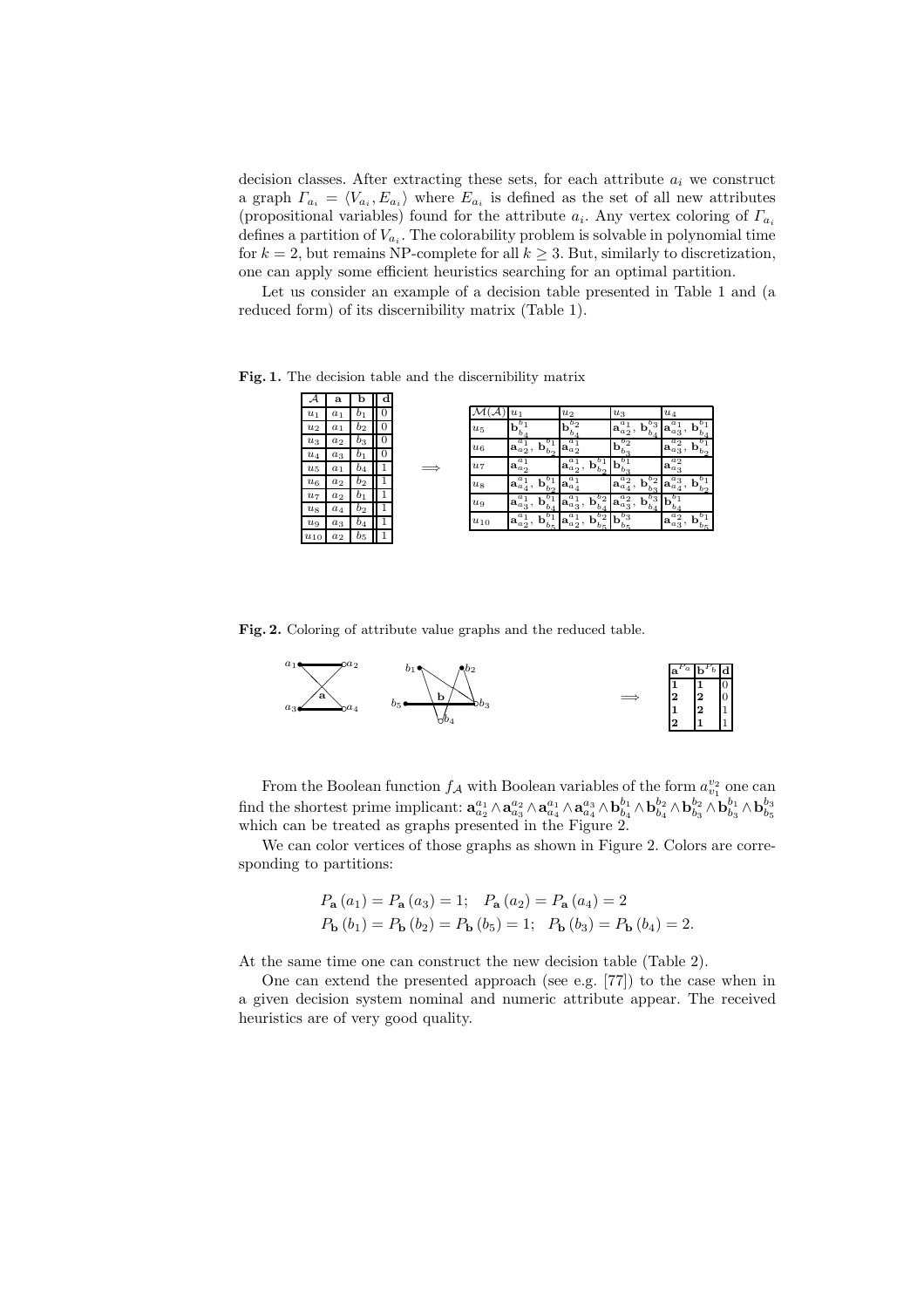Experiments for classification methods (see [77]) have been carried over decision systems using two techniques called train-and-test and n-fold-crossvalidation. In Table 4 some results of experiments obtained by testing the proposed methods MD (using only discretization based on MD-heurisctics using the Johnson approximation strategy) and MD-G (using discretization and symbolic value grouping) for classification quality on well known data tables from the "UC Irvine repository" are shown. The results reported in [30] are summarized in columns labeled by S-ID3 and C4.5 in Table 4). It is interesting to compare those results with regard both to the classification quality. Let us note that the heuristics MD and MD-G are also very efficient with respect to the time complexity.

| Names of   |                   |             |       | Classification accuracies |
|------------|-------------------|-------------|-------|---------------------------|
| Tables     | S-ID3             | C4.5        | MD    | MD-G                      |
| Australian | 78.26             | 85.36 83.69 |       | 84.49                     |
| Breat (L)  | 62.07 71.00 69.95 |             |       | 69.95                     |
| Diabetes   | 66.23             | 70.84 71.09 |       | 76.17                     |
| Glass      | 62.79             | 65.89 66.41 |       | 69.79                     |
| Heart      | 77.78             | 77.04 77.04 |       | 81.11                     |
| Iris       | 96.67             | 94.67 95.33 |       | 96.67                     |
| Lympho     | 73.33             | 77.01       | 71.93 | 82.02                     |
| Monk-1     | 81.25             | 75.70       | 100   | 93.05                     |
| $Monk-2$   | 69.91             | 65.00 99.07 |       | 99.07                     |
| Monk-3     | 90.28             | 97.20 93.51 |       | 94.00                     |
| Sovbean    | 100               | 95.56       | 100   | 100                       |
| TicTacToe  | 84.38             | 84.02       | 97.7  | 97.70                     |
| Average    | 78.58 79.94 85.48 |             |       | 87.00                     |

Table 4. Quality comparison of various decision tree methods. Abbreviations: MD: MD-heuristics; MD-G: MD-heuristics with symbolic value partition

In the case of real value attributes one can search for features in the feature set that contains the characteristic functions of half–spaces determined by hyperplanes or parts of spaces defined by more complex surfaces in multi–dimensional spaces.

Genetic algorithms have been applied in searching for semi–optimal hyperplanes. The reported results are showing substantial increase in the quality of classification of unseen objects but at the cost of increased time for searching for the semi-optimal hyperplane.

#### 2.2 Feature selection

Selection of relevant features is an important problem and has been extensively studied in Machine Learning and Pattern Recognition (see e.g. [70]). It is also a very active research area in the rough set community.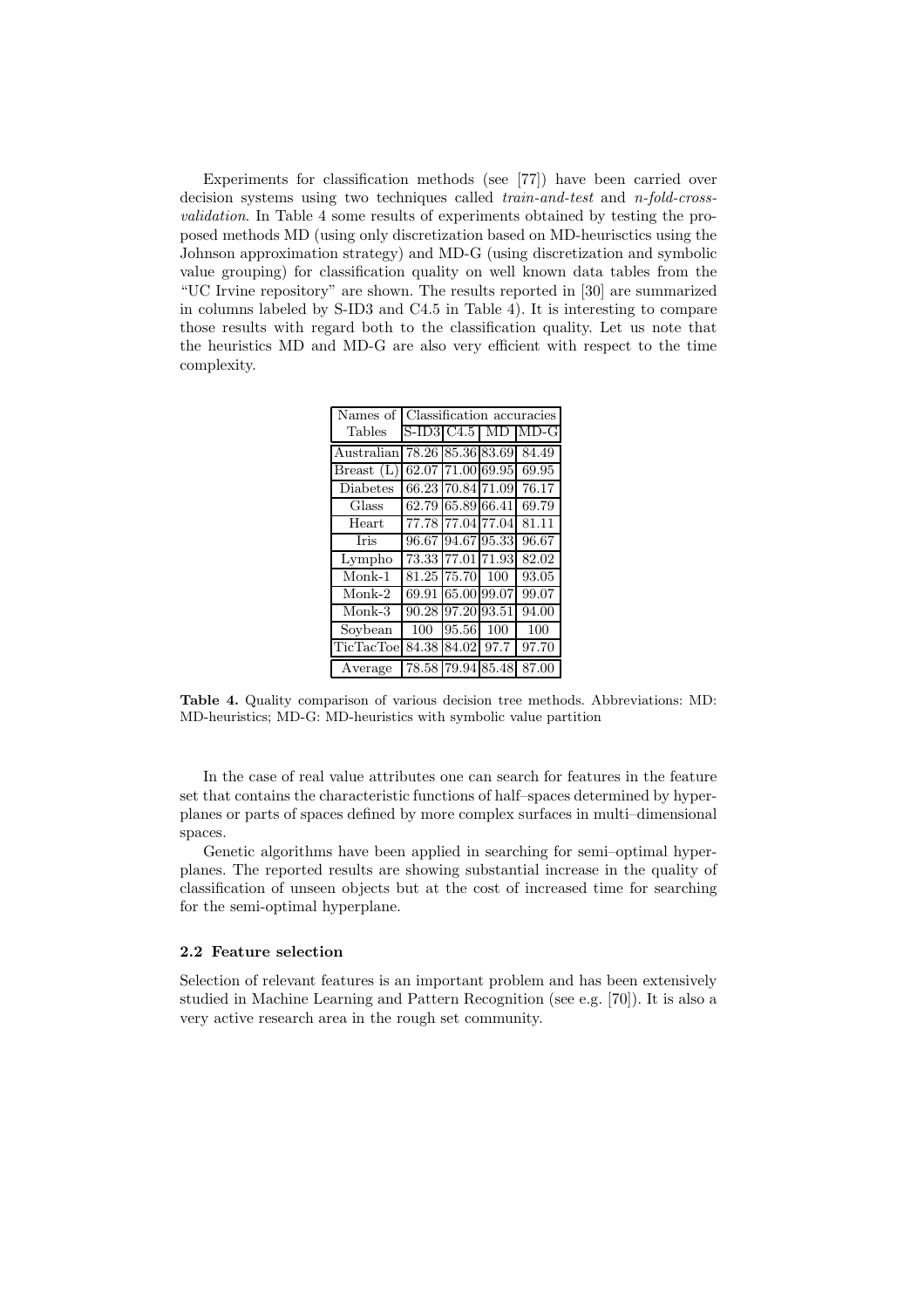One of the first ideas [86] was to consider the core of the reduct set of the information system  $A$  as the source of relevant features. One can observe that relevant feature sets, in a sense used by the machine learning community, can be interpreted in most cases as the decision–relative reducts of decision systems obtained by adding appropriately constructed decisions to a given information system.

Another approach is related to dynamic reducts (for references see e.g. [94])cf. Chapter by BAZAN et AL. Attributes are considered relevant if they belong to dynamic reducts with a sufficiently high stability coefficient, i.e., they appear with sufficiently high frequency in random samples of a given information system. Several experiments (see [94]) show that the set of decision rules based on such attributes is much smaller than the set of all decision rules. At the same time the quality of classification of new objects increases or does not change if one only considers rules constructed over such relevant features.

Another possibility is to consider as relevant the features that come from approximate reducts of sufficiently high quality.

The idea of attribute reduction can be generalized by introducing a concept of significance of attributes which enables to evaluate attributes not only in the two–valued scale dispensable – indispensable but also in the multi–value case by assigning to an attribute a real number from the interval [0,1] that expresses the importance of an attribute in the information table.

Significance of an attribute can be evaluated by measuring the effect of removing the attribute from an information table.

Let  $C$  and  $D$  be sets of condition and decision attributes, respectively, and let  $a \in C$  be a condition attribute. It was shown previously that the number  $\gamma(C, D)$ expresses the degree of dependency between attributes  $C$  and  $D$ , or the accuracy of the approximation of  $U/D$  by C. It may be now checked how the coefficient  $\gamma(C, D)$  changes when attribute a is removed i.e. what is the difference between  $\gamma(C, D)$  and  $\gamma((C - \{a\}, D))$ . The difference is normalized and the significance of attribute a is defined as

$$
\sigma_{(C,D)}(a)=\frac{(\gamma(C,D)-\gamma(C-\{a\},D))}{\gamma(C,D)}=1-\frac{\gamma(C-\{a\},D)}{\gamma(C,D)},
$$

Coefficient  $\sigma_{CD}(\alpha)$  can be understood as a classification error which occurs when attribute  $a$  is dropped. The significance coefficient can be extended to sets of attributes as follows:

$$
\sigma_{(C,D)}(B) = \frac{(\gamma(C,D) - \gamma(C-B,D))}{\gamma(C,D)} = 1 - \frac{\gamma(C-B,D)}{\gamma(C,D)}.
$$

Any subset  $B$  of  $C$  is called an *approximate reduct* of  $C$  and the number

$$
\varepsilon_{(C,D)}(B) = \frac{(\gamma(C,D) - \gamma(B,D))}{\gamma(C,D)} = 1 - \frac{\gamma(B,D)}{\gamma(C,D)},
$$

is called an error of reduct approximation. It expresses how exactly the set of attributes B approximates the set of condition attributes C with respect to determining D.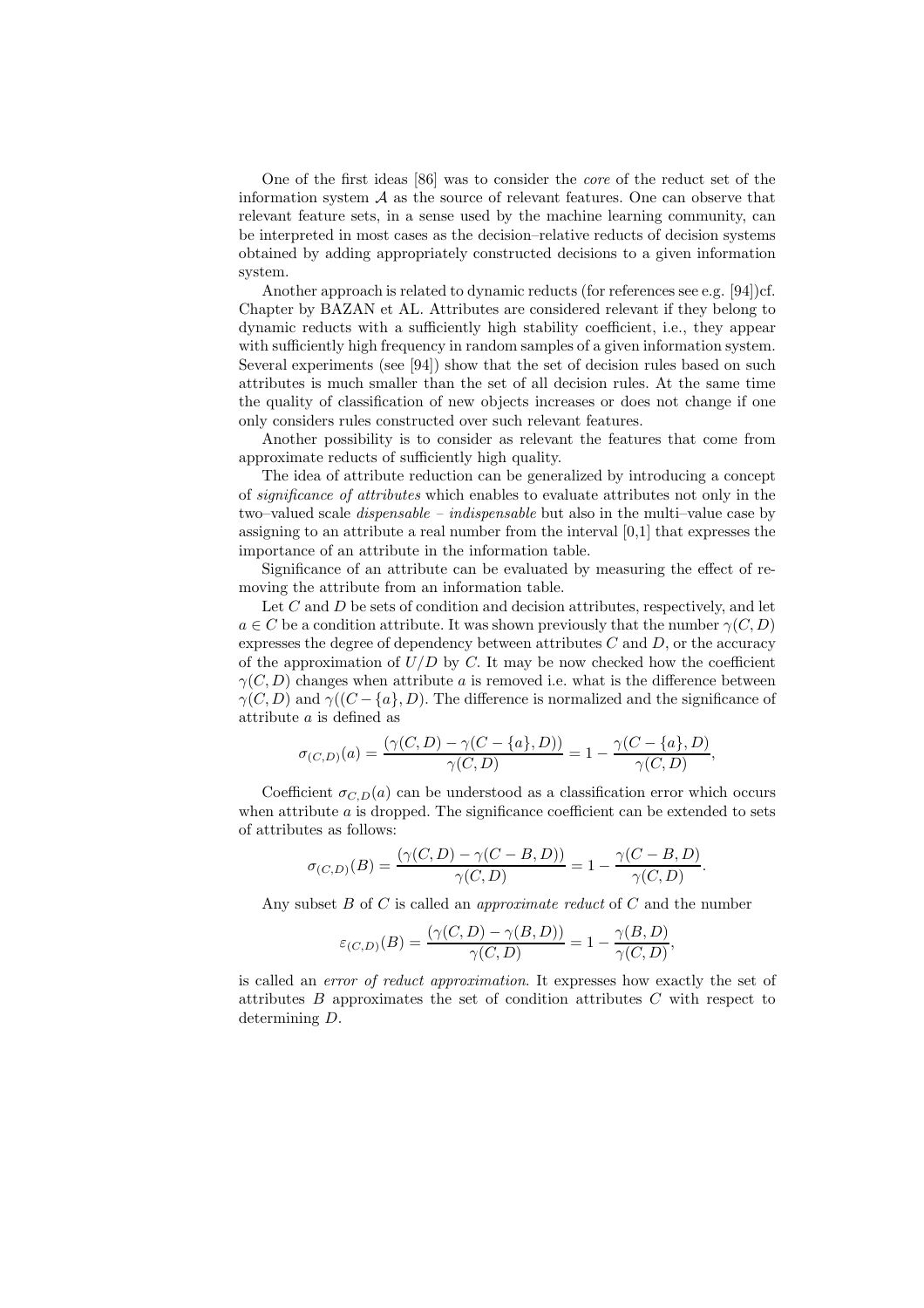The following equations are obvious:  $\varepsilon(B) = 1 - \sigma(B)$  and  $\varepsilon(B) = 1 - \varepsilon(C -$ B). For any subset B of C, we have  $\varepsilon(B) \leq \varepsilon(C)$ . If B is a reduct of C, then  $\varepsilon(B)=0.$ 

The concept of an approximate reduct (with respect to the positive region) is a generalization of the concept of a reduct that was considered previously. A minimal subset B of condition attributes C, such that  $\gamma(C, D) = \gamma(B, D)$ , or  $\varepsilon_{(C,D)}(B) = 0$  is a reduct in the previous sense. The idea of an approximate reduct can be useful in these cases where a smaller number of condition attributes is preferred over the accuracy of classification.

Several other methods of reduct approximation based on measures different from positive region have been developed. All experiments confirm the hypothesis that by tuning the level of approximation the quality of the classification of new objects may be increased in most cases. It is important to note that it is once again possible to use Boolean reasoning to compute different types of reducts and to extract from them relevant approximations.

## 2.3  $\alpha$ -reducts and association rules

In this section we discuss the relationship between association rules [4] and approximations of reducts [109], [110], [78].

Association rules can be defined in many ways (see [4]). Here, according to our notation, association rules can be defined as implications of the form  $(\mathbf{P} \Rightarrow \mathbf{Q})$ , where **P** and **Q** are different simple templates, i.e. formulas of the form

$$
(a_{i_1} = v_{i_1}) \wedge \ldots \wedge (a_{i_k} = v_{i_k}) \Rightarrow (a_{j_1} = v_{j_1}) \wedge \ldots \wedge (a_{j_l} = v_{j_l}) \tag{1}
$$

These implications can be called generalized association rules, because association rules were originally defined by formulas of the form  $P \Rightarrow Q$  where P and Q were sets of items (e.g. goods or articles in stock market) e.g.  $\{A, B\} \Rightarrow \{C, D, E\}$ (see [4]). One can see that this form can be obtained from 1 by replacing values of descriptors by 1 i.e.:  $(A = 1) \wedge (B = 1) \Rightarrow (C = 1) \wedge (D = 1) \wedge (E = 1)$ .

Usually, for a given information table  $A$ , the quality of the association rule  $\mathcal{R} = \mathbf{P} \Rightarrow \mathbf{Q}$  can be evaluated by two measures called *support* and *confidence* with respect to A. Support of the rule  $R$  is defined by the number of objects from A satisfying the condition ( $P \wedge Q$ ) i.e.

$$
support(\mathcal{R}) = support(\mathbf{P} \wedge \mathbf{Q})
$$

The second measure – confidence of  $\mathcal{R}$  – is the ratio between the support of  $({\bf P} \wedge {\bf Q})$  and the support of  ${\bf P}$  i.e.

$$
confidence(\mathcal{R})=\frac{support(\mathbf{P} \wedge \mathbf{Q})}{support(\mathbf{P})}
$$

The following problem has been investigated by many authors (see e.g. [4, 136])

FOR A GIVEN INFORMATION TABLE  $A$ , AN INTEGER  $s$ , AND A REAL NUMBER  $c \in [0, 1]$ , find as many as possible association rules  $\mathcal{R} = (\mathbf{P} \Rightarrow \mathbf{Q})$  such that support $(\mathcal{R}) \geq s$  and confidence  $(\mathcal{R}) \geq c$ 

All existing association rule generation methods consist of two main steps: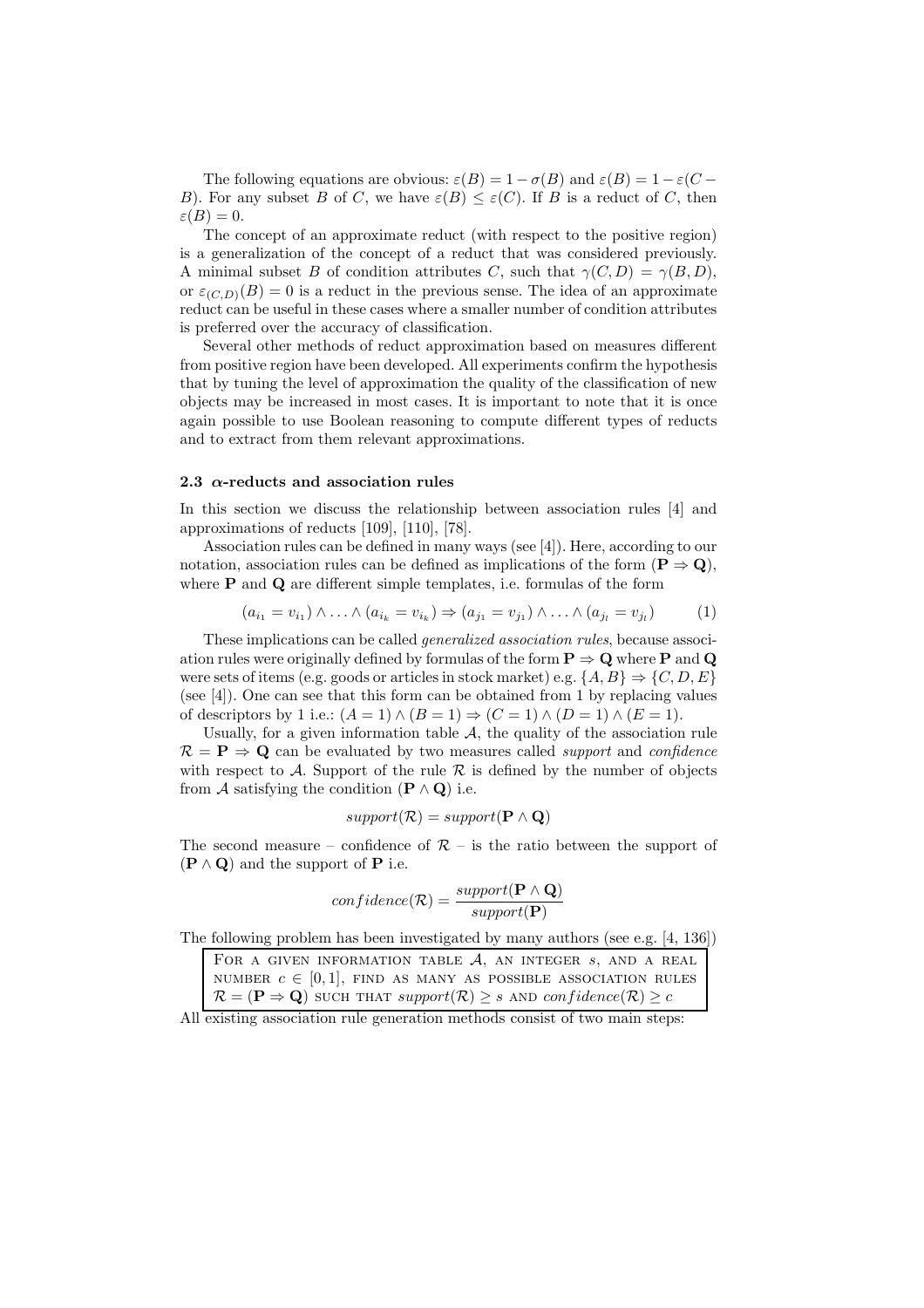- 1. Generate as many as possible templates  $\mathbf{T} = D_1 \wedge D_2 ... \wedge D_k$  such that support( $\mathbf{T}$ ) ≥ s and support( $\mathbf{T} \wedge D$ ) < s for any descriptor D (i.e. maximal templates among those which are supported by more than s objects).
- 2. For any template T, search for a partition  $T = P \wedge Q$  such that:
	- (a)  $support(P) < \frac{support(T)}{c}$ c
	- (b) P is the smallest template satisfying the previous condition

We show that the second step can be solved using rough set methods and Boolean reasoning approach.

Let us assume that a template  $\mathbf{T} = D_1 \wedge D_2 \wedge \ldots \wedge D_m$  supported by at least s objects, has been found. For the given confidence threshold  $c \in (0,1)$ , the decomposition  $\mathbf{T} = \mathbf{P} \wedge \mathbf{Q}$  is called c-irreducible if  $confidence(\mathbf{P} \Rightarrow \mathbf{Q}) \geq c$ and for any decomposition  $\mathbf{T} = \mathbf{P}' \wedge \mathbf{Q}'$  such that  $\mathbf{P}'$  is a sub-template of  $\mathbf{P}$ ,  $confidence(\mathbf{P'} \Rightarrow \mathbf{Q'}) < c.$ 

We show that the problem of searching for c-irreducible association rules from the given template is equivalent to the problem of searching for local  $\alpha$ -reducts (for some  $\alpha$ ) from a decision table.

Let us define a new decision table  $\mathcal{A}|_{\mathbf{T}} = (U, A|_{\mathbf{T}} \cup d)$  from the original information table  $A$  and the template  $T$  by

- 1.  $A|_{\mathbf{T}} = \{a_{D_1}, a_{D_2}, ..., a_{D_m}\}\$ is a set of attributes corresponding to the descriptors of **T** such that  $a_{D_i}(u) = \begin{cases} 1 \text{ if the object } u \text{ satisfies } D_i, \\ 0 \text{ otherwise.} \end{cases}$ 0 otherwise.
- 2. the decision attribute  $d$  determines if the object satisfies template  $T$  i.e.  $d(u) = \begin{cases} 1 \text{ if the object } u \text{ satisfies } \mathbf{T}, \\ 0 \text{ otherwise.} \end{cases}$

0 otherwise.

The following facts [110], [78] describe the relationship between association rules and approximations of reducts.

For a given information table  $\mathcal{A} = (\mathcal{U}, \mathcal{A})$ , a template **T**, and a set of descriptors **P**, an implication  $\left(\bigwedge_{D_i \in \mathbf{P}} D_i \Rightarrow \bigwedge_{D_j \notin \mathbf{P}} D_j\right)$  is

- 1. an 100%-irreducible association rule from  $\bf{T}$  if and only if  $\bf{P}$  is a reduct in  $\mathcal{A}_{\mathbf{T}}$ .
- 2. a c-irreducible association rule from **T** if and only if **P** is an  $\alpha$ -reduct in  $\mathcal{A}_{\mathbf{T}}$ , where  $\alpha = 1 - \left(\frac{1}{c} - 1\right) / \left(\frac{n}{s} - 1\right)$ , *n* is the total number of objects from U, and  $s = support(T).$

Searching for minimal  $\alpha$ -reducts is a well known problem in rough set theory. One can show, that the problem of searching for the shortest  $\alpha$ -reduct is NPhard.

The following example illustrates the main idea of our method. Let us consider the following information table  $A$  with 18 objects and 9 attributes.

Assume that the template

$$
\mathbf{T} = (a_1 = 0) \land (a_3 = 2) \land (a_4 = 1) \land (a_6 = 0) \land (a_8 = 1)
$$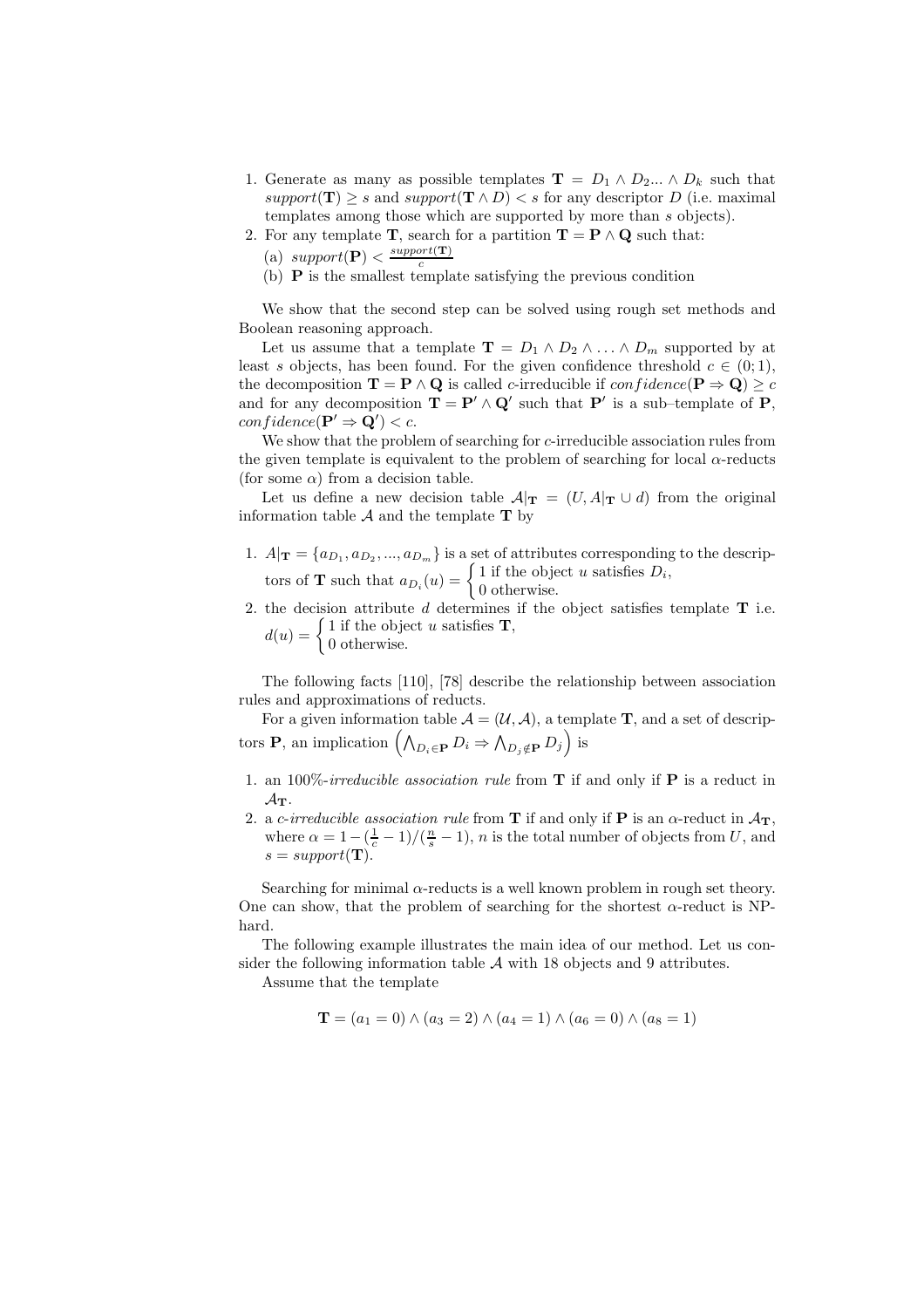**Table 5.** The example of information table  $A$  and template **T** support by 10 objects and the new decision table  $\mathcal{A}|_{\mathbf{T}}$  constructed from  $\mathcal{A}$  and template **T** 

|                |                |                |                |                |            |                |                |                |       | $\mathcal{A} \mathbf{T} $ | $D_1$          | $D_2$          | $D_3$                                             | $D_4$          | $D_5$          | $\boldsymbol{d}$ |
|----------------|----------------|----------------|----------------|----------------|------------|----------------|----------------|----------------|-------|---------------------------|----------------|----------------|---------------------------------------------------|----------------|----------------|------------------|
| $\mathcal{A}$  | $a_1$          | a <sub>2</sub> | $a_3$          | a <sub>4</sub> | $a_5\ a_6$ |                | a <sub>7</sub> | as             | $a_9$ |                           |                |                | $a_1 = 0   a_3 = 2   a_4 = 1   a_6 = 0   a_8 = 1$ |                |                |                  |
| $u_1$          | $\Omega$       | 1              |                | 1              | 80         | $\overline{2}$ | $\overline{2}$ | $\overline{2}$ | 3     | $u_1$                     | 1              | $\overline{0}$ | $\mathbf{1}$                                      | $\overline{0}$ | $\overline{0}$ |                  |
| $u_2$          | $\overline{0}$ | 1              | $\overline{2}$ | 1              | 81         | $\theta$       | aa             |                | aa    | $u_2$                     | 1              | 1              | 1                                                 | 1              | 1              | $\mathbf{1}$     |
| $u_3$          | $\overline{0}$ | $\overline{2}$ | $\overline{2}$ | 1              | 82         | $\theta$       | aa             |                | aa    |                           | 1              | 1              | 1                                                 | $\mathbf{1}$   | 1              | $\mathbf{1}$     |
| $u_4$          | 0              | 1              | $\overline{2}$ |                | 80         | $\theta$       | aa             |                | aa    | $u_3$                     | 1              | 1              | 1                                                 | 1              | 1              | $\mathbf{1}$     |
| $u_5$          | 1              | 1              | $\overline{2}$ | $\overline{2}$ | 81         | $\mathbf{1}$   | aa             |                | aa    | $u_4$                     | $\overline{0}$ |                | $\overline{0}$                                    | $\overline{0}$ | $\mathbf{1}$   |                  |
| $u_6$          | $\overline{0}$ | $\overline{2}$ | 1              | $\overline{2}$ | 81         | $\mathbf{1}$   | aa             |                | aa    | $u_{5}$                   |                | 1              |                                                   |                |                |                  |
| $u_7$          | 1              | $\overline{2}$ | $\mathbf{1}$   | $\overline{2}$ | 83         | $\mathbf{1}$   | aa             |                | aa    | $u_{6}$                   | 1              | $\overline{0}$ | $\overline{0}$                                    | $\overline{0}$ | $\mathbf{1}$   |                  |
| $u_8$          | $\Omega$       | $\overline{2}$ | $\overline{2}$ | 1              | 81         | $\theta$       | aa             |                | aa    | $u_7$                     | $\theta$       | $\overline{0}$ | $\overline{0}$                                    | $\overline{0}$ | 1              |                  |
| u <sub>9</sub> | $\theta$       | 1              | $\overline{2}$ | 1              | 82         | $\theta$       | aa             |                | aa    | $u_{8}$                   | 1              | 1              | 1                                                 | 1              | 1              | 1                |
| $u_{10}$       | $\theta$       | 3              | $\overline{2}$ | 1              | 84         | $\theta$       | aa             |                | aa    | $u_{9}$                   | 1              | 1              | 1                                                 | 1              | 1              | 1                |
|                | $\theta$       | 1              | 3              | 1              | 80         | $\theta$       | aa             | $\overline{2}$ | aa    | $u_{10}$                  | 1              | 1              | $\mathbf{1}$                                      | $\mathbf{1}$   | 1              | $\mathbf{1}$     |
| $u_{11}$       | $\theta$       | $\overline{2}$ | $\overline{2}$ | $\overline{2}$ |            | $\theta$       |                | $\overline{2}$ |       | $u_{11}$                  | 1              | $\overline{0}$ | 1                                                 | 1              | $\overline{0}$ |                  |
| $u_{12}$       |                |                |                |                | 82         |                | aa             |                | aa    | $u_{12}$                  | 1              | $\overline{0}$ | $\overline{0}$                                    | 1              | $\overline{0}$ |                  |
| $u_{13}$       | $\overline{0}$ | $\overline{2}$ | $\overline{2}$ | 1              | 81         | $\theta$       | aa             |                | aa    | $u_{13}$                  | 1              | 1              | 1                                                 | 1              | 1              | $\mathbf{1}$     |
| $u_{14}$       | $\theta$       | 3              | $\overline{2}$ | $\overline{2}$ | 81         | $\overline{2}$ | aa             | $\overline{2}$ | aa    | $u_{14}$                  | 1              | 1              | $\theta$                                          | $\overline{0}$ | $\overline{0}$ |                  |
| $u_{15}$       | $\theta$       | 4              | $\overline{2}$ | 1              | 82         | $\theta$       | aa             |                | aa    | $u_{15}$                  | 1              | 1              | 1                                                 | 1              | 1              | $\mathbf{1}$     |
| $u_{16}$       | $\Omega$       | 3              | $\overline{2}$ | 1              | 83         | $\theta$       | aa             |                | aa    | $u_{16}$                  | 1              | 1              | 1                                                 | 1              | 1              | 1                |
| $u_{17}$       | $\theta$       | 1              | $\overline{2}$ | 1              | 84         | $\theta$       | aa             |                | aa    | $u_{17}$                  | 1              | 1              | 1                                                 | 1              | 1              | $\mathbf{1}$     |
| $u_{18}$       | 1              | $\overline{2}$ | $\overline{2}$ |                | 82         | $\theta$       | aa             | $\overline{2}$ | aa    | $u_{18}$                  | $\overline{0}$ | 1              | $\mathbf{1}$                                      | $\mathbf{1}$   | $\overline{0}$ |                  |
|                |                |                |                |                |            |                |                |                |       |                           |                |                |                                                   |                |                |                  |

has been extracted from the information table A. One can see that  $support(T) =$ 10 and length(T) = 5. The new constructed decision table  $A|_{\mathbf{T}}$  is presented in Table 6. The discernibility function for  $A|_{\mathbf{T}}$  can be explained as follows

$$
f(D_1, D_2, D_3, D_4, D_5) = (D_2 \vee D_4 \vee D_5) \wedge (D_1 \vee D_3 \vee D_4) \wedge (D_2 \vee D_3 \vee D_4) \wedge (D_1 \vee D_2 \vee D_3 \vee D_4) \wedge (D_1 \vee D_3 \vee D_5) \wedge (D_2 \vee D_3 \vee D_5) \wedge (D_3 \vee D_4 \vee D_5) \wedge (D_1 \vee D_5)
$$

After simplification the condition presented in Table 6 we obtain six reducts:  $f(D_1, D_2, D_3, D_4, D_5) = (D_3 \wedge D_5) \vee (D_4 \wedge D_5) \vee (D_1 \wedge D_2 \wedge D_3) \vee (D_1 \wedge D_2 \wedge D_4)$  $(D_4) \vee (D_1 \wedge D_2 \wedge D_5) \vee (D_1 \wedge D_3 \wedge D_4)$  for the decision table  $\mathcal{A}|_{\mathbf{T}}$ . Thus, we have found from  $\mathbf T$  six association rules with (100%)-confidence.

For  $c = 90\%$ , we would like to find  $\alpha$ -reducts for the decision table  $\mathcal{A}_{\mathbf{T}}$ , where  $\alpha = 1 - \frac{\frac{1}{2} - 1}{\frac{2}{3} - 1} = 0.86$ . Hence we would like to search for a set of descriptors that covers at least  $\lceil (n - s)(\alpha) \rceil = \lceil 8 \cdot 0.86 \rceil = 7$  elements of discernibility matrix  $\mathcal{M}(\mathcal{A}|_{\mathbf{T}})$ . One can see that the following sets of descriptors:  $\{D_1, D_2\}$ ,  $\{D_1, D_3\}$ ,  ${D_1, D_4}, {D_1, D_5}, {D_2, D_3}, {D_2, D_5}, {D_3, D_4}$  have nonempty intersection with exactly 7 entries of the discernibility matrix  $\mathcal{M}(\mathcal{A}|_{\mathbf{T}})$ . In Table 6 we present all association rules induced from those sets. Heuristics searching for  $\alpha$ -reducts are discussed e.g. in [78].

# 3 Extensions of rough sets

We discuss in this section shortly two extensions of rough sets: variable precision rough set model and rough set approach based on tolerance relations but we would like to mention that many other generalizations have been investigated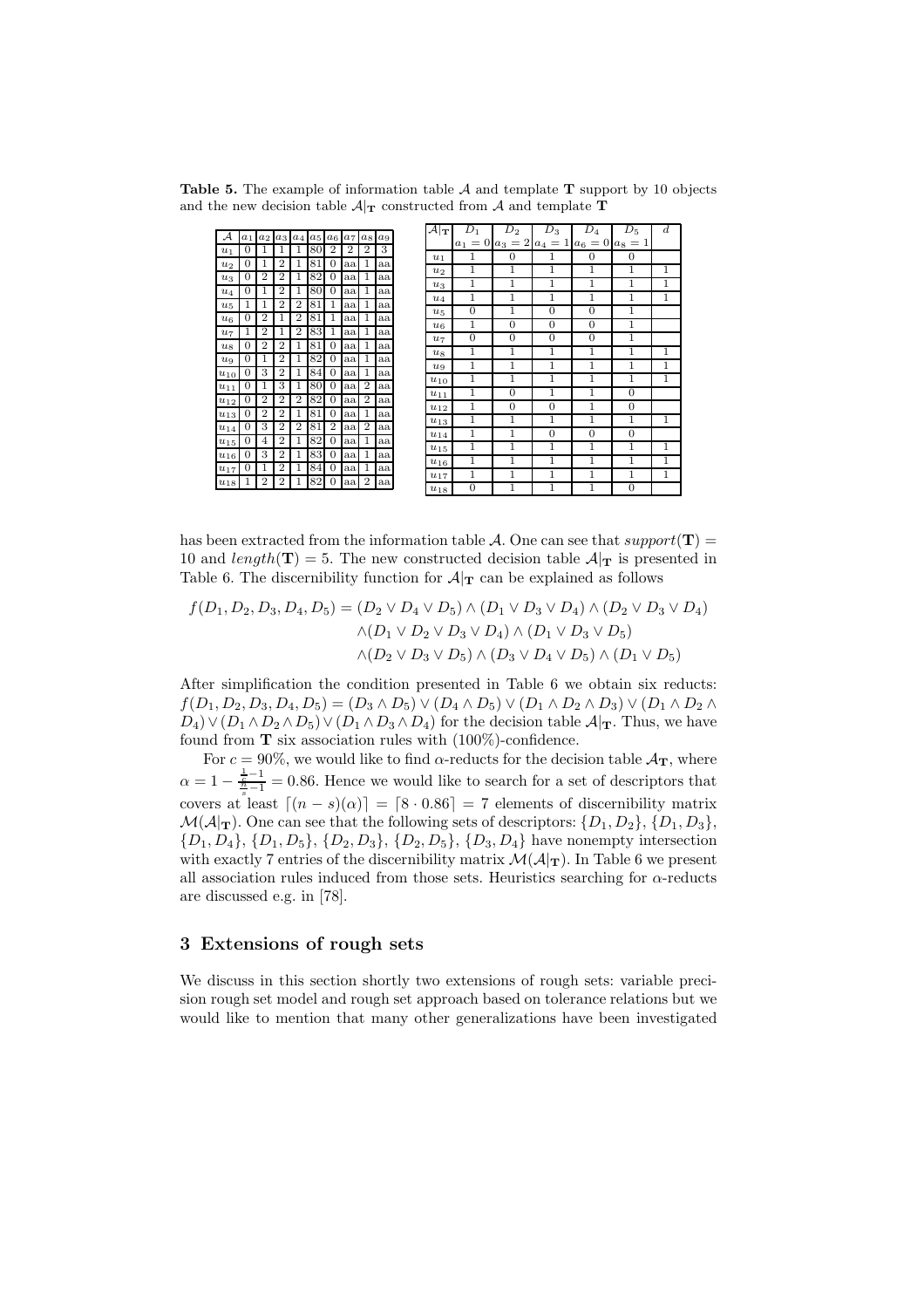|                |                                                                  |                            | $E_1 \cap E_2 \cap E_3 \rightarrow E_1 \cap E_2 \cap E_4$ |
|----------------|------------------------------------------------------------------|----------------------------|-----------------------------------------------------------|
|                |                                                                  |                            | $D_4 \wedge D_5 \Rightarrow D_1 \wedge D_2 \wedge D_3$    |
|                | $\mathcal{M}(\mathcal{A} _{\mathbf{T}}) u_2, u_3, u_4, u_8, u_9$ |                            | $D_1 \wedge D_2 \wedge D_3 \Rightarrow D_4 \wedge D_5$    |
|                | $u_{10}, u_{13}, u_{15}, u_{16}, u_{17}$                         |                            | $D_1 \wedge D_2 \wedge D_4 \Rightarrow D_3 \wedge D_5$    |
| $u_1$          | $D_2 \vee D_4 \vee D_5$                                          |                            | $D_1 \wedge D_2 \wedge D_5 \Rightarrow D_3 \wedge D_4$    |
| $u_{5}$        | $D_1 \vee D_3 \vee D_4$                                          | $=$ 100% $\Longrightarrow$ | $D_1 \wedge D_3 \wedge D_4 \Rightarrow D_2 \wedge D_5$    |
| $u_{6}$        | $D_2 \vee D_3 \vee D_4$                                          |                            |                                                           |
| u <sub>7</sub> | $D_1 \vee D_2 \vee D_3 \vee D_4$                                 |                            | $D_1 \wedge D_2 \Rightarrow D_3 \wedge D_4 \wedge D_5$    |
| $u_{11}$       | $D_1 \vee D_3 \vee D_5$                                          | $= 90\% \implies$          | $D_1 \wedge D_3 \Rightarrow D_3 \wedge D_4 \wedge D_5$    |
| $u_{12}$       | $D_2 \vee D_3 \vee D_5$                                          |                            | $D_1 \wedge D_4 \Rightarrow D_2 \wedge D_3 \wedge D_5$    |
| $u_{14}$       | $D_3 \vee D_4 \vee D_5$                                          |                            | $D_1 \wedge D_5 \Rightarrow D_2 \wedge D_3 \wedge D_4$    |
| $u_{18}$       | $D_1 \vee D_5$                                                   |                            | $D_2 \wedge D_3 \Rightarrow D_1 \wedge D_4 \wedge D_5$    |
|                |                                                                  |                            | $D_2 \wedge D_5 \Rightarrow D_1 \wedge D_3 \wedge D_4$    |
|                |                                                                  |                            | $D_3 \wedge D_4 \Rightarrow D_1 \wedge D_2 \wedge D_5$    |

**Table 6.** The simplified version of discernibility matrix  $\mathcal{M}(\mathcal{A}|\mathbf{T})$  and association rules

 $\blacksquare$ 

 $D_2 \wedge D_5 \rightarrow D_1 \wedge D_2 \wedge D_4$ 

and some of them have been used for real – life data analysis. Among them are: abstract approximation spaces (see e.g. [14]); nondeterministic information systems (see e.g. [84]); extensions of rough set approach to deal with preferential ordering on attributes (criteria) in multi–criteria decision making (see e.g. [43]); extensions of rough set methods for incomplete information systems (see e.g [57] cf. Chapter by KRYSZKIEWICZ and RYBINSKI); formal languages approximations (see e.g. [83]); neighboorhood systems (see e.g. [60]); distributed systems (see e.g. [101]). For discussion of other possible extensions see [93].

### 3.1 The variable precision rough set model

The lower and upper approximations are just one example of possible approximations. In the terminology of Machine Learning they are approximations of subsets of objects known from the training sample. It is also desirable to approximate subsets of all objects (including also new unseen objects). The best known technique for such applications is the so–called boundary region thinning. It is related to the variable precision rough set approach [137]. Another technique is used in tuning of decision rules. For instance, better quality of new objects classification may be achieved by introducing some degree of inconsistency of the rules on the training objects. This technique is an analogue of the well-known techniques for decision tree pruning. These approaches can be characterized in the following way: parameterized approximations of sets are defined and better approximations of sets (or decision rules) are obtained by tuning the parameters.

## 3.2 Tolerance based rough set model

Tolerance relations provide an attractive and general tool for studying indiscernibility phenomena. The importance of investigations of tolerance relations had been noticed by Poincaré and Carnap.

Any tolerance relation defines a covering of the universe of objects (by neighborhoods defined by so called tolerance classes). Tolerance relation for objects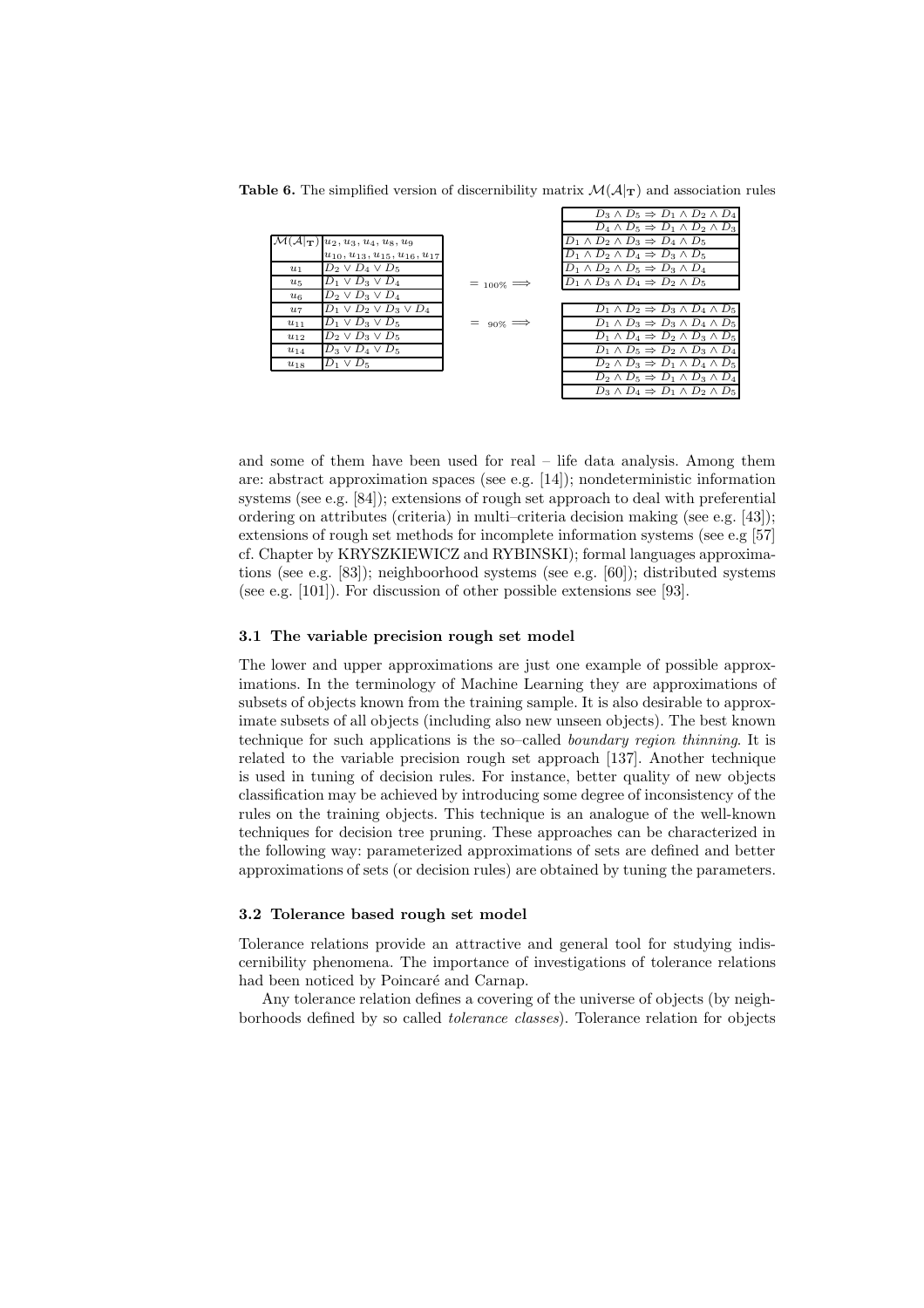can be defined by similarity relation on feature (attribute) value vectors of objects cf. Chapter 1, Chapter by STEPANIUK.

A relation  $\tau \subset X \times U$  is called a *tolerance relation* on U if (i)  $\tau$  is reflexive:  $x\tau x$  for any  $x \in U$  and (ii)  $\tau$  is *symmetric:*  $x\tau y$  implies  $y\tau x$  for any pair x, y of elements of U. The pair  $(U, \tau)$  is called a *tolerance space*. It leads to a metric space with the distance function

$$
d_{\tau}(x, y) = \min\{k : \exists_{x_0, x_1, \dots, x_k} x_0 = x \land x_k = y \land (x_i \tau x_{i+1} \text{ for } i = 0, 1, \dots, k-1)\}
$$

Sets of the form  $\tau(x) = \{y \in U : x \tau y\}$  are called *tolerance sets*. These sets as well as the metric above can be used to define more general approximations and their clusters. This is done by substituting tolerance classes for indiscernibility classes.

Definitions of the lower and upper approximations of sets can be easily generalized. [14] defines approximations of sets which are in some sense closer to X than the classical ones. They are defined as follows:  $\tau^* X = \{x \in U :$  $\exists y(x \tau y \& \tau(y)) \subseteq X$ } and  $\tau_* X = \{x \in U : \forall y(x \tau y \Rightarrow \tau(y) \cap X \neq \emptyset)\}\.$  It is easy to check that  $\tau X \tau^* X \subseteq X \subseteq \tau_* X \subseteq \overline{\tau} X$ .

It follows that in the process of learning a proper concept approximation there are more possibilities when using tolerance relations but at a greater computational cost that is due to a larger search space.

Tolerance relations can be defined for information systems or decision systems: by a tolerance information system we understand a triple  $\mathcal{A}' = (U, A, \tau)$ where  $\mathcal{A}' = (U, A)$  is an information system and  $\tau$  is a tolerance relation on information signatures  $Inf_B(x) = \{(a, a(x)) : a \in B\}$  where  $x \in U, B \subseteq A$ .

Tolerance reducts and tolerance–based decision rules can be generated by standard methods adapted to the tolerance case.

Some efficient techniques for discovery of relevant tolerances from data have been developed cf. Chapter by HOA SINH NGUYEN. For references see the bibliography in [94, 95].

## 3.3 Rough mereology

The approach based on inclusion in a degree has been generalized to the rough mereological approach (see e.g. [97], [92]) cf. Chapter 3 by POLKOWSKI and SKOWRON. The inclusion relation  $x\mu_{r}y$  with the intended meaning x is a part of y in a degree r has been taken as the basic notion of the rough mereology being a generalization of the Leśniewski mereology. Rough mereology offers a methodology for synthesis and analysis of objects in distributed environment of intelligent agents, in particular, for synthesis of objects satisfying a given specification in satisfactory degree, i.e., objects sufficiently close to standard objects (prototypes) satisfying the specification. Moreover, rough mereology has been recently used for developing foundations of the *information granule calculus*, an attempt towards formalization of the Computing with Words paradigm, recently formulated by Lotfi Zadeh.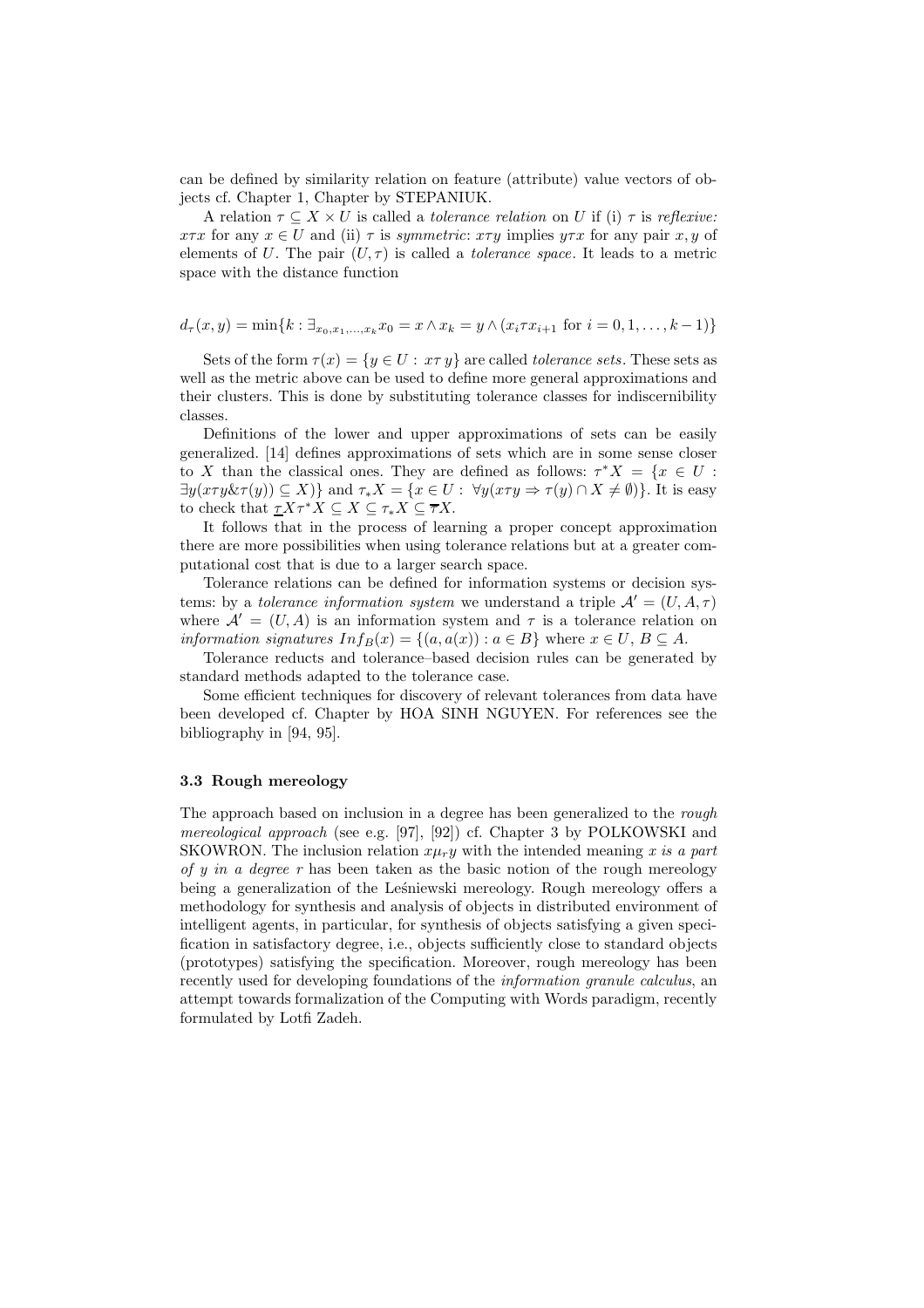Let us also note that one of the prospects for rough mereological applications is to look for algorithmic methods of extracting logical structures from data such as, for instance, finding relational structures corresponding to relevant feature extraction, synthesizing default rules (approximate decision rules), constructing connectives for uncertainty coefficients propagation and synthesizing schemes of approximate reasoning. A progress in this direction is crucial for further development of applications, in particular, we believe it is one of the central issues for KDD [28]. Rough set approach combined with rough mereology can be treated as an inference engine for computing with words and granular computing [133], [134], [93].

# 4 Algebraic and Logical Aspects of Rough Sets

For any information system  $A = (U, A)$  one can define a family  $RS(A)$  of rough set representations, i.e., pairs  $(AX, \overline{A}X)$ , where  $X \subseteq U$ . Two questions arise immediately: (i) How to characterize the set of all rough set representations in a given information system? and (ii) What are "natural" algebraic operations on rough set representations?

A pair  $(\underline{AX}, U - \overline{A}X)$  can be assigned to any rough set  $(\underline{AX}, \overline{A}X)$  in A. The following "natural" operations on those pairs of sets are:  $(X_1, X_2) \wedge (Y_1, Y_2) =$  $(X_1 \cap Y_1, X_2 \cup Y_2), (X_1, X_2) \vee (Y_1, Y_2) = (X_1 \cup Y_1, X_2 \cap Y_2), \sim (X_1, X_2) = (X_2, X_1)$ or  $\neg(X_1, X_2) = (U - X_1, X_1)$ , or  $\div(X_1, X_2) = (X_2, U - X_2)$ . The defined operations are not accidental: we are now very close (still the implication operation should be defined properly!) to basic varieties of abstract algebras, such as Nelson or Heyting algebras, extensively studied in connection with different logical systems. The reader can find formal analysis of the relationships of rough sets with Nelson, Heyting, Lukasiewicz, Post or double Stone algebras, in particular the representation theorems for rough sets in different classes of algebras in [94]. Let us also note that the properties of the negation operations defined above show that they correspond to the well–known negations studied in logic: strong (constructive) negation or weak (intuitionistic) negation.

Rough algebras can be derived from rough equality. Some relationships of rough algebras with many–valued logics have been shown such as, for example, soundness and completeness of Lukasiewicz's 3-valued logic with respect to rough semantics have been proven. The rough semantics defined by rough algebras is a special kind of a topological quasi–boolean algebra; relationships of rough sets with 4–valued logic have been found.

There is a number of results on logics, both propositional and predicate, that touch upon various rough set aspects. They have some new connectives (usually modal ones) reflecting different aspects of the approximations. On the semantical level they allow to express, among other possibilities, how the indiscernibility classes (or tolerance classes) are "matching" the interpretations of formulae in a given model M. For example, in the case of necessity connective the meaning  $(\Box \alpha)_M$  of the formula  $\alpha$  in the model M is the lower approximation of  $\alpha_M$ , in case of possibility connective  $(\Diamond \alpha)_M$  it is the upper approximation of  $\alpha_M$ . Many other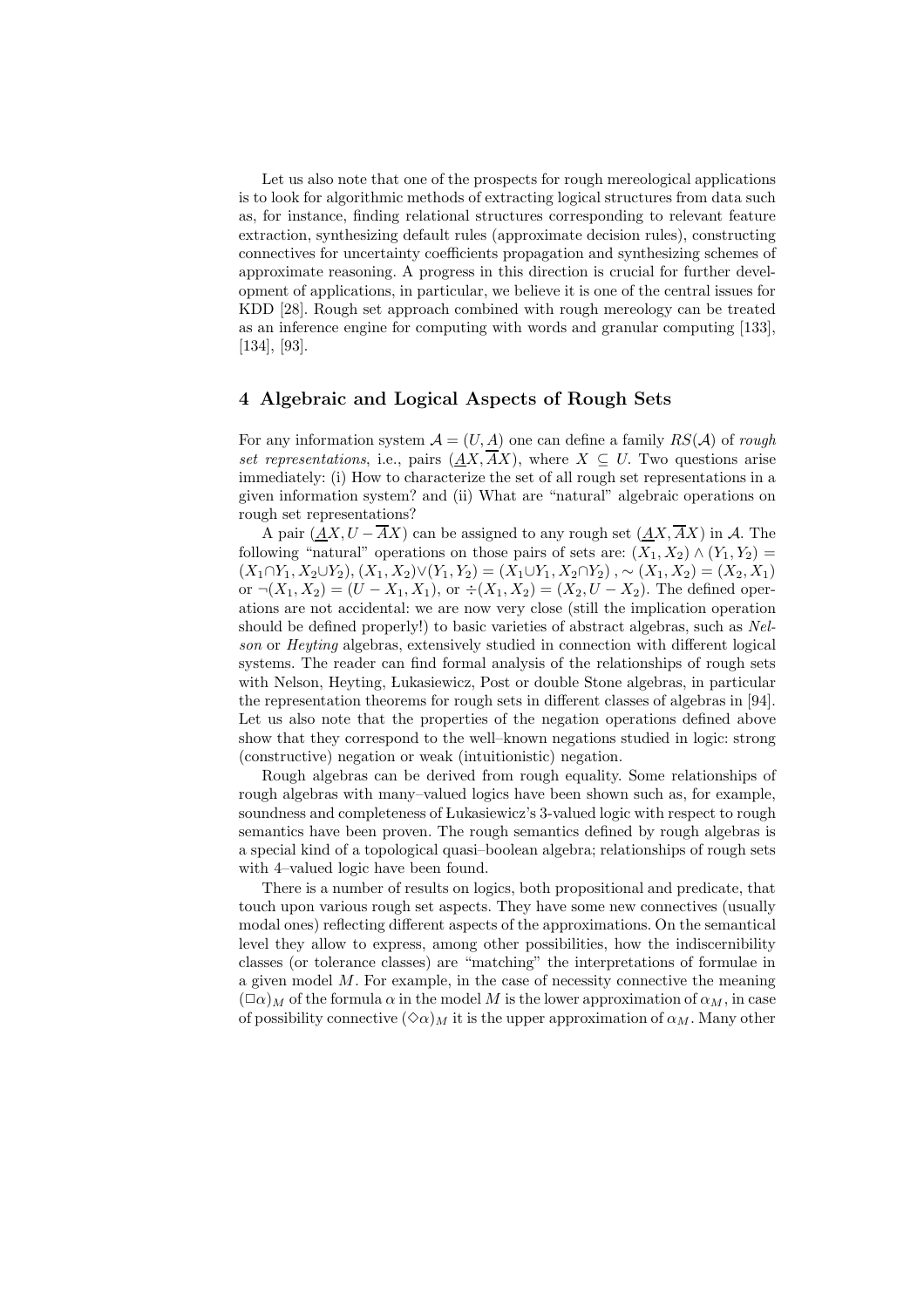connectives have been introduced and logical systems with these connectives have been characterized. For example, rough quantifiers can be defined for predicate logic. Results related to the completeness of axiomatization, decidability as well as expressibility of these logical systems are typical. The reader can find more information on rough logic in [81] and in the bibliography in [95].

It is finally worth mentioning a research direction related to the so-called rough mereological approach for an approximate synthesis of objects satisfying a given specification to a satisfactory degree. Let us note here that an interesting prospect for applied logic is to look for algorithmic methods of extracting logical structures from data. This goal is related to aims of rough mereology, several aspects in the KDD research and to the calculi on information granules and to computing with words [133] and [134]. For further references see [81], [94] and [95].

# 5 Applications, Case Studies, and Software Systems

There are numerous areas of successful applications of rough set software systems. Many interesting case studies are reported (for references see e.g. [94, 95], [82] and the bibliography in these books, in particular [18], [44], [54], [125], [139]).

This section lists in the alphabetical order some of the software systems for rough sets. More details can be found in [95].

- Datalogic/R, http:/ourworld.compuserve.com/homepages/reduct
- Grobian (Roughian), e-mail: I.Duentsch@ulst.ac.uk, ggediga@luce.psycho.- Uni-Osnabrueck.DE
- KDD-R: Rough Sets-Based Data Mining System, e-mail: ziarko@cs.uregina.ca
- LERS—A Knowledge Discovery System , e-mail: jerzy@eecs.ukans.edu
- PRIMEROSE, e-mail: tsumoto@computer.org
- $-$  ProbRough  $-$  A System for Probabilistic Rough Classifiers Generation, email: {zpiasta,lenarcik}@sabat.tu.kielce.pl
- Rosetta Software System, http:/www.idi.ntnu.no/˜aleks/rosetta/
- Rough Family Software Implementation of the Rough Set Theory, e-mail: Roman.Slowinski@cs.put.poznan.pl, Jerzy.Stefanowski@cs.put.poznan.pl
- RSDM: Rough Sets Data Miner, e-mail: {cfbaizan, emenasalvas}@.fi.upm.es
- RoughFuzzyLab a System for Data Mining and Rough and Fuzzy Sets Based Classification, e-mail: rswiniar@saturn.sdsu.edu
- RSL The Rough Set Library, ftp:/ftp.ii.pw.edu.pl/pub/Rough/
- TAS: Tools for Analysis and Synthesis of Concurrent Processes using Rough Set Methods, e-mail: zsuraj@univ.rzeszow.pl
- Trance: a Tool for Rough Data Analysis, Classification, and Clustering, email:wojtek@cs.vu.nl

## 5.1 Conclusions

Rough set theory has proved to be useful in Data Mining and Knowledge Discovery. It constitutes a sound basis for Data Mining and Knowledge Discovery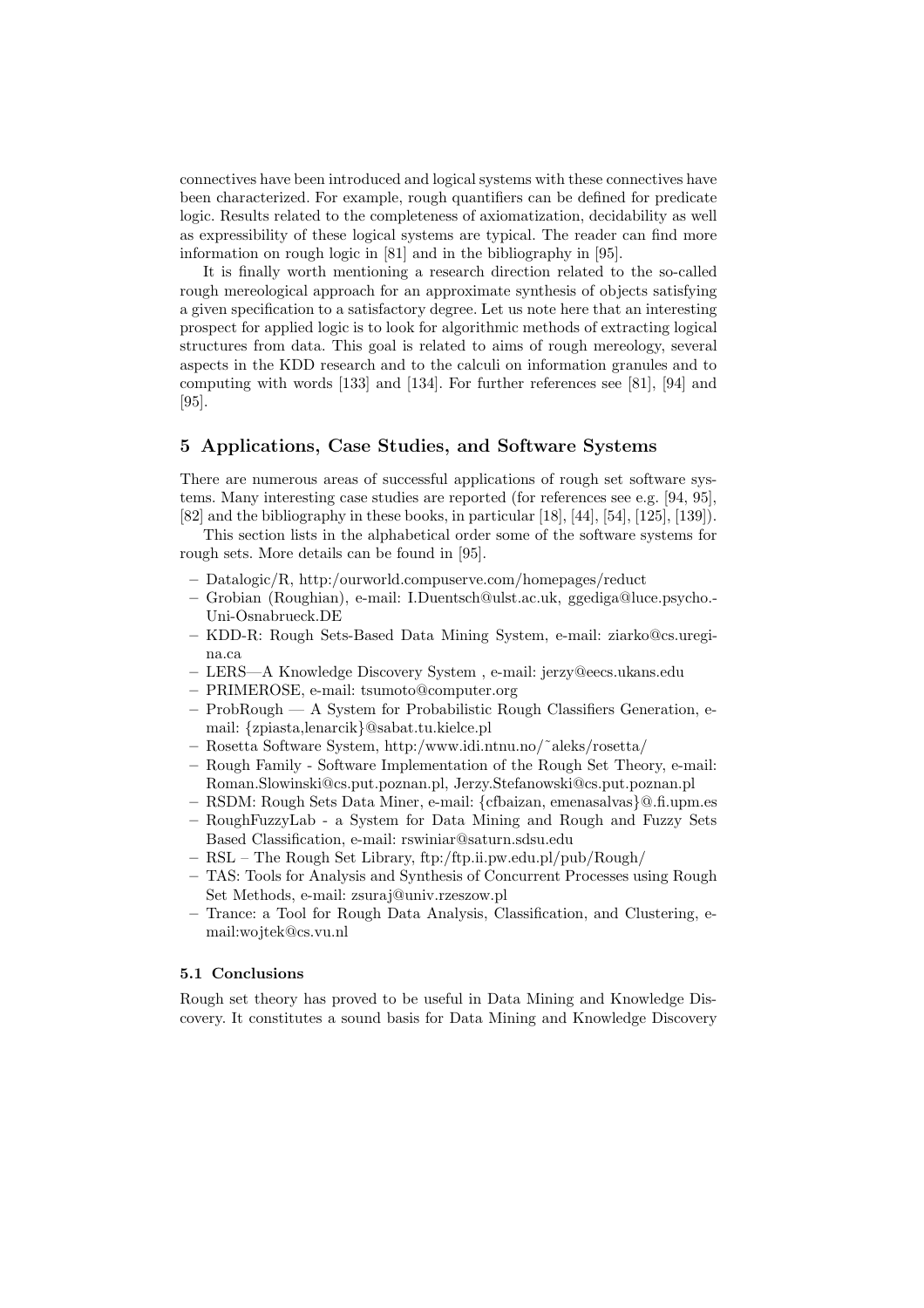applications. The theory offers mathematical tools to discover hidden patterns in data. It identifies partial or total dependencies (i.e. cause–effect relations) in data bases, eliminates redundant data, gives approach to deal with missing data, dynamic data and others. Also methods of data mining in very large data bases using rough sets recently have been proposed and investigated.

There have been done a substantial progress in developing rough set methods for Data Mining and Knowledge Discovery (see methods and cases reported in e.g. in [16], [18], [20], [44], [51], [59], [71], [74], [82], [94], [95], [96], [139]).

New methods for extracting patterns from data (see e.g. [55], [79], [71]), [54], [90]), decomposition of decision systems (see e.g. [79]) as well as a new methodology for data mining in distributed and multi–agent systems (see e.g. [93]) have been developed.

# 6 Rough Logic: A Perspective on Logic in KDD

Logic understood as a study of mechanisms of inference, involving inference about knowledge from data, has evolved into many deductive schemes differing by understanding of semantics of inference  $p \vdash q$ . In this Chapter, basic schemes are outlined: classical calculi, many–valued logics, modal logics along with deductive mechanisms: axiomatized schemes, natural deduction, resolution, sequent calculus. Also outlined are various approaches to reasoning in inconsistent situations: belief revision, non–monotonic logics. In complex tasks of AI and KDD like pattern recognition or machine learning, inductive reasoning is more frequent in applications aimed at defining relevant concepts and dependencies among them. Examples of fuzzy logic, rough logic, mereological logic are presented.

Perception, description and analysis of real life phenomena has been a dominant feature in intellectual activity of a human being; a fortiori, this activity has been assigned to machine systems exploiting various computing paradigms. Observation of a real life phenomenon may be passive or active: by the former we mean perceiving the phenomenon and possibly rendering its impression while by the latter we mean the process in which we create tools for a quantitative description of the phenomenon in terms of measurements, recordings, expert's knowledge etc. This latter process leads to the record of the phenomenon in the form of data. Data may therefore be of many various types: numerical data, symbolic data, pattern data including time series data, etc. These types of data may be further made into more complex types e.g. arrays of numerical data or audio or video series (e.g. documentary films). The choice of a way of data collecting as well as a type of data depends on a particular problem which we are going to solve about the given phenomenon; this data elicitation process may have a great complexity and it is thoroughly studied by many authors [40]. Data elicited from a phenomenon should undergo a representation process in which they are modeled by a certain structure. This structure allows for efficient knowledge representation and reasoning about it in order to solve some queries or problems. The relationship of data and knowledge, in particular how knowledge can be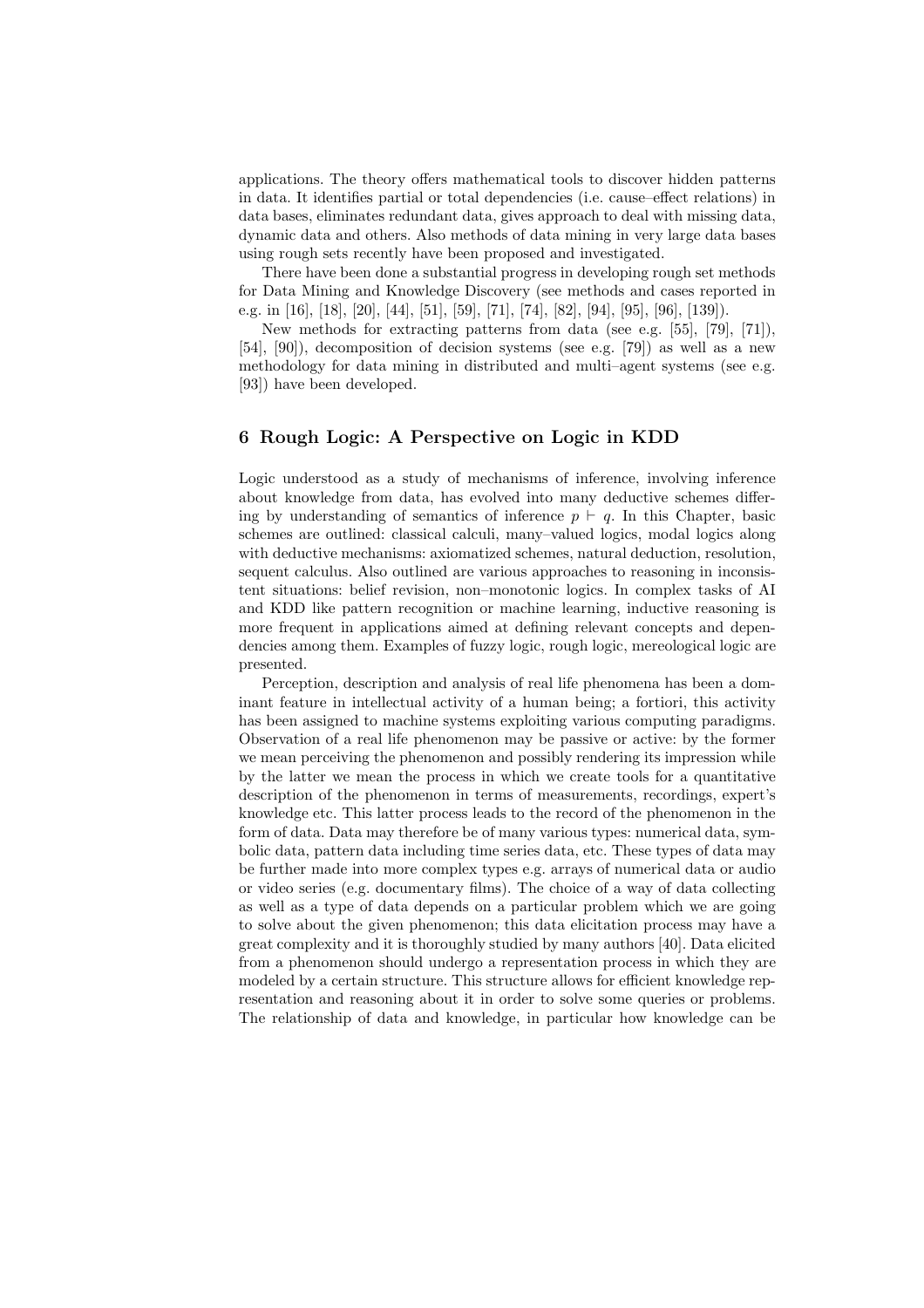acquired from data, has attracted attention of many philosophers and logicians cf. e.g. [106].

From logical point of view, data represent a model of a phenomenon i.e. a set of entities arranged in a certain space - time structure. Clearly, a real phenomenon may have associated with it many distinct data structures.

Usually, the nature of the phenomenon suggests us certain primitive concepts i.e. sets of entities in data structure in terms of which we build more complex concepts and we carry reasoning about the phenomenon. The properties of data structures, concepts and their relationships or actions were found to be abstracted best by means of logics. A logic involves a set of formulas (wellformed expressions in a symbolic language) along with a family of relational structures (models) in which formulas are interpreted as concepts (i.e. sets of entities) of various relational complexities as well as a mechanism allowing us to reason about properties of models. The choice of the language of formulas may be critical: on one hand, this language should be expressive enough to render all essential concepts in data structures. On the other hand too expressive a language may cause too high complexity of inference process (the phenomenon of language bias in Machine Learning, Pattern Recognition, KDD [40], [68], [73], [28]). The primitive data structures constructed according to a selected way(s) of recording a phenomenon present itself as possible models for various logics. Strategies for discovery of a particular logic, relevant for problems to be solved, present a challenge for KDD.

Let us recall here a well–known logical language DATALOG used in relational databases (cf.[17], [126]).

#### Example: DATALOG

In relational databases, data are represented in two–dimensional tables called relations. Each row of the data table defines an instance of the relation among items occurring in this row. In DATALOG, relations are represented as predi*cates:* for a relation R of arity n, we may introduce a *predicate symbol*  $P_R^n$  (often written down simply as  $R$  also) and we may define an *atom* (an elementary formula)  $P_R^n(x_1, x_2, \ldots, x_n)$ . From atoms, more complex formulas may be constructed by means of propositional connectives :  $\wedge$  (AND),  $\vee$  (OR),  $\neg$  (NOT) e.g.  $P_R^n(x_1, x_2, \ldots, x_n) \wedge P_S^n(x_1, x_2, \ldots, x_n)$ . In this way algebraic operations on relations are rendered in DATALOG in symbolic, logical form. We may have other atoms, e.g. arithmetic, like  $x+y > 1$  etc. In DATALOG, we may also define *rules* as implications of the form  $P_R^n(x_1, x_2, \ldots, x_n) \longleftarrow \wedge_{i=1}^k P_{S_i}^{n_i}(x_{i_1}^i, \ldots, x_{i_{k_i}}^i);$  rules allow for symbolical rendering of a mechanism of new relation formation.

The above aspect of DATALOG refers to its *syntax* i.e. mechanisms of formula formation. The next aspect is its semantics i.e. meaning, interpretation of formulas. To interpret formulas, we must *evaluate* variables  $x_1, x_2, ...$ ; to this end, we introduce a *valuation v* as a function which assigns to each variable  $x_i$  and element  $a_i = v(x_i)$  in a specified set D called the *domain of interpretation* (for instance,  $D$  may be the set of objects occurring in data tables defining relations in our relational database). We have to select *truth values*, usually as  $T$  (True),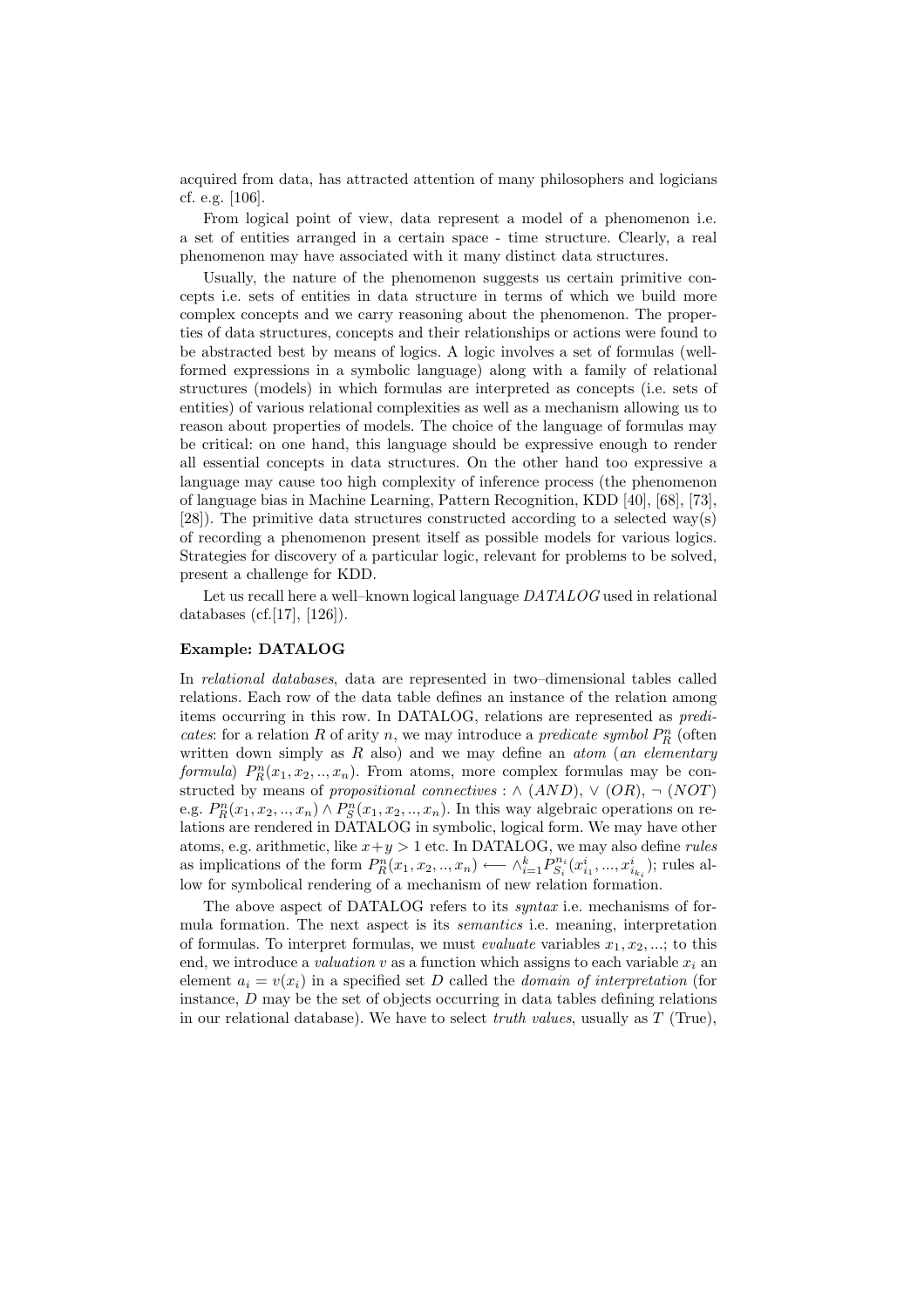F (False). Then we may define the meaning  $[\alpha]_v$  of the atom  $\alpha$ :  $P_R^n(x_1, x_2, \ldots, x_n)$ under the valuation v:  $[\alpha]_v = T$  in case  $R(a_1, ..., a_n)$  holds i.e.  $a_1, ..., a_n$  is a row in the data table representing R, and  $[\alpha]_v = F$ , otherwise. Semantic rules assign meanings to complex formulas e.g.  $[\alpha \wedge \beta]_v = T$  if and only if  $[\alpha]_v = T = [\beta]_v$ ;  $[\alpha \vee \beta]_v = T$  if and only if  $[\alpha]_v = T$  or  $[\beta]_v = T$ ;  $[\neg \alpha]_v = T$  if and only if  $[\alpha]_v = F$ .

Logical structure of DATALOG allows for procedures not allowed by the original structure of data tables by e.g. a possibility to define new concepts.

In this example the two facets of a logical system: syntax and semantics are clearly visible and the relation of the original data structure to the choice of logical language is clearly stressed.

In fitting a logic to a data structure, some important intermediate steps are to be taken:

- in the data structure certain sets of entities (concepts) and relationships among them are selected giving admissible relational structures in data;
- mechanisms of inference about properties of these admissible structures are selected (e.g. some deductive systems (see below)).

Inference mechanisms of a logic may provide us with descriptors of complex concepts hidden in data structures; for various reasons, the formulas of logic may not describe concepts in data structures exactly but approximatively only: one of reasons is that we may not know exactly the concept in question (we usually know some positive or negative examples of this concept - this is typical for Machine Learning, Data Mining and Knowledge Discovery). This makes it necessary to invoke in addition to deductive systems also inductive ones allowing us to build inference models from sets of examples. This leads to new logical systems for approximate reasoning allowing us to carry out reasoning about properties of data structures on basis of uncertain, incomplete or insufficient data [logics for reasoning under uncertainty]. In these logics we encounter various phenomena not experienced by classical logics like non-monotonicity, necessity of belief revision etc. (see below). When a logic is selected which approximately fits a data structure, this logic becomes an inference engine for using knowledge about a given phenomenon.

## 6.1 Concepts

In general, the idea of a *concept* is associated with a set of entities; given a set  $U$  of entities, we call a concept any subset of the (universe set)  $U$ . For instance, in Example on DATALOG, a concept may be any subset of the domain D of objects listed in data table. This notion of a concept is what may be called a crisp (theoretical) concept: the subset is understood here in the classical sense i.e. for each element of  $U$  we can decide whether it is in  $X$  or not. However, concepts in data structures are often non-crisp (vague): there are elements about which we cannot determine their membership in  $X$  with certainty. A typical example is provided by concepts expressed in natural language e.g. high: it may be a matter of dispute whether a man of height 175 cm is high or not. Also concepts known by examples only (observational concepts) are such. To cope with such concepts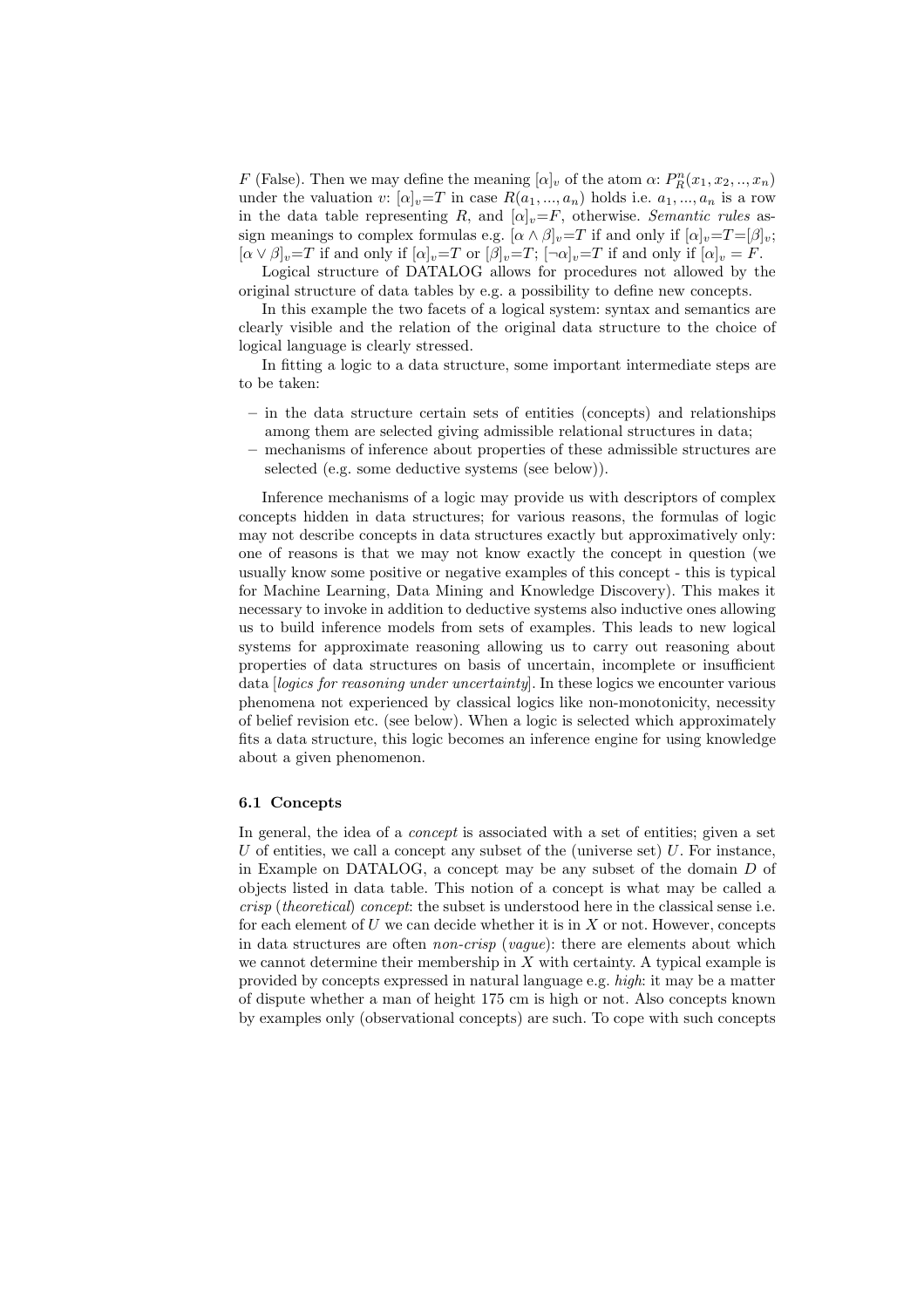various theories have been proposed e.g. fuzzy set theory [131], rough set theory [86], multi-valued logics [102] etc.

Concept description may be twofold: syntactical as well as semantical. In classical case, syntactical description of a concept is provided by a formula of a logic. Semantical description relative to a model (the concept meaning) is provided by the meaning of this formula i.e. a set of entities in a model which satisfy this formula. This becomes more complex in non-classical cases e.g. for fuzzy or rough concepts where models learned from training data have to be tested against new cases.

A concept may be also characterized with respect to a set of formulas: given a crisp concept X and a set F of formulas, the *intension* of X with respect to  $F$  is the subset  $F'$  of  $F$  consisting of those formulas which are satisfied by each of elements of  $X$ ; assigning to a subset  $F'$  of  $F$  the family of all elements which satisfy each formula in  $F'$ , we obtain a set (concept) called the *extension* of  $F'$ (in particular, we may start with  $X$  and find the extension  $X'$  of the intension  $F'$ of X; here we work in the frame of Galois connections [129]. This idea becomes more complicated in case of non-crisp concepts where a formula is satisfied by an object in a degree usually less than 1.

In many applications there is need for analyzing dynamic structures involving changes of situations (concepts) by actions; from our point of view, actions are binary relations on concepts i.e. sets of pairs (pre-condition, post-condition) [107].

Reasoning about crisp concepts may be carried out by means of classical deductive systems. In non-classical cases, where observational concepts are only approximated by theoretical concepts, an important additional ingredient in reasoning is provided by some measures of similarity (distance) among the concept and its approximation as well as by some mechanisms for propagation of these closeness measures or uncertainty coefficients [132]. In many applications one uses commonsense non-deductive reasoning [65] and proper knowledge representation involves ingredients from logic as well as other tools like procedural representation schemes, semantic networks or frames for representing commonsense knowledge [106].

#### General view on logic

In spite of many views, often contradictory, on logic and its usefulness in Artificial Intelligence, in particular in Knowledge Discovery and Data Mining, it seems that every one should agree with the statement that logic gives us a mechanism for creating aggregates (collections) of statements (regardless for now of language in which these statements are expressed) in which one statement (called the conclusion) is the consequence of all the remaining (called premises) in the sense that whenever we believe the premises we should also believe the conclusion (no matter now what we do understand by belief). The conclusion and the premises are then in the consequence relation. The process of passing from believed premises to the believed conclusion (inference process) is at heart of reasoning. Inference processes may be composed leading to chains of infer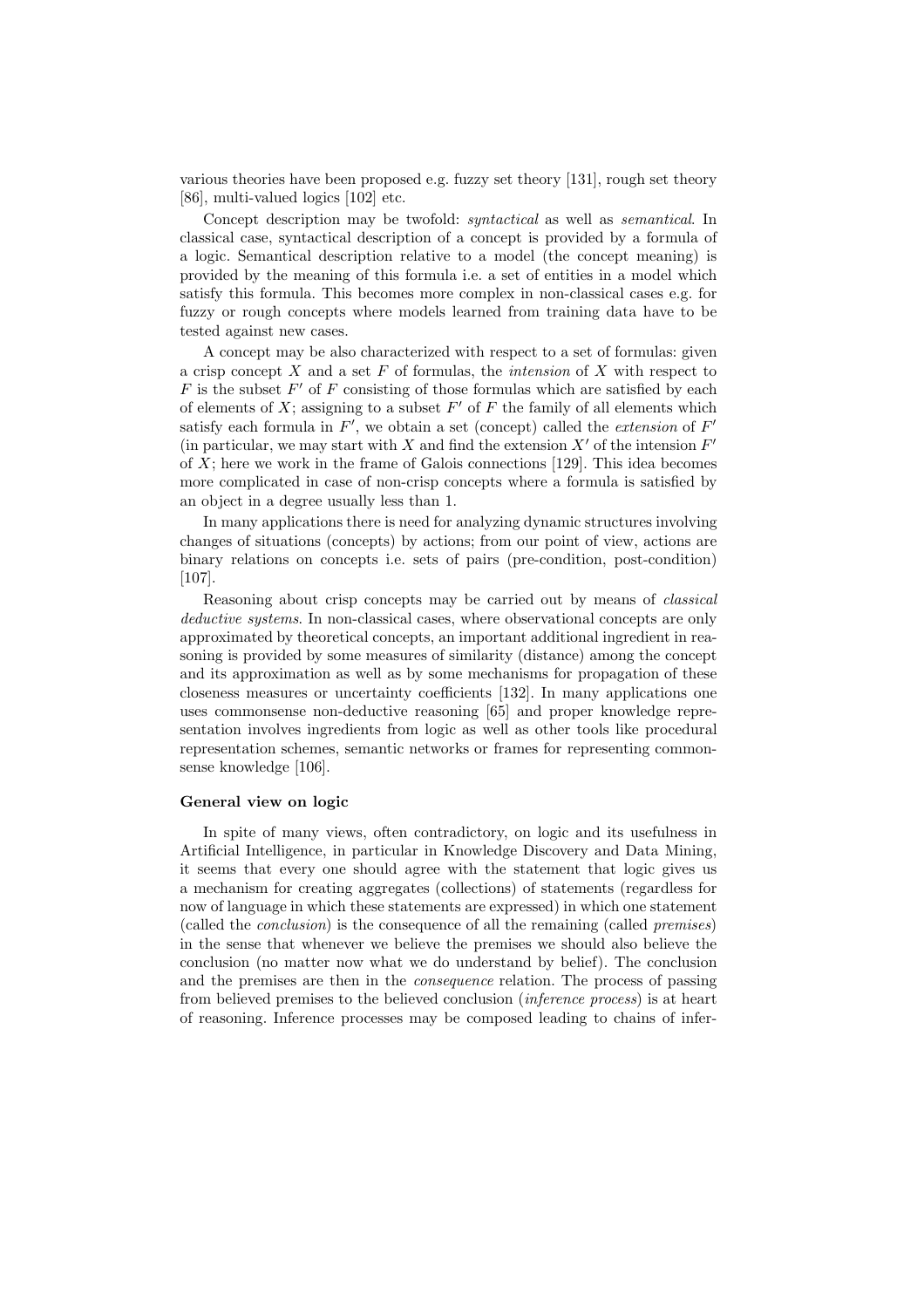ences and the overall inference mechanism may be very complex. Formal logic attempts at capturing essential features and properties of inferential mechanisms applied in many various contexts. Various logics differ with respect to the language in which they construct their statements, the way in which they construct their consequence relations, and the way in which they understand the notion of belief. For instance, in classical logics (like in DATALOG, 4.1), the belief is understood as the (absolute) truth therefore consequence relations in these logics lead from true premises to the true conclusion. On the contrary, in non-classical logics, belief is understood e.g. as the probability of a statement to be true, the possibility of a statement to be true, the degree of belief in a statement to be true etc. therefore consequence relations express the degree of belief in the conclusion as a function of degrees of belief in premises.

In order to illustrate these aspects, we begin with a description of basic classical logical systems. The reader may use DATALOG as an example in the introductory part below.

## Syntax, semantics

Any logic needs a language in which its statements are constructed and its inference mechanisms are represented. Hence we should define an alphabet of symbols over which well-formed expressions (formulas) of logic are to be constructed. Usually, the process of constructing formulas is of a generative character: one starts with simple (elementary, atomic) formulas and applies some generative rules for producing more complex formulas. Syntactic characteristics of a logic involves a specification of an alphabet, a class of atomic formulas as well as rules for generating formulas. This purely syntactic aspect of logic has its counterpart in the semantic aspect dealing with the meaning of formulas and the semantic aspect of consequence relations. Building semantics for a logic involves therefore a certain world (or worlds) external to the set of formulas of the logic in which we interpret formulas assigning to each of them its meaning usually being relations in this world (worlds); a good example is a relational database providing a semantic frame for logic (e.g. DATALOG). With respect to this world (worlds), we can define truth values (in general, belief degrees) of formulas. When this is done, we can study semantically acceptable consequence relations as these inference mechanisms which lead from true premises to true conclusions (respectively, from premises in which we believe in satisfactory degree to the conclusions in which we believe sufficiently) (in both cases with respect to a chosen set of worlds).

With a logic we associate therefore two basic relations: the relation of syntactic consequence denoted ⊢, and the relation of semantic consequence (entailment) denoted  $\models$ .

## Exemplary classical logical systems (calculi)

We review now some basic logical systems. We begin with propositional logic which deals with declarative statements. In this logic we may see in the simplest form all aspects discussed above.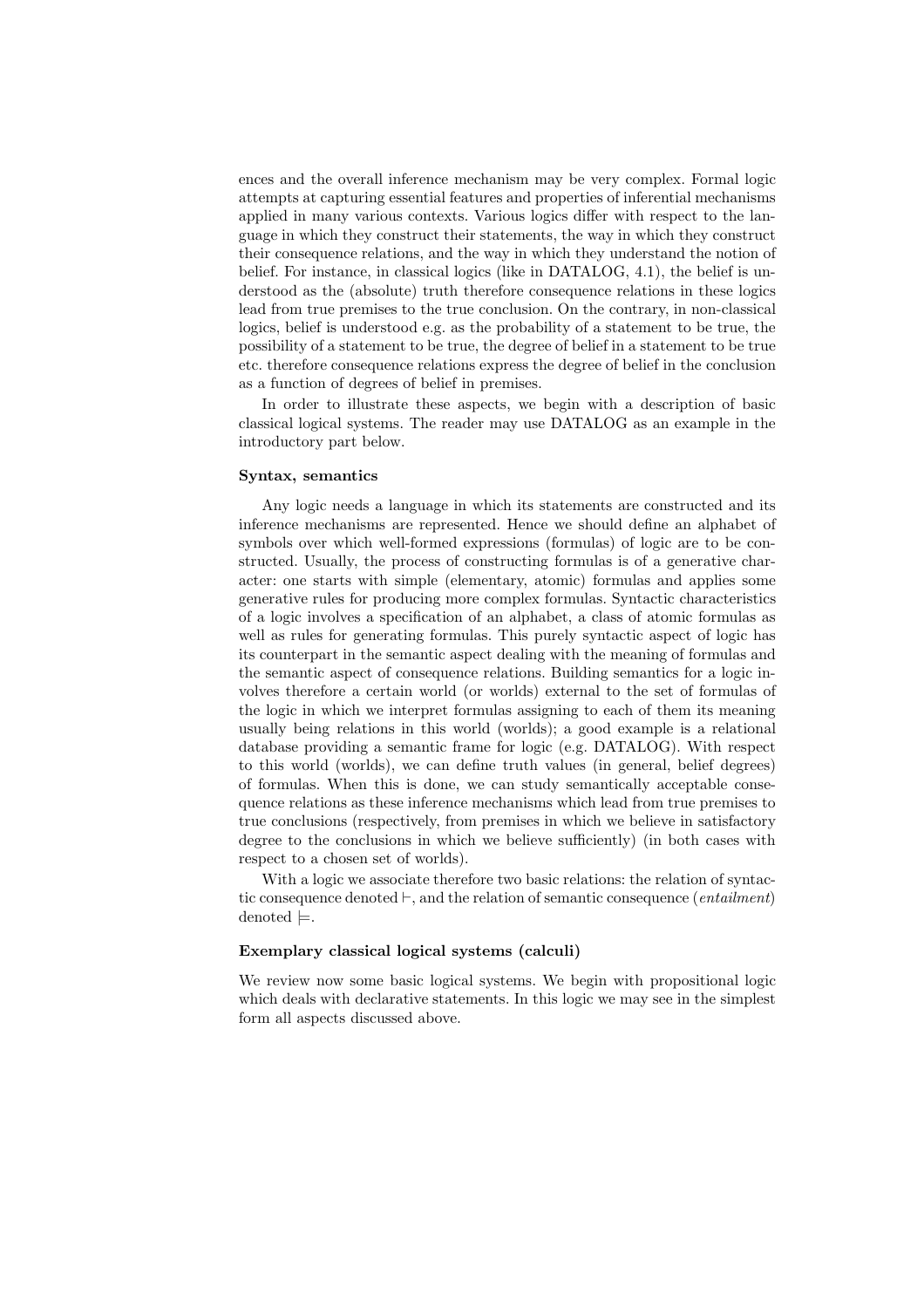# Propositional logic

In this logic we consider *propositions* i.e. declarative statements like *London is* the capital of Great Britain or  $2 + 2 = 3$  about which we can establish with certainty whether they are true or false. The calculus of propositions is effected by means of propositional connectives which allow for constructions of complex propositions from simpler ones. Formally, we begin with the alphabet consisting of a countably many propositional symbols  $p_1, p_2, ..., p_k, ...,$  functor symbols ¬,⇒ and auxiliary symbols: parentheses ),(,],[. An expression is any word over this alphabet. The set of *formulas* of propositional logic is defined as the set  $X$ such that (i) X contains all propositional symbols (ii) X with all expressions  $u,v$ contains expressions  $\neg u$  and  $u \Rightarrow v$  (iii) if a set Y satisfies (i), (ii) then  $X \subseteq Y$ . To describe X, a generative approach is also used: one sets a set  $A \subset X$  of formulas called axioms and one specifies derivation rules for generating formulas from axioms. Axioms may be chosen in many distinct ways; a simple axiomatics [66] consists of the following axiom schemes (meaning that in each of these expressions we may substitute for  $p, q, r, \dots$  any formula and we obtain an axiom formula):

(Ax1)  $(p \Rightarrow (q \Rightarrow p))$ ;  $(Ax2)$   $(p \Rightarrow (q \Rightarrow r)) \Rightarrow ((p \Rightarrow q) \Rightarrow (p \Rightarrow r));$  $(Ax3) \quad ((\neg p \Rightarrow \neg q) \Rightarrow ((\neg p \Rightarrow q) \Rightarrow r)).$ 

The set of derivation rules consists of a single relation on expressions called modus ponens MP being the set of triples of the form  $(p, p \Rightarrow q, q)$  meaning that: if  $p, p \Rightarrow q$  are already derived from axioms, then q is regarded also as derived. The set of theorems is the set of formulas which can be obtained from instances of axioms by means of applying  $MP$  a finite number of times. The basic tool in investigating syntactic properties of propositional logic is the Herbrand deduction theorem: For any set of formulas  $\Gamma$  from  $\Gamma$ ,  $p \vdash q$  it follows that  $\Gamma \vdash p \Rightarrow q$ .

Now, we discuss semantics of propositional logic. We evaluate formulas with respect to their truth values: truth (denoted by T) and falsity (denoted by F) assuming that functors are truth-functional i.e. they are functions on truth values and they do not depend on particular type of a formula. Under these assumptions one can characterize functors semantically by means of tables. We give the tables for  $\neg, \Rightarrow$ .

```
p \neg p0 1
1 0
```
Table 1. The negation functor  $\neg$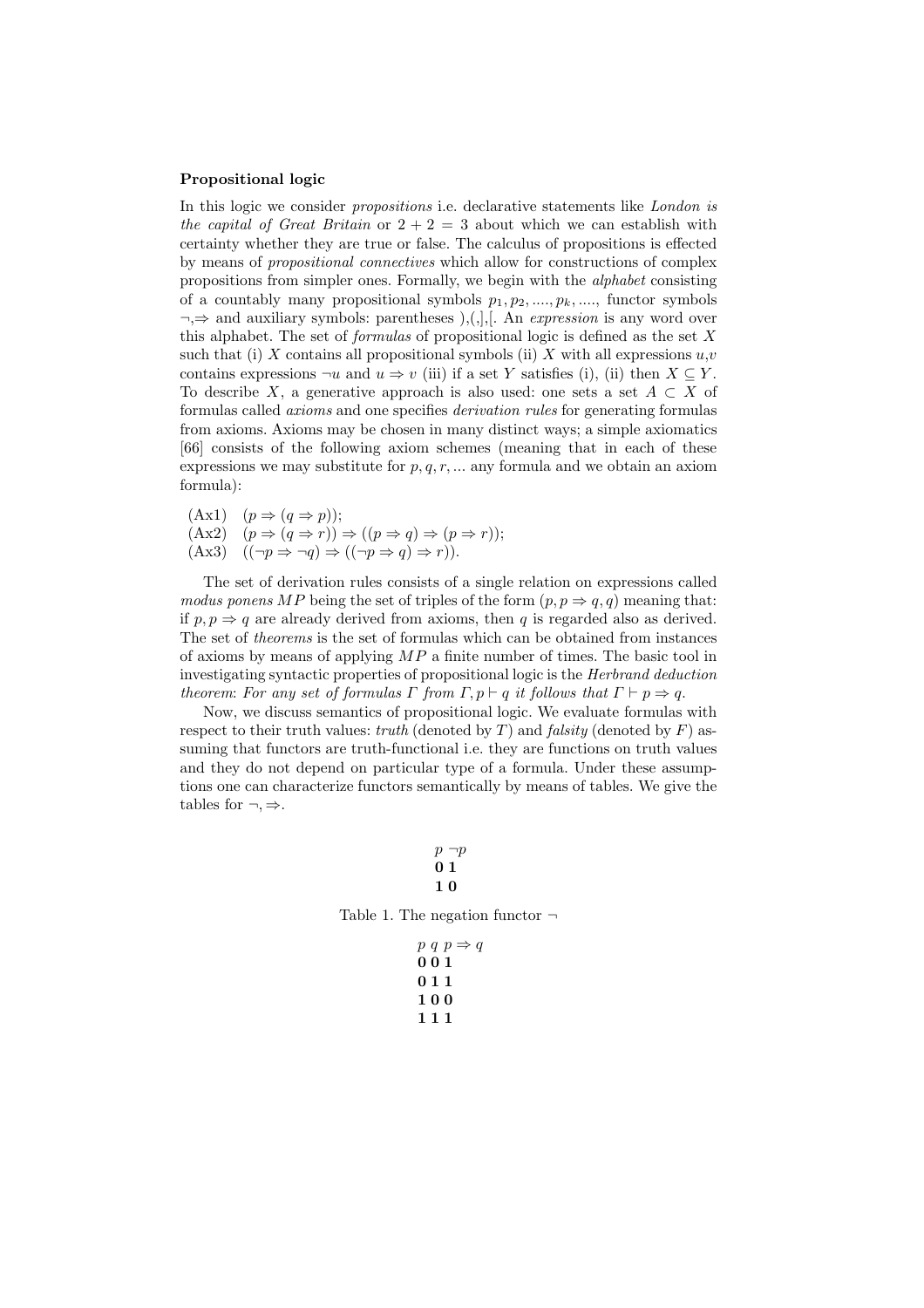Semantics of propositional logic is defined with respect to a model being the set of all boolean (i.e. 0, 1 - valued) functions (called valuations) on the set of propositional symbols: given a formula  $\alpha(p_{i_1}, p_{i_2}, ..., p_{i_k})$  (which means that the propositional symbols  $p_{i_1}, p_{i_2},..., p_{i_k}$  are the only variable symbols in  $\alpha$ ) and a valuation v we define the value  $v(\alpha)$  with respect to  $\alpha$ . An admissible state in the model is any valuation v such that  $v(\alpha) = 1$ . A formula  $\alpha$  is true when all states are admissible i.e.  $v(\alpha) = 1$  for every valuation v.

Two important properties of this deductive system are: soundness (meaning that every theorem is true) and completeness (meaning that every true formula is a theorem). It is straightforward to check the soundness of propositional logic by induction on the formula length. Less obvious is the completeness of propositional logic established first by Gödel  $[66]$ . Propositional logic is *decidable*: for each formula it is sufficient to check finitely many partial valuations restricted to the finite set of propositional symbols occurring in this formula to decide whether the formula is true. It is also *effectively axiomatizable*: for each formula one can decide in a finite number of steps whether the formula is an instance of an axiom scheme. Completeness implies *consistency*: for no formula  $\alpha$  both  $\alpha$ and  $\neg \alpha$  can be theorems.

Let us add finally that in practical usage additional functors are introduced, familiar from DATALOG : the conjunction functor  $\wedge$  defined by taking  $\alpha \wedge \beta$ as a shortcut for  $\neg(\alpha \Rightarrow \neg \beta)$ , the disjunction functor  $\vee$  defined by taking  $\alpha \vee \beta$ as the shortcut for  $\neg \alpha \Rightarrow \beta$  and the logical equivalence functor  $\leftrightarrow$  defined by taking  $\alpha \leftrightarrow \beta$  as the shortcut for  $(\alpha \Rightarrow \beta) \wedge (\beta \Leftarrow \alpha)$ . Truth tables for these functors follow immediately from these definitions and tables 1,2.

Propositional reasoning turned out to be very effective for solutions of many KDD problems (see Boolean reasoning in Sections 1,2) despite of the high computational complexity of the satisfiability problem of propositional calculus (it is NP-complete problem [35]).

## Predicate logic

Propositional logic renders us good service by formalizing the calculus of propositions; however, in many practical situations, KDD applications including, we are concerned with properties of objects expressed as concepts i.e. sets of objects and with relations among these properties. In order to ensure the expressibility of relations e.g. inclusions (like every ripe tomato is red) we need to quantify statements involving object descriptors over concepts. The predicate logic is an extension of propositional logic enabling us to manipulate concept descriptors. We will write  $P(x)$  to denote that the object denoted x has the property denoted  $P$ ; the symbol  $P$  is a (unary) predicate symbol (cf. DATALOG). With the expression  $P(x)$  we associate two expressions:  $\forall x P(x)$  and  $\exists x P(x)$ ; the symbol  $\forall x$ is called the universal quantifier and  $\forall x P(x)$  is read for each object x the property P holds and the symbol  $\exists x$  is called the existential quantifier and  $\exists x P(x)$  is read there exists an object x such that P holds for x. Predicate calculus formalizes such utterances. It will be useful to keep generality of our discussion, hence we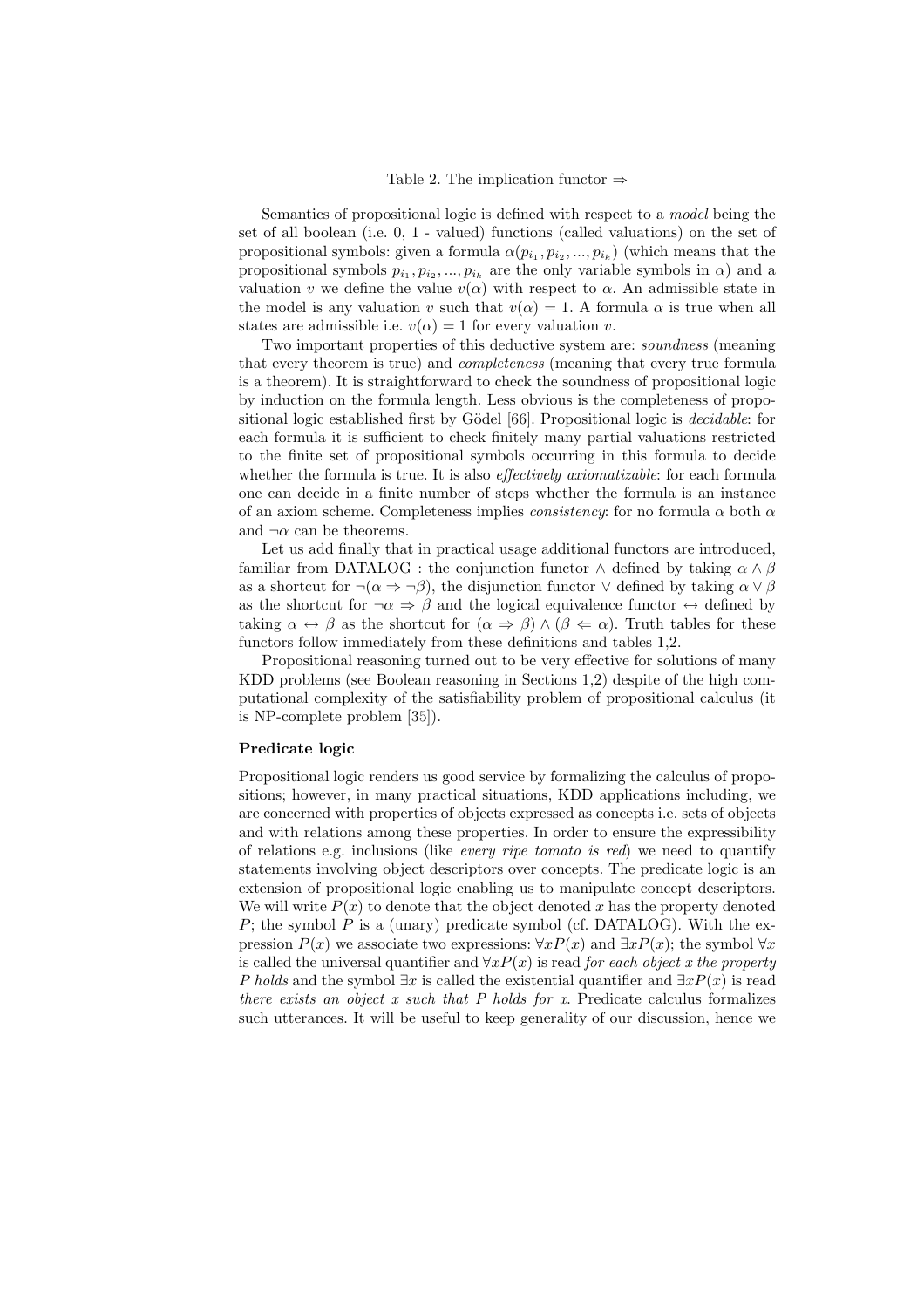will give a formal analysis of deductive systems known as first order theories of which predicate calculus is a specialization. To give a formal description of first order logical calculi on lines of deductive systems, we begin with an alphabet which in general case consists of few types of symbols:

- (i) individual variables  $x_1, x_2, ..., x_k, ...;$
- (ii) individual constants  $c_1, c_2, ..., c_k, ...;$
- (iii) predicate symbols  $P_1^1, P_2^1, ..., P_{i_k}^k, ...$  where the upper index gives the arity of the predicate denoted thus;
- (iv) functional symbols  $f_1^1, f_2^1, ..., f_{i_k}^k, ...,$
- (v) symbols  $\neg, \Rightarrow, \forall x$  (where x is a variable), ), (.

First we define the set of *terms* by requiring it to be the set  $X$  with the properties that (i) each individual variable or constant is in X (ii) if  $t_1, \ldots, t_k$  are elements of X and  $f_{i_k}^k$  is a functional symbol of arity k then  $f_{i_k}^k(t_1, t_2, ..., t_k)$  is in X (iii) if Y satisfies (i), (ii) then  $X \subseteq Y$ .

Next, the set of *formulas* is defined as the set  $Z$  with the properties (i) for each predicate symbol  $P_{i_k}^k$  and any set  $\{t_1, t_2, ..., t_k\}$  of terms, the expression  $P_{i_k}^k(t_1, t_2, ..., t_k)$  is in Z (ii) for each pair  $\alpha, \beta$  of elements of Z, the expressions  $\neg \alpha, \alpha \Rightarrow \beta, \forall x \alpha$  are in Z for each variable x (iii) if Y satisfies (i), (ii) then  $Z \subseteq Y$ .

The existential quantifier is defined by duality clear on intuitive basis:  $\exists x P(x)$ is the shortcut for  $\neg \forall x \neg P(x)$ . A standard distinction on occurrences of a variable  $x$  in a formula  $\alpha$  is between free and bound occurrences which informally means that an occurrence is bound when this occurrence happens in a part of the formula (sub–formula) preceded by the quantifier sign; otherwise the occurrence is free. It is intuitively clear that a formula in which all occurrences are bound is a proposition i.e. either true or false in a given model.

To define the syntax on generative lines, one should specify the axioms of logic. Axioms of T can be divided into two groups: the first group consists of general logical axioms, the second group consists of specific axioms; when the second group is present, we speak of a first order theory. The axiom schemes of the first group may be chosen as follows:

- $-$  (Ax1), (Ax2), (Ax3) are axiom schemes for propositional logic.
- $(Ax4) \forall x \alpha(x) \Rightarrow \alpha(t)$  where x is a variable, t is a term and t contains no variable such that  $x$  occurs in a sub-formula quantified with respect to that variable;
- (Ax5)  $\forall x(\alpha \Rightarrow \beta) \Rightarrow (\alpha \Rightarrow \forall x\beta)$  where the variable x is not free in  $\alpha$ .

Specific axioms depend on  $T$ ; for instance the theory of equivalence relation may be expressed by means of a binary predicate symbol  $P_1^2$  and axioms

(1) ∀ $xP_1^2(x,x);$ 

$$
(2) \forall x \forall y (P_1^2(x, y) \Rightarrow P_1^2(y, x));
$$

(2)  $\forall x \forall y (I_1(x, y) \rightarrow I_1(y, x)),$ <br>
(3)  $\forall x \forall y \forall z (P_1^2(x, y) \Rightarrow (P_1^2(y, z) \Rightarrow P_1^2(x, z))).$ 

The set of *derivation rules* consists of two rules: modus ponens  $(MP)$  known from propositional logic and quantification (generalization) rule Q which is the binary relation on expressions consisting of pairs of the form  $(\alpha, \forall x \alpha)$  where x is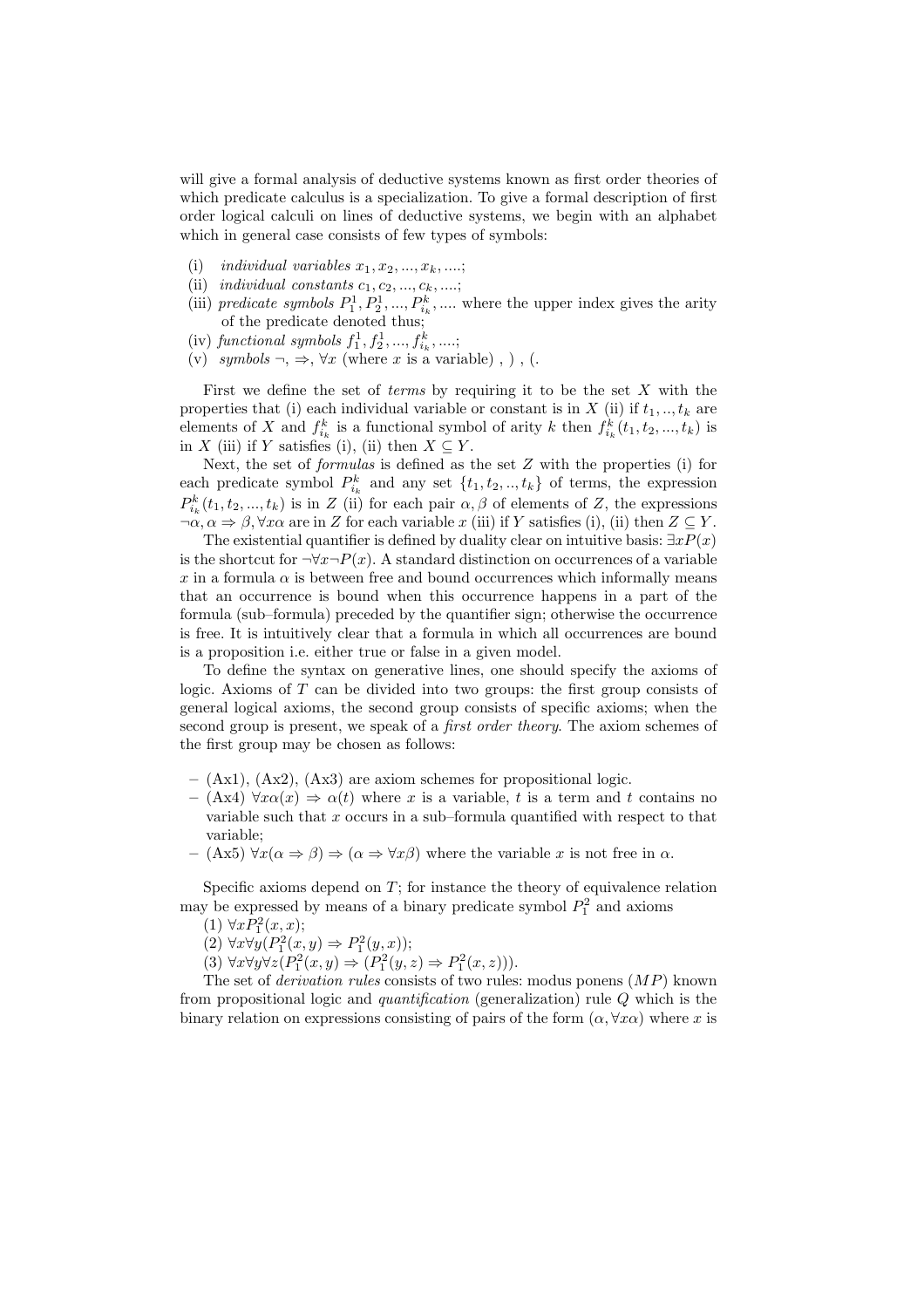any variable. A theorem of predicate logic is any formula which may be obtained from an instance of an axiom by applying a derivation rule a finite number of times. Semantics of a first order theory  $T$  is defined according to Tarski [122] as follows.

A model M for the theory T is a pair  $(D, f)$  where D is a set and f is an interpretation of  $T$  in  $D$  i.e.  $f$  assigns to each individual constant  $c$  an element  $f(c) \in D$ , to each predicate symbol  $P_i^k$  a relation  $f(P_i^k)$  on D of arity k and to each functional symbol  $f_i^k$  a function  $f(f_i^k)$  from  $D^k$  to D. Truth of a formula, relative to  $M$ , is defined inductively on complexity of the formula. To this end, we consider the states of the model M as sequences  $\sigma = (a_i)_i$  of elements of D. Given a formula  $\alpha$  and a state  $\sigma$ , we need to declare when the formula  $\alpha$  is satisfied by  $\sigma$ , in symbols,  $\sigma \models \alpha$ . We define a map  $F_{\sigma}$  which assigns an element of D to each term of T. Individual variables are interpreted via a given state  $\sigma$ :  $F_{\sigma}(x_i) = a_i$ . The mapping  $F_{\sigma}$  is equal to f on individual constants. The inductive condition is as follows: if  $F_{\sigma}$  is already defined on terms  $t_1, t_2, ..., t_k$  and  $f_i^k$  is a functional symbol then  $F_{\sigma}(f_i^k(t_1, t_2, ..., t_k)) = f(f_i^k)(F_{\sigma}(t_1), F_{\sigma}(t_2), ..., F_{\sigma}(t_k)).$ 

The satisfiability  $\models$  is defined inductively as follows:

(i)  $\sigma \models P_i^k(t_1, t_2, ..., t_k)$  if and only if  $f(P_i^k)(F_{\sigma}(t_1), ..., F_{\sigma}(t_k))$  holds;

(ii)  $\sigma \models \neg \alpha$  if and only if it is not true that  $\sigma \models \alpha$ ;

(iii)  $\sigma \models (\alpha \Rightarrow \beta)$  if and only if  $\sigma \models \alpha$  implies that  $\sigma \models \beta$ ;

(iv)  $\sigma \models \forall x \alpha(x)$  if and only if  $\sigma^x \models \alpha$  for each state  $\sigma^x$  where (letting x to be the variable  $x_i$ )  $\sigma^x$  is like  $\sigma$  except that the i-th member of  $\sigma^x$  need not be equal to  $a_i$ .

These conditions allow to check for each formula whether it is satisfied by a given state. A formula is *true in the model M* if and only if it is satisfied by every state  $\sigma$ . A formula is *true* (*tautology*) if and only if it is true in every model M. Observe that a formula  $\alpha(x_1, ..., x_n)$  is true if and only if its closure  $\forall x_1...\forall x_n\alpha(x_1,...,x_n)$  is true.

The first order theory  $PC$  without specific axioms is called the *predicate* calculus. It is obvious that properties of first order theories depend on specific axioms so we here recapitulate the facts about the predicate calculus. The soundness of predicate calculus can be easily established by structural induction: each theorem of PC is true as all instances of axiom schemes  $(Ax1)-(Ax3)$  are true and truth is preserved by derivation rules  $MP$  and  $Q$ . The important Gödel completeness theorem [41], [66] states that predicate calculus is complete: each true formula is a theorem. Decidability problems for first order theories involve questions about the formalizations of the intuitive notion of a finite procedure and can be best discussed in the frame of the fundamentally important first order theory of Arithmetic (cf. [66]): a predicate calculus without functional symbols and individual constants is called pure predicate calculus  $PP$  while predicate calculus with infinite sets of functional symbols and individual constants is called functional calculus  $PF$ . The classical theorem of Church [19], [66] states that both  $PP, PF$  are recursively undecidable (algorithmically unsolvable). On the other hand, many problems are recursively decidable (algorithmically solvable) however their time– or space–complexity makes them not feasible e.g. satisfiability problem for propositional calculus is NP-complete [35]. Many problems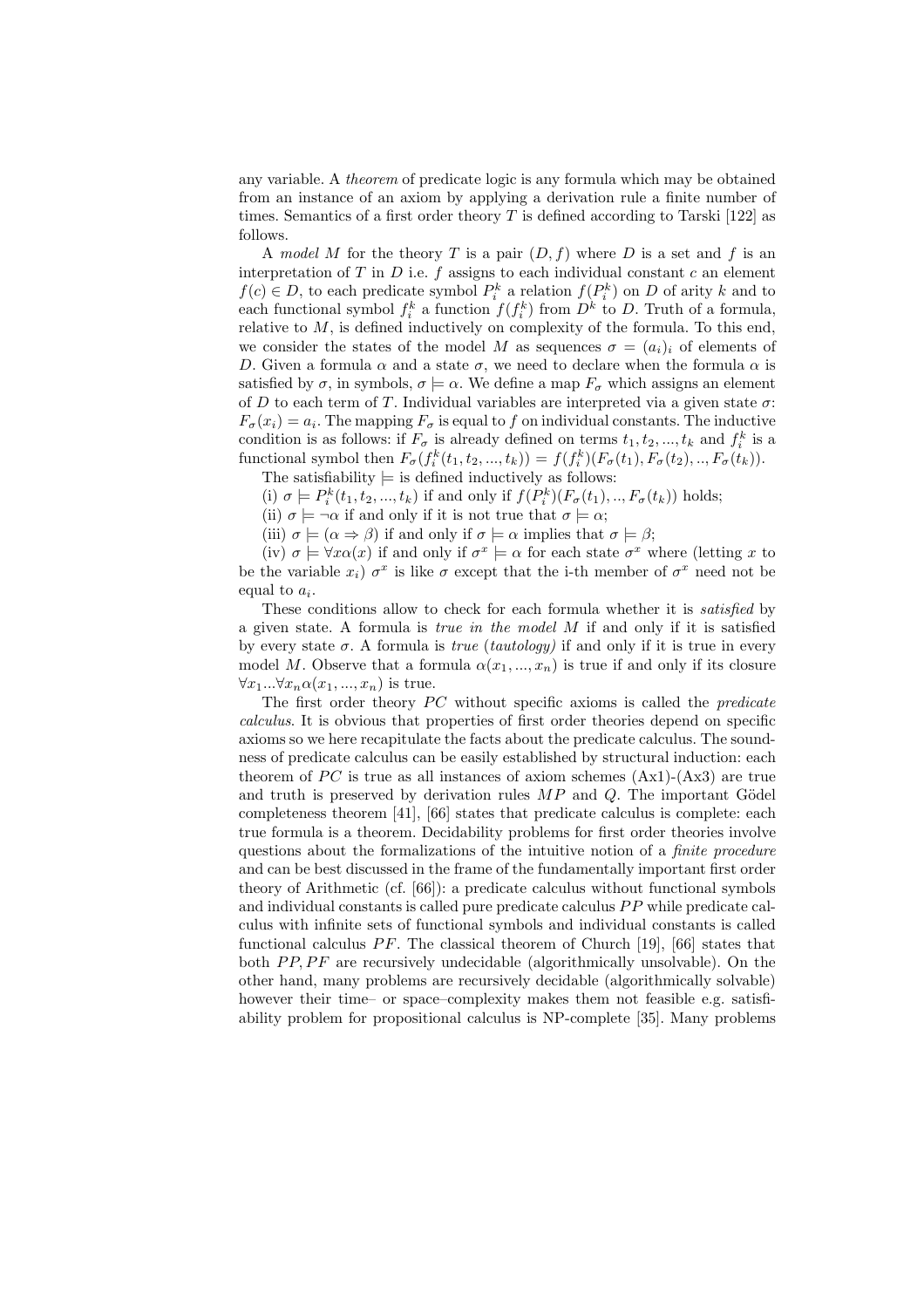in logic and applications in KDD are computationally hard: for those problems efficient heuristics have to be found.

### 6.2 Deductive systems (DS)

Here we sum up the features of deductive systems like propositional logic or predicate calculus. By a *deductive system*, we understand a tuple  $(Ax, Gen, \vdash)$ where  $Ax$  is a set of *axioms* (meaning by an axiom a formula which is assumed to be well-formed and desirably true), Gen is a set of inference (derivation) rules, each rule R being a relation on the set of formulas and  $\vdash$  is a relation on formulas such that whenever  $\Gamma \vdash \alpha$  holds this means that there exists a *formal* proof of  $\alpha$  from  $\Gamma$  ( $\alpha$  is derivable from  $\Gamma$ ) i.e. there exists a finite sequence (the formal proof)  $\alpha_1, ..., \alpha_k$  such that (i)  $\alpha_1$  is either an axiom or an element of  $\Gamma$ (ii)  $\alpha_k$  is  $\alpha$  (iii) each  $\alpha_i$  (i = 2, ..., k) is either an axiom or is in  $\Gamma$  or satisfies  $R(\alpha_{j_1},...,\alpha_{j_m},\alpha_i)$  for some  $R \in Gen$  and a subset  $\{\alpha_{j_1},...,\alpha_{j_m}\}\$  of  $\{\alpha_1,...,\alpha_{i-1}\}.$ Any formula  $\alpha$  such that  $\vdash \alpha$  (meaning  $\emptyset \vdash \alpha$ ) is said to be a theorem of the deductive system. From these definitions, the properties of ⊢ follow: (a)  $\Gamma \subseteq$  $Cn(\Gamma)$  where  $Cn(\Gamma) = {\alpha : \Gamma \vdash \alpha};$  (b)  $Cn(\Gamma) = Cn(Cn(\Gamma));$  (c)  $Cn(\Gamma) \subseteq$  $Cn(\Gamma')$  whenever  $\Gamma \subseteq \Gamma'$  (the Tarski axioms for syntactic consequence [121]). Semantics of a deductive system is defined with respect to a class of specified structures called models: there exists a mechanism which for each model and each formula assigns to this formula a subset of the model domain (called the interpretation of the formula in the model). A formula is true with respect to a given model in case its interpretation in the model equals the model domain. A formula is true (is a tautology) in case it is true with respect to all models (in the assumed class of models).

The semantic consequence  $\models$  (entailment) is defined on sets of formulas as follows:  $\Gamma \models \Gamma'$  if for any model M the truth of each formula in  $\Gamma$  in M implies the truth of each formula from  $\Gamma'$  in  $M$ .

## Properties of DS: soundness, consistency, completeness, decidability, expressiveness, complexity

Among properties of deductive systems there are some whose importance deserves them to be mentioned separately. The first of them is soundness (of axiomatization) which means that all theorems of the system are true. The dual property of completeness means that each true formula has a formal proof in the system. As a rule verification of soundness is straightforward while the completeness proofs are usually non-trivial. Another important property often intervening in completeness proofs is *consistency*: a set  $\Gamma$  of formulas is consistent if there is no formula  $\alpha$  such that both  $\alpha$  and its negation are derivable from  $\Gamma$ . Another important question is whether there exists an algorithm which for each formula can decide if this formula is a theorem; if yes, we say that the deductive system is decidable. In this case we may ask about the time - , space - complexity of the decidability problem. We may study complexity of other problems like satisfiability (whether the interpretation of the formula is non-empty). From the point of view of knowledge representation, it is important to decide what properties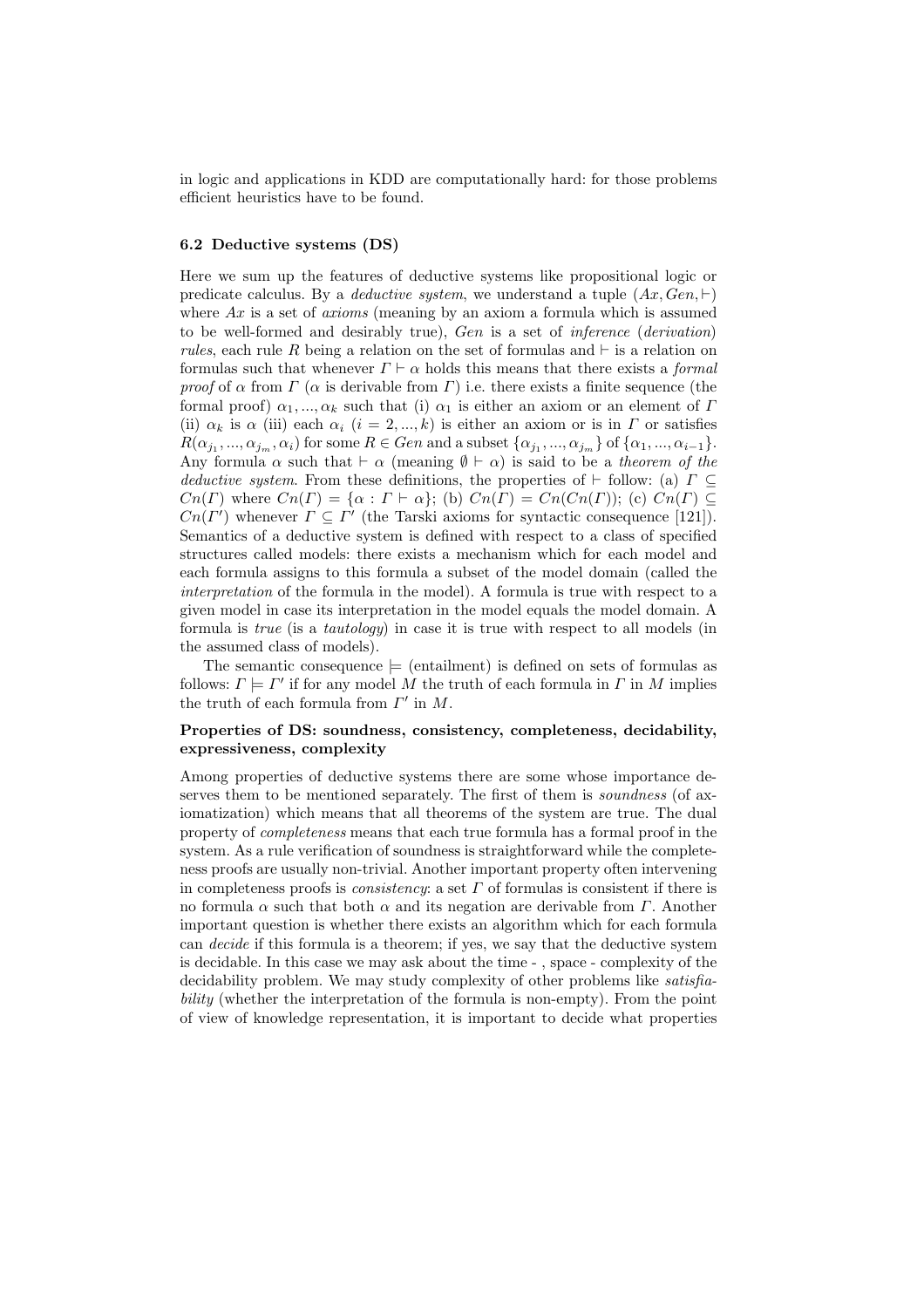can be expressed by means of formulas of the deductive system. A useful meta– rule is that the greater expressibility the greater complexity of problems about the deductive system.

#### Semantic tableaux, natural deduction, sequent calculus

Semantic tableaux method provides a method of determining validity in propositional or predicate calculus. A tableaux proof of  $\Gamma \models \alpha$  begins with  $\Gamma \cup {\neg \alpha}$ . A tableaux proof of  $\Gamma \models \alpha$  is a binary tree labeled by formulae and constructed from  $\Gamma \cup \{\neg \alpha\}$  by using rules for each logical connective specifying how the tree branches. A branch of the tree closes if it contains some sentence and its negation; the tableau closes if all branches close. If the tableau closes then  $\Gamma \models \alpha$  is valid. If tableau does not close and none of the rules can be applied to extend it, then  $\Gamma \cup {\neg \alpha}$  is satisfiable and  $\Gamma \models \alpha$  does not hold. For the propositional calculus, semantic tableau gives a decision procedure. In case of predicate calculus if the set  $\Gamma \cup \{\neg \alpha\}$  is satisfiable i.e.  $\Gamma \models \alpha$  is not true the method may never terminate (the rules for the universal quantifier can be applied repeatedly). It terminates if and only if the set  $\Gamma \cup \{\neg \alpha\}$  is unsatisfiable i.e.  $\Gamma \models \alpha$  holds. We say that predicate calculus is semi–decidable.

Let us mention that deduction may be formalized as so called natural deduction [38] and its form known as sequent calculus. A sequent calculus is a set of rules for transforming sequents i.e. expressions of the form  $\Gamma \vdash \Delta$  where  $\Gamma, \Delta$ are sets of formulas. Gentzen proposed [38] a set of sequent rules for classical predicate calculus.

The tableaux method can be treated as another way of writing sequent calculus derivations.

## Resolution and logic programming

It is desirable from computing view point to have systems for automated deduction; the widely accepted technique for this is resolution due to J.A.Robinson [26]. It requires clausal form of formulas i.e. a conjunction of disjunctions of literals (a literal is a variable or its negation). Symbol like  $\{p, q\}$  means a disjunction of literals  $p, q$  and a symbol like  $\{.\}; \{..\}; \ldots; \{...\}$  means a conjunctions of disjunctions i.e. a clause. Resolution uses refutational proof technique: instead of checking validity of  $\alpha$  it checks unsatisfiability of  $\neg \alpha$ ; to this end  $\neg \alpha$  is represented in clausal form and the resolution rule:

from clauses  $a \cup p$  and  $b \cup \neg p$  the clause  $a \cup b$  is derived is applied a finite number of times. Final appearance of the empty clause  $\Box$  witnesses unsatisfiability of  $\neg \alpha$  hence validity of  $\alpha$ . The resolution calculus is sound and complete with respect to entailment  $\models$ . Resolution in predicate calculus involves unification i.e. the process of finding substitutions making two terms containing free variable identical. For extensions and refinements see [26].

Particularly important from computational point of view is *Horn clausal logic* [48] based on Horn clauses of which Horn facts are of the form

 $\forall x_1...\forall x_m P_{i_k}^k(\tau_1, ..., \tau_k)$ 

and Horn rules are of the form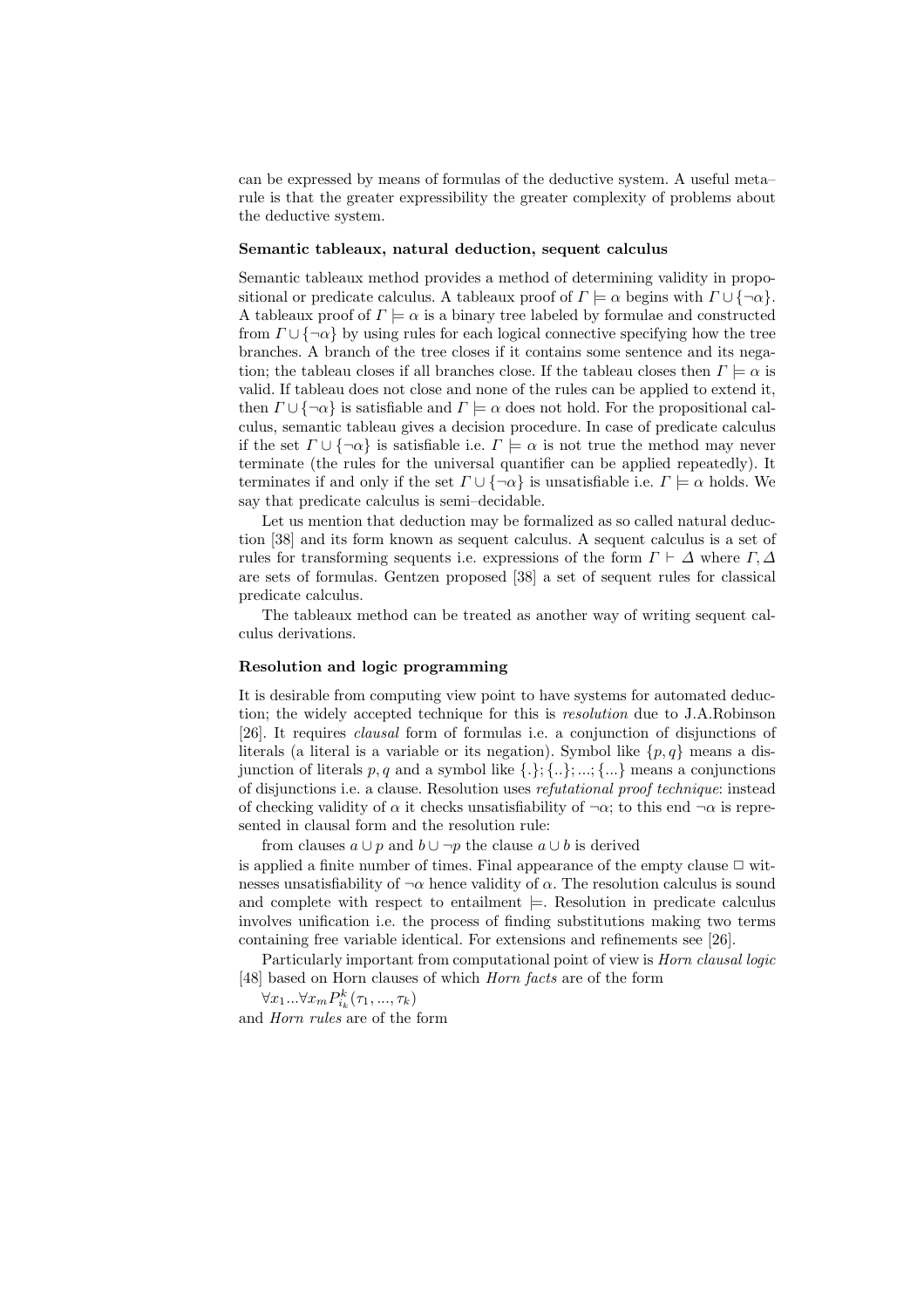$\forall x_1...\forall x_k \alpha_1(x) \wedge ... \wedge \alpha_n(x) \Rightarrow \beta(x).$ 

A set of Horn clauses is a *Horn clausal theory T*. Inferences for  $T$  are based on inference rules of the form:  $\alpha_1(c) \wedge ... \wedge \alpha_n(c)/\beta(c)$  where c is a ground term i.e. term without variables corresponding to Horn rules in T. A proof  $T \vdash \gamma$  is a finite sequence of inferences starting from an inference based on a fact and ending with  $\gamma$ . This calculus is sound and complete. Horn clausal logic can be considered as a generative device for incremental buildup of a set from Horn facts (alphabet) and Horn rules (generating rules). It has been applied in implementations of PROLOG and DATALOG in particular in logic programming [62].

The idea behind logic programming is that the logic program is a specification written as a formula in a logical language and the inference engine for the construction solution consists of a deduction system for this language. The system of deduction in logic programming is resolution. The logic programs can be of the form known as definite clause programs (a definite clause is a universally quantified disjunction of one or more literals, only one of which is negated). They are executed by adding a goal being a clause in a special form.

Semantics for logic programs can be defined by Herbrand interpretations. A Herbrand interpretation is based on the Herbrand universe i.e. the set of all ground atoms constructed from constants, function and predicate symbols in the program. The least Herbrand model of a logic program can be defined as the least fixed point of a certain function from Herbrand universe into Herbrand universe. Any predicate calculus sentence can be transformed into a set of clauses and next resolution, like in the tableau method, can be used to test, by refutation, the validity of entailment in predicate calculus.

An example of logic programming system is PROLOG (Colmerauer, 1972). More details can be found in [62]. These systems may be regarded as engines for constructing knowledge bases from data.

One of the main tasks of inference is to obtain a description of a target object satisfying (exactly or in satisfactory degree) a given specification (formulated in some logical language). In the constraint programming logic [124] the construction schemes of such objects can be extracted from logical proofs.

## Theorem provers

Automated theorem proving was initiated in 1950's and by 1960 various computer programs for theorem proving were implemented (Newell, Davis and Putnam, Gilmore, Prawitz, Hao Wang) and able to prove very simple theorems. Resolution technique (J.A. Robinson, 1965) proved to be much more powerful and by now most theorem provers use resolution. In spite of progress much still remains to be done in first place in discovering proof strategies. This will need in particular to introduce some similarity measures on proofs. Moreover, KDD stimulates research towards revision of exact formal proofs by introducing instead of them schemes of approximate reasoning extracted from data [97] (see also Section 3).

# Modal logic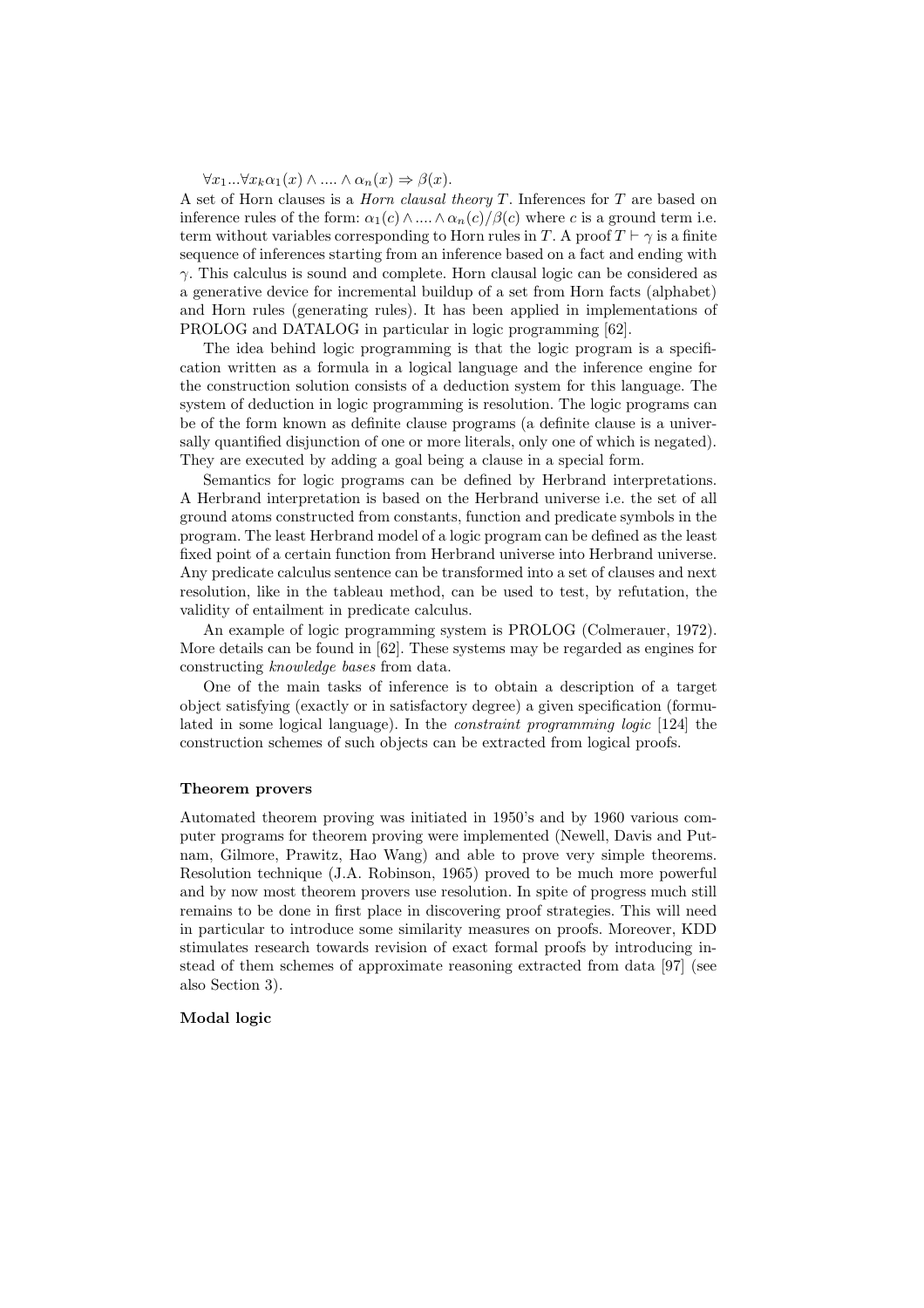In many applications in KDD, when our knowledge is incomplete or uncertain, e.g. in mining association rules in databases with inconsistent decision [3], we cannot have exact logical statements, but only we may express certain modalities like property  $P$  is possible.

Modal propositional logics deal with formalizations of phrases like *it is pos*sible that ..., it is necessary that .... These modalities are formally rendered as generalized quantifiers:  $\alpha$  is read as it is necessary that  $\alpha$ ,  $\langle \alpha \rangle$  is read as it is possible that  $\alpha$ . These operators are related by duality:  $\langle \alpha \rangle$  is the shortcut for  $\neg$ [ $\neg \alpha$ ]. The syntax of modal calculus is defined over an alphabet much like that of propositional logic: the only addition is the introduction of modal operator symbols  $[.]$  and  $\langle . \rangle$ . The set of formulas of modal logic is defined as the smallest set X such that (i) X contains all propositional variables (ii) with each pair  $\alpha$ ,  $\beta$ , X contains  $\neg \alpha$ ,  $\alpha \Rightarrow \beta$  and  $[\alpha]$ .

The axiomatics of modal logics depends essentially on properties of necessity which we intuitively deem as desirable; their rendering in axioms leads to various systems of modal calculi. We will briefly review the most important ones.

The simplest modal system  $K$  is obtained by adding to the axiom schemes  $(Ax1)-(Ax3)$  of propositional logic the axiom scheme  $(K)$  of the following form: (K)  $[\alpha \Rightarrow \beta] \Rightarrow ([\alpha] \Rightarrow [\beta]).$ 

(K) expresses our basic intuition about necessity: if both an implication and its precedent are necessarily true then the consequent should be necessarily true also. The derivation rules of modal propositional logic are: modus ponens MP and the necessity rule N which is the relation on formulas consisting of pairs of the form  $(\alpha, [\alpha])$ . This calculus is consistent [50]: to see it it suffices to collapse formulas of K onto formulas of propositional calculus by omitting all modal operator symbols. Then theorems of modal logic are in one–to–one correspondence with theorems of propositional calculus.

Among syntactic properties of necessity valid in  $K$  we may mention the following expressed by theorems of K: (i)  $(\alpha \Rightarrow \beta) \Rightarrow ([\alpha] \Rightarrow [\beta])$ ; (ii)  $[\alpha \vee \beta] \Rightarrow$  $([\alpha] \vee [\beta])$ ; (iii)  $[\alpha \wedge \beta] \Leftrightarrow ([\alpha] \wedge [\beta])$ .

Semantics of modal logic is defined as the *possible worlds* (Kripke) semantics [29]. A model for a modal logic system is a triple  $M = (W, R, v)$  where W is a collection of states (worlds) and R is a binary relation on W (called *accessibility relation*); the symbol  $v$  denotes a state of the model (a valuation) i.e. the boolean function on the set of all pairs of the form  $(w, p)$  where  $w \in W$  is a world and p is a propositional variable. The notion of satisfiability  $M, v, w \models \alpha$  is defined by structural induction: (i)  $M, v, w \models p$  if and only if  $v(w, p) = 1$ ; (ii)  $M, v, w \models \neg \alpha$ if and only if it is not true that  $M, v, w \models \alpha$ ; (iii)  $M, v, w \models \alpha \Rightarrow \beta$  if and only if either it is not true that  $M, v, w \models \alpha$  or it is true that  $M, v, w \models \beta$ ; (iv)  $M, v, w \models [\alpha]$  if and only if  $M, v, w_1 \models \alpha$  for each world  $w_1$  such that  $R(w, w_1)$ .

A formula  $\alpha$  is *true in the model M* if and only if  $M, v, w \models \alpha$  for each world  $w \in W$  and every state v; a formula is *true* if and only if it is true in each model.

It is straightforward to check that the system  $K$  is sound: all instances of axioms are true and derivation rules MP, N preserve truth of formulas. Completeness of  $K$  can be proved by e.g. the Lemmon-Scott extension of Henkin's technique of canonical models  $[29]$ ,  $[50]$ . Decidability of K follows from com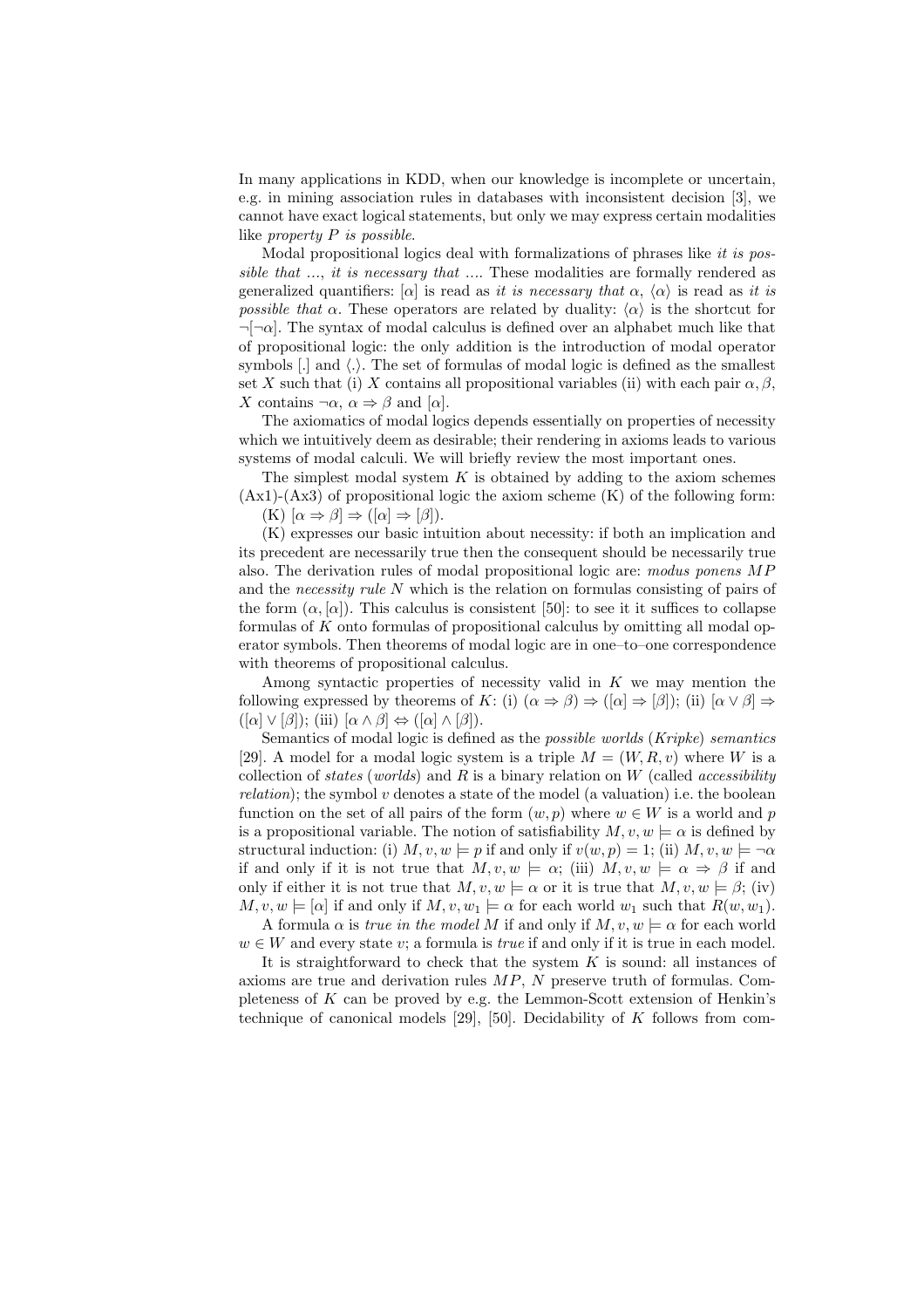pleteness and the collapse property mentioned above along with decidability of propositional calculus.

Properties of necessity axiomatized in  $K$  are by no means the only desirable: one may ask e.g. whether the property  $[\alpha] \Rightarrow \alpha$  holds in K. It is easy to see that by completeness, truth of this formula requires the relation  $R$  be reflexive hence this formula is not true in general system K.

Adding to the axiom schemes of  $K$  the axiom scheme

 $(T)$   $[p] \Rightarrow p$ 

we obtain a new modal system  $T$ . The completeness of  $T$  can be now expressed as follows: a formula of  $T$  is a theorem of  $T$  if and only if this formula is true in all models where the accessibility relation is reflexive.

Another property of necessity is the following :

 $(S4)$   $[p] \Rightarrow [[p]]$ .

Adding to axiom schemes of  $T$  the axiom scheme  $(S4)$ , we obtain a new system called S4. Theorems of S4 are those formulas of K which are true in all models with the accessibility relation R reflexive and transitive.

Finally, we may consider the formula

 $(S5) \langle [p] \rangle \Rightarrow [p].$ 

The formula  $(S5)$  is true in all models with the accessibility relation R being an equivalence relation. As (S5) implies syntactically (S4), the system S5 obtained from T by adding the axiom scheme (S5) contains the system S4. Completeness of S5 is expressed as follows: theorems of S5 are those formulas which are true in all models with the accessibility relation  $R$  being an equivalence.

We have therefore a strictly increasing hierarchy  $K, T, S4, S5$  of modal logic systems; these systems do not exhaust all possibilities [50]. Recently modal logics play an important role in many theoretical branches of Computer Science and Artificial Intelligence e.g. in formalization of reasoning by groups of intelligent agents [27]; in applicational domain, we may mention hand–written digit recognition [9] where modal formulas are used to express properties discerning between structural objects.

# Temporal and dynamic logics

There are some particular contexts in which formulas of modal logic may be specialized and tailored to specific usage's. Let us mention two such cases i.e. temporal as well as dynamic logics. These logics are useful to express knowledge in a changing environment e.g. in geographic information systems (GIS') [25].

In temporal logics, the set  $W$  of possible worlds is interpreted as the set of time instants and the accessibility relation  $R$  is the precedence in time relation i.e.  $wRw_1$  means that w precedes  $w_1$  in time (in particular, it may happen that  $w = w_1$ ). Clearly, R is reflexive and transitive hence this logic is of S4 type [11].

Dynamic logic is applied in the context of properties of programs [46]. In this case the set W is the set of states of an abstract computing machine. Given a program P, the modality  $[.]$  p acts on formulas describing states of the machine and its semantics is defined by the accessibility relation  $R_P$  which holds on a pair  $(w, w_1)$  if and only if an execution of P starting at w terminates at  $w_1$ ; specifically, a state w satisfies the formula  $[\alpha]_P$  if and only if each state  $w_1$  such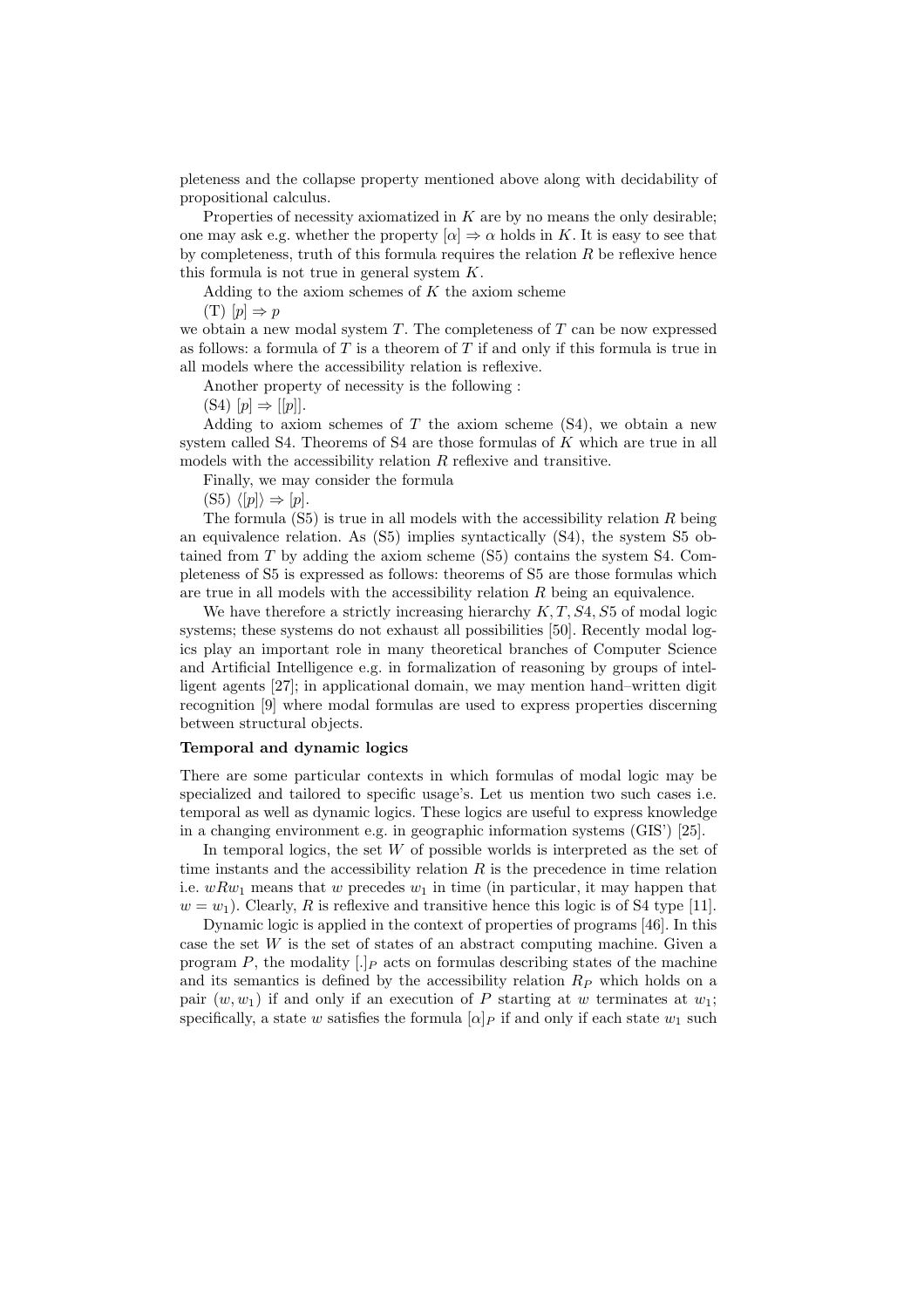that  $R_P(w, w_1)$  satisfies  $\alpha$ . This means that the state in which P terminates necessarily satisfies  $\alpha$ .

### Epistemic and doxastic logics

These are logics of knowledge and belief. Logics for reasoning about knowledge, belief, obligations, norms etc. have to deal with statements which are not merely true or false but which are known or believed etc. to be true at a moment; an additional complication is of pragmatic character: knowledge, belief etc. may be relativized to particular intelligent reasoners (agents) hence we may need also to express statements about group or common knowledge, belief etc. Modal logics have proved suitable as a general vehicle for carrying out the task of constructing such logics. These logics are useful in KDD in e.g. tasks of describing problems of distributed/many–agent nature, in building networks of reasoning agents (e.g. belief networks) etc. Epistemic logics for reasoning about knowledge [47], [130], [45] are built as modal logics with a family  $K_i : i = 1, 2, ..., n$  of necessity operators,  $K_i$  interpreted as the modal operator the agent i knows that.... Syntax of such logic is like that of modal propositional logic except for the above family  $K_i$  instead of a single [.] modal operator symbol. Formulas are defined as usual, in particular given a formula  $\alpha$ , the expression  $K_i\alpha$  is a formula, each i. We have therefore formulas like  $K_iK_j\alpha$  read as the agent i knows that the agent j knows that  $\alpha$  etc. Semantics is the usual Kripke semantics of possible worlds except that to accomodate all  $K_i's$ , a model is now a tuple  $M = (W, v, R_1, ..., R_n)$  where  $R_i$  is an accessibility relation of  $K_i$  i.e.  $v, w \models K_i \alpha$ if and only if  $v, w' \models \alpha$  for every w' with  $R_i(w, w')$ . One may want to express also in this logic statements like *every agent in a group G knows that...* or it is common knowledge among agents in  $G$  that.... This may be done by introducing additional symbols  $E_G, C_G$  for each subset  $G \subseteq \{1, 2, ..., n\}$ , requiring that for each formula  $\alpha$  and each G, expressions  $E_G \alpha$ ,  $C_G \alpha$  be formulas and defining semantics of these formulas as follows:  $v, w \models E_G \alpha$  if and only if  $v, w \models K_i \alpha$  for each  $i \in G$  and  $v, w \models C_G \alpha$  if and only if  $v, w \models K_{i_1} K_{i_2}, ..., K_{i_j} \alpha$  for each sequence  $i_1 i_2...i_j$  over G. In other words, the accessibility relation for  $E_G$  is  $\cap \{R_i : i \in G\}$  and the accessibility relation for  $C_G$  is the transitive closure of  $\{R_i : i \in G\}$ . These logics are axiomatized soundly and completely exactly as modal logics of respective types; additional axiom schemes for logics endowed with operators  $E_G$ ,  $C_G$  may be chosen as follows [45]:  $E_{GP} \leftrightarrow \wedge K_i p$ ;  $C_{GP} \leftrightarrow E_G(p \wedge C_{GP})$  along with the additional derivation rule  $(p \Rightarrow E_G(\alpha \wedge \beta)) \Rightarrow (\alpha \Rightarrow C_G\beta)$ . These logics are decidable (to check validity it is sufficient to examine at most  $2^n$  worlds where  $n$  is the formula length).

Belief logics (doxastic logics) [36] may model belief states either as consistent sets of formulas or as sets of possible worlds. To introduce the former approach, assume that a propositional logic  $L$  is given along with its consequence relation Cn about which one usually requires monotonicity ( $\Gamma \subset \Delta$  implies  $C_n(\Gamma) \subset$  $Cn(\Delta)$ , compactness  $(\alpha \in Cn(\Gamma))$  implies  $\alpha \in Cn(\Delta)$  for a finite  $\Delta \subseteq \Gamma$ ), cut property  $(\alpha \in C_n(\Gamma \cup \{\beta\})$  and  $\beta \in C_n(\Gamma)$  imply  $\alpha \in C_n(\Gamma)$ , deduction property  $(\alpha \in C_n(\Gamma \cup {\{\beta\}}))$  implies  $\beta \Rightarrow \alpha \in C_n(\Gamma)$ . Belief states are represented by sets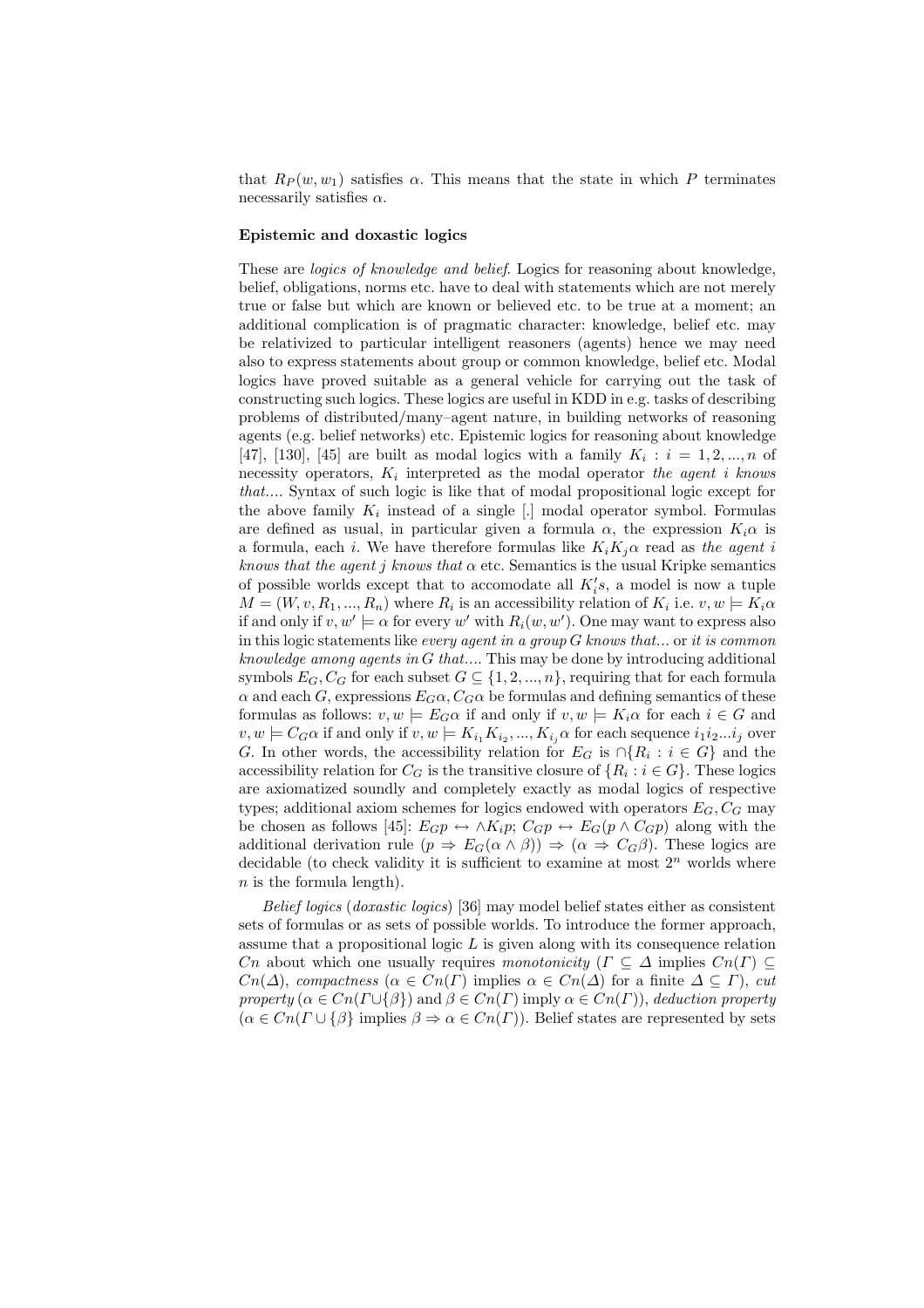of formulas of  $L$ ; a principal assumption may be that believing in a formula should imply believing in all consequences of this formula hence representing sets should be closed under consequence  $C_n$ . In this approach calculus of beliefs is reduced to calculus on closed sets of formulas of L. The latter approach in which belief states are represented as sets of possible worlds in which a formula is believed to be true may be shown to be equivalent to the former.

Deontic logics i.e. logics of normative concepts like obligations, prohibitions, permissions, commitments [8] are also built as modal logics. A deontic logic has an alphabet of propositional logic endowed with modal operators  $O, P$  (obligation, permission) modeled as necessity, resp. possibility. Axiomatics depends on type of modal logic one wants to obtain and it is sound and complete. These logics are decidable for reasons as above.

## Para–consistent and relevant logics

Investigations on para–consistent logics [5], [6] have been initiated in order to challenge the logical principle saying that for any two formulas  $\alpha, \beta$  it follows from  $\{\alpha, \neg \alpha\}$  (syntactically or semantically) that  $\beta$ . Para–consistent logics are motivated by philosophical considerations as well as by computer science applications. It is quite often necessary for information systems to deal with inconsistent information because of multiple sources of information or noisy data. Another area of applications is related to belief revision. Mechanisms of belief revision should work on inconsistent sets of beliefs. Other applications of para–consistent logics concern theories of mathematical significance. Among systems of para– consistent logics are non–adjunctive systems (initiated by Jaskowski's discussive or discursive logic); non-truth functional systems (initiated by da Costa); para– consistent logic generated by multi-valued logic (introduced by Asenjo).

Relevant (relevance) logics are developed as systems to avoid the so-called paradoxes of material and strict implications. In addition relevance logic is trying to avoid to infer conclusions having to do nothing with the premise. These logics were pioneered by Anderson and Belnap. Relevant logics have been used in computer science and in philosophy e.g. linear logic (discovered by Girard) is a weak relevant logic with the addition of two operators.

## Conditional logics

Conditional logics [80] investigate logical properties of declarative conditional phrases of natural language :  $if...$  then.... The problem studied in these logics is whether material (propositional) implication  $\Rightarrow$  represents adequately such phrases especially in case of counterfactual conditionals where the premise as well as the consequent are false. Negative answers to this question lead to various systems of conditional logic. Denoting by  $\rangle$  the conditional if... then..., one may exploit modal logic and interpret  $\alpha$ ) $\beta$  as true when  $\beta$  is true in a world closest to world(s) in which  $\alpha$  is true (with respect to some closeness measure) where worlds may be also constructed as closed sets of propositional logic. Accordingly, a conditional logic may be built over propositional logic by adding a new symbol ), requiring that  $\alpha$ ) $\beta$  be a formula in case  $\alpha$ ,  $\beta$  are formulas and adding a new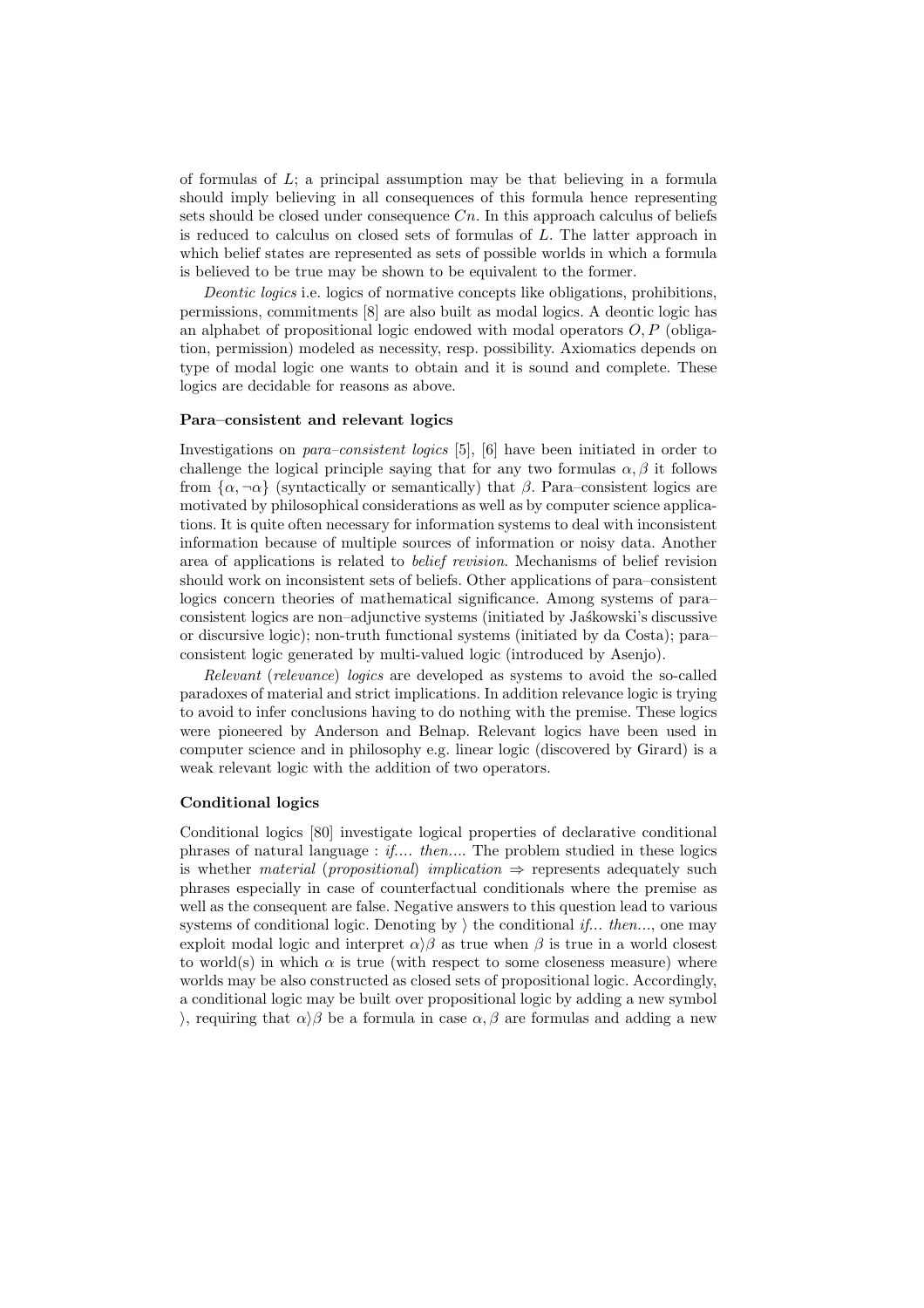derivation rule:  $(R_1)$  from  $\alpha \Rightarrow \beta, \gamma \alpha$  derive  $\gamma \beta$ . Axiom schemes of this logic are (Ax1)-(Ax3) of propositional logic plus (Ax4)  $\alpha$ ) $\alpha$ ; (Ax5)  $\alpha$ ) $\beta \Rightarrow (\alpha \Rightarrow \beta)$ ; (Ax6)  $\neg \alpha \rangle \alpha \Rightarrow (\beta \rangle \alpha);$   $(\text{Ax7}) \ \alpha \rangle \beta \land \beta \rangle \alpha \Rightarrow (\alpha \rangle \gamma \Leftrightarrow \beta \rangle \gamma);$   $(\text{Ax8}) \ \alpha \rangle \beta \land \neg (\alpha \rangle \neg \gamma) \Rightarrow (\alpha \land \beta \land \beta \land \neg (\alpha \rangle \neg \gamma))$  $\gamma(\beta)$ ; (Ax9)  $\alpha(\beta) \vee \neg \alpha(\beta)$ . This is the syntax of conditional logic C2 of Stalnaker [119]. Models of C2 are of the form of a quadruple  $M = (W, R, S, E)$  where W is a set of possible worlds,  $R$  is an accessibility relation,  $S$  is a selector assigning to any formula  $\alpha$  and any world w a world  $S(\alpha, w)$  such that  $S(\alpha, w) \models \alpha$  and  $S(\alpha, w)$  is closest to w and E assigns to any formula its extension i.e the set of worlds in which the formula is true. There may be additional postulates on S e.g.  $R(w, S(\alpha, w))$  etc. One obtains a sound and complete axiomatization of C2. Replacing (Ax9) by (Ax9'):  $\alpha \wedge \beta \Rightarrow \alpha$ ) $\beta$  one obtains conditional logic VC of Lewis [80].

## Logics for dealing with inconsistent situations

When we apply logic to reason in real situations we often face the problem of dealing with inconsistencies: statements we encounter at a given moment may be inconsistent with our current knowledge. A way out of this problem has been proposed as belief revision: we have to modify our knowledge in order to remove inconsistency. A guiding principle may be the economy principle of minimal changes: when modifying our knowledge we should make changes as small as possible. Doxastic logics offer a convenient playground for treating inconsistent statements by means of logics for belief revision [22]. Main operations on belief sets (i.e. closed under Cn sets of formulas) are: -expansion: adding  $\alpha$  to a set  $\Gamma$ results in  $Cn(\Gamma \cup \{\alpha\})$ ; -revision: when an inconsistent  $\alpha$  is added, a maximal consistent subset  $\Delta \subseteq \Gamma \cup \{\alpha\}$  is selected resulting in  $C_n(\Delta)$ ; -contraction: removing a set  $\Delta \subseteq \Gamma$  results in a closed set  $\Psi \subseteq \Gamma - \Delta$ . Some postulates have been proposed [36]: denoting by  $Tr\alpha$  resp.  $Tr\alpha$  the result of revision resp. contraction of  $\Gamma$  relative to  $\alpha$ , we may require that: (r1)  $\Gamma r \alpha$  be closed; (r2)  $\alpha \in \Gamma$ r $\alpha$ ; (r3)  $\Gamma$ r $\alpha \subseteq Cn(\Gamma \cup \alpha)$ ; (r4) if  $not \neg \alpha \in \Gamma$  then  $Cn(\Gamma \cup \alpha) \subseteq \Gamma$ r $\alpha$ ; (r5) Tra is the set of all formulas if and only if  $\vdash \neg \alpha$ ; (r6)  $\alpha \leftrightarrow \beta \Rightarrow \Gamma r \alpha = \Gamma r \beta$ . The Levi and Harper identities:  $\Gamma r_c \alpha = C n (\Gamma c (\neg \alpha) \cup \alpha)$  resp.  $\Gamma c_r \alpha = \Gamma \cap \Gamma r \alpha$ allow for defining one of these operations from the other and establish a duality:  $\Gamma c_{r_c} \alpha = \Gamma c \alpha$ ,  $\Gamma r_{c_r} \alpha = \Gamma r \alpha$ .

Various heuristics have been proposed for these operations e.g. -choice contraction function: given  $\Gamma, \alpha$ , define  $Max(\Gamma, \alpha)$  as the set of maximal closed sets M such that not  $\alpha \in \Gamma$  and next select a member of  $Max(\Gamma, \alpha)$  as  $T c \alpha$ ; -meet contraction function: take  $\cup Max(\Gamma, \alpha)$  as  $Tca$ ; - epistemic entrenchment: assign various degrees of importance to formulas in  $\Gamma$  and contract starting with formulas of lowest degrees.

Belief revision logics may be perceived in a wider perspective as tools for reasoning in situations when the standard consequence fails: in presence of inconsistencies non-monotonicity may arise i.e. a greater set of premises may lead to a smaller set of consequents because of need for revision of our knowledge. Attempts at formal rendering of this phenomenon has led to non-monotonic logics [65]. Non-monotonic reasoning is central for intelligent systems dealing with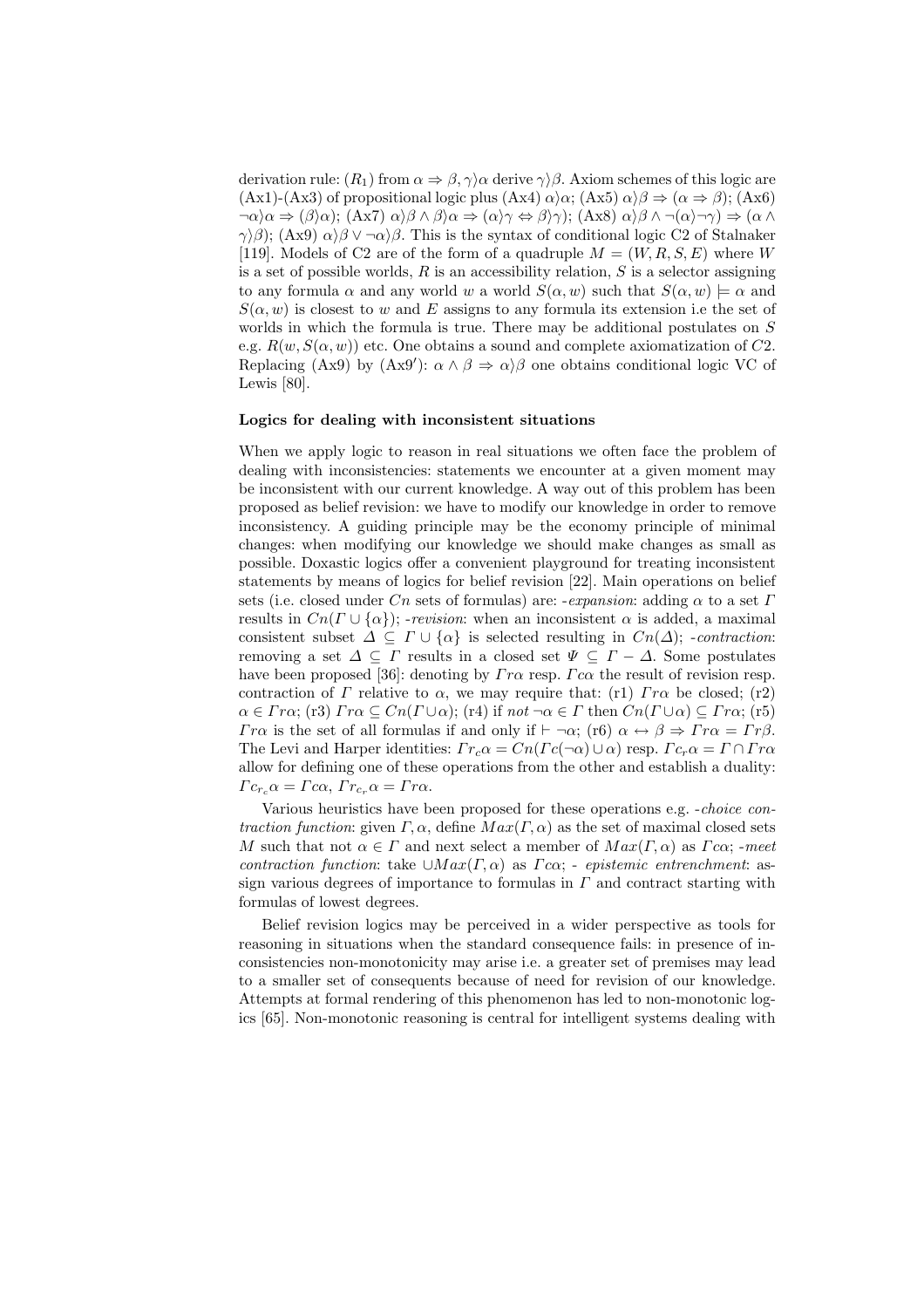commonsense reasoning being non-monotonic.

The non-monotonic logics deal with non-monotonic consequence  $\vdash_{nm}$ ; a general idea for rendering  $\vdash_{nm}$  may be as follows: try to define  $\alpha \vdash_{nm} \beta$  as holding when there exists a belief set  $\Gamma$  of formulas,  $\alpha \vdash \beta$  and  $\alpha \vdash \gamma$  for sufficiently many  $\gamma \in \Gamma$ .

This idea is realized in various ways: in default logic [98], probabilistic logic [1], circumscription [53], auto–epistemic logic [58]. Reiter's default logic is built over predicate calculus  $L$  by enriching it with inference rules (called *defaults*) of the form  $\alpha(x)$ ;  $\beta(x)/\gamma(x)$  where  $\alpha(x)$ ,  $\beta(x)$ ,  $\gamma(x)$  are formulas called resp. the precondition, the test condition and the consequent of the default. For a constant a, the default permits to derive  $\gamma(a)$  from  $\alpha(a)$  under the condition that not  $\vdash \neg \beta(a)$ ; we denote this consequence by  $\vdash_d$ . Formally, a default theory T may be represented as a pair  $(K, E)$  where K, a background context, contains rules and  $E$ , the evidence set, contains facts. Rules in  $K$  are of two kinds: rules of  $L$ and defaults D.

Let us consider one example of characterization of non-monotonic inference  $\vdash_{K,E}$  from given  $(K,E)$ . It may be done by a set of postulates of which we mention: (Defaults)  $p \vdash_d q \in D$  implies  $p \vdash_{K,E} q$ ; (Deduction) ⊢ p implies  $\vdash_{K,E} p$ ; (Augmentation)  $\vdash_{K,E} p$  and  $\vdash_{K,E} q$  imply  $\vdash_{K,E\cup\{p\}} q$ ; (Reduction)  $\vdash_{K,E} p$  and  $\vdash_{K,E\cup\{p\}} q$  imply  $\vdash_{K,E} q$ ; (Disjunction)  $\vdash_{K,E\cup\{p\}} r$  and  $\vdash_{K,E\cup\{q\}}$ r imply  $\vdash_{K,E\cup\{p\vee q\}} r$ . As shown in [37], these rules are sound and complete under a probabilistic interpretation of  $\epsilon$  – entailment [1]. In this interpretation, probability distributions  $P_K$   $\epsilon$ -consistent with K in the sense of  $\epsilon$ -entailment i.e. such that  $P_K(\alpha) = 1$  for each  $\alpha \in L$ ,  $P_K(\beta|\alpha) \geq 1 - \epsilon$  and  $P_K(\alpha) \geq 0$  for each rule  $\alpha \vdash_d \beta$  in D (where  $\epsilon$  is a fixed parameter) are considered. A proposition p is  $\epsilon$ -entailed by T when for each  $\epsilon$  there exists a  $\delta$  such that  $P_K(p|E) \geq 1 - \epsilon$  for each  $\delta$ -consistent probability distribution  $P_K$ .

One of the main problems for non-monotonic logics is to define for a given set A of sentences a family  $E(A)$  of all its *extensions* i.e. sets of sentences acceptable by an intelligent agent as a description of the world. Different formal attempts to solve this problem are known. Some of them are trying to implement the principle called Closed World Assumption (facts which are not known are false). Having the set of extensions  $E(A)$  one can define the skeptical consequence relation by taking the intersection of all possible extensions of A.

Let us finally observe that e.g. classification problems can be treated as problems of constraints satisfaction with constraints specified by discernibility conditions and some optimality measures (see also Section B6). Two consistent sets describing situations (objects) are satisfying the discernibility relation if their union creates an inconsistent (or inconsistent in some degree) set.

#### Many valued logics

Yet another treatment of inference was proposed by Jan Lukasiewicz [64] by assigning to propositions other - than  $truth$  and  $falsity$  – logical values. In the first 3–valued logic  $L_3$  propositions were assigned additionally the value  $1/2$  (*possible*); the meaning of implication  $p \Rightarrow q$  was determined as  $min(1, 1-v(p)+v(q))$  where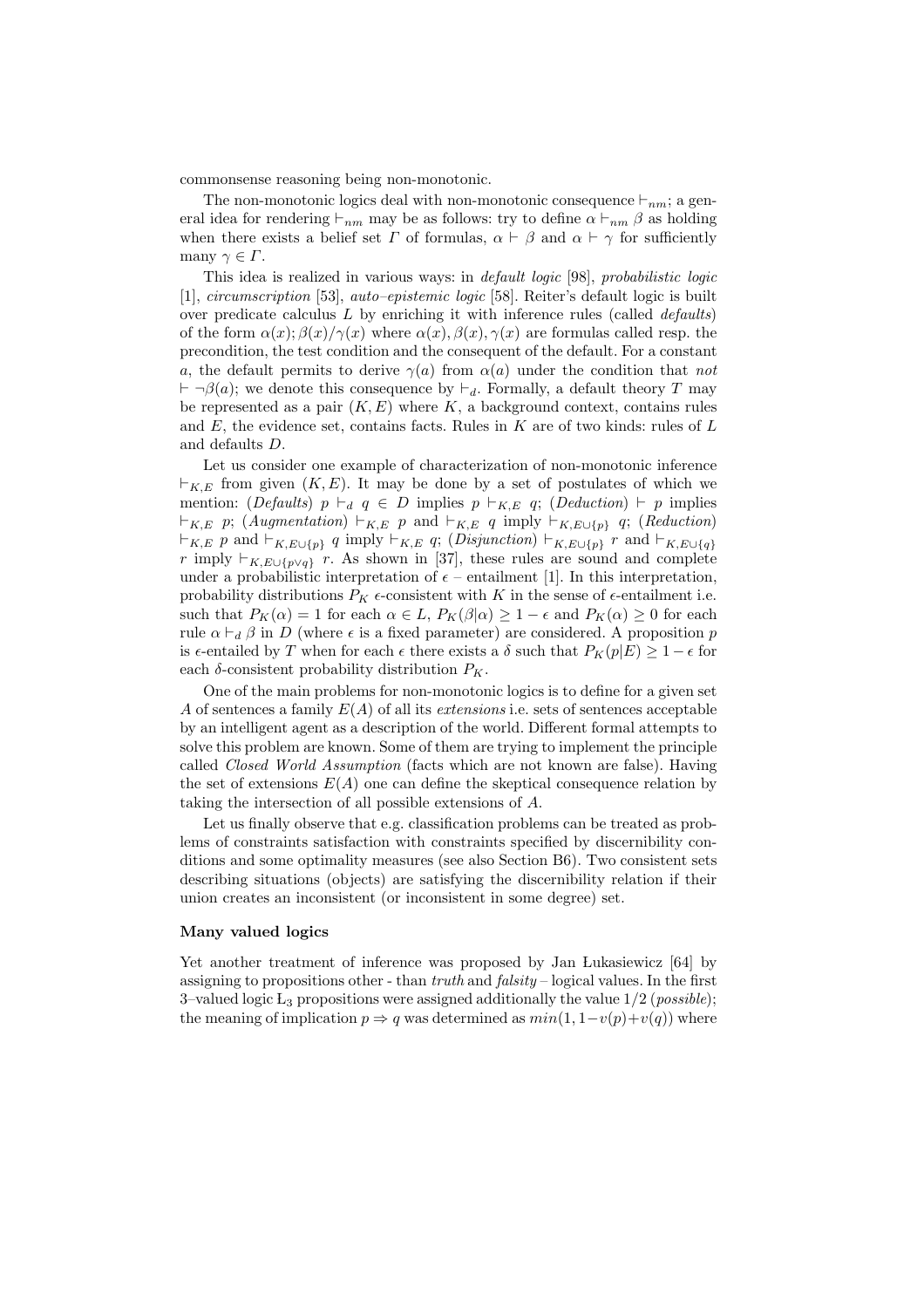$v(p)$  is the logical value of the proposition p; similarly negation was determined by the condition  $v(\neg p) = 1 - v(p)$ .

The same formulas were used to define semantics of  $n - valued$  Lukasiewicz logic  $L_n$  and infinite-valued logic  $L_\omega$  (where logical values are rational numbers from the interval [0,1]). A complete axiomatization for these logics was proposed by Wajsberg [105]. Other systems for many-valued logic were proposed by Post, Kleene and others [105], [127].

In general, one may consider e.g. Lukasiewicz implication, negation etc. as interpreted as functions of suitable arity on the interval [0,1] a fortiori truth values may be regarded as real numbers from the interval [0,1]. In real-valued logics, truth-functional definitions of propositional functors rely on real functions on [0,1] in particular on so-called  $t - norms$  and  $t - co - norms$  which resp. define semantics of conjunction and disjunction. Implications are usually defined by Lukasiewicz or Kleene implications or so-called residuated implications and negations are interpreted as decreasing idempotent functions on [0,1] [56]. The interest in many-valued logics grew rapidly after introduction of fuzzy logic by Lotfi A. Zadeh (see below).

#### Constructive approach, Intuitionism

The above logics were developed on classical principles in which one admits nonconstructive proofs. This point of view has been contested by many in first place by L.E.J. Brouwer who put forth an idea of intuitionistic logic; in this logic, proof is understood as a effective construction and the inference  $\alpha \Rightarrow \beta$  is true when we have a construction which transform any proof of  $\alpha$  into a proof of  $\beta$ . The law of excluded middle (that any sentence is either true or false) does not hold as we may have neither any constructive proof of  $\alpha$  nor any constructive proof of  $\neg \alpha$ . Accepting this point of view leads to parallel intuitionistic variants of above logics. However, the notion of constructive is vague; it seems that intuitionistic calculi are forms of algorithmic systems [123]. Let us note that topological semantics for intuitionistic logic has been first proposed by Tarski and Stone and another approach has been proposed by Kripke.

## 6.3 Inductive reasoning

Inductive reasoning (inference) can be described as an art of hypothesizing a set of premises  $P$  for a given set  $C$  of consequences with respect to a given background knowledge BK i.e.  $P \cup BK \models C$  [67].

In the above scheme, the unknown element is a set  $P$  of premises but also the semantic inference  $\models$  has to be specified. Contrary to logical deductive semantic consequence, the inductive inference  $\models$  is not concerned with absolute truth preserving but deals with approximations of concepts and along with mechanisms for concept approximations it should also possess mechanisms for generating degrees of closeness between any concept approximated and its approximation. These degrees may be expressed as numerical values or logical expressions. It is hardly expected that the inductive inference  $\models$  may be defined abstracting from the specific background knowledge  $BK$  i.e. from the applicational context;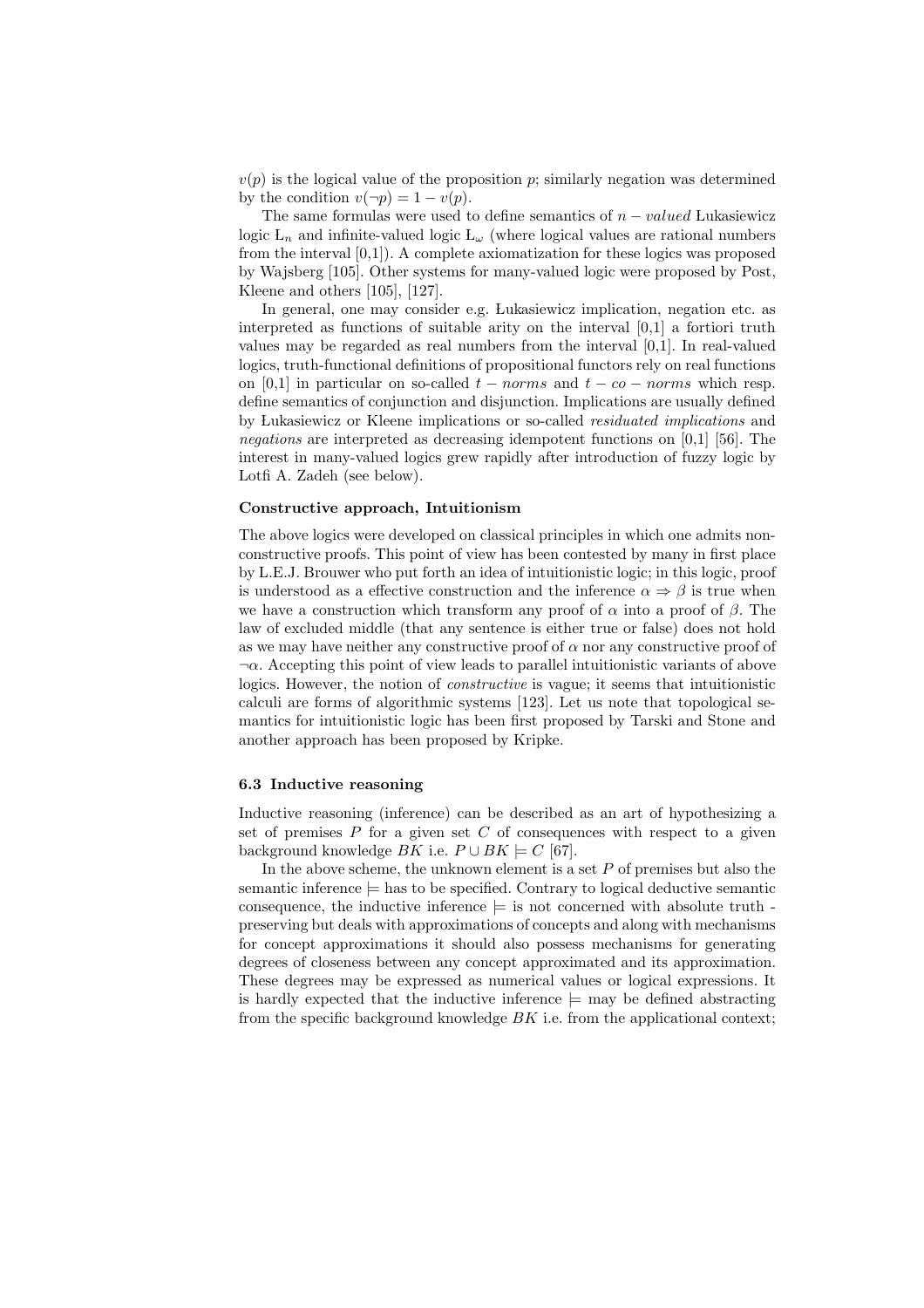one should rather expect a variety of inference mechanisms dependent on the context and extracted from data by using appropriate algorithmic tools. This seems to be a challenge for further development of logic.

A general scheme for inductive reasoning may thus consist of a mechanism for primitive concept formation and a mechanism for construction of complex concepts from primitives. All concepts are of approximative character and mechanisms for their construction must rely on some measures of closeness among concepts. It is important to realize that concepts may be defined in various languages and their comparison is effected by imposing measures of closeness on their extensions.

Particular areas of importance for inductive reasoning are Machine Learning, Pattern Recognition and Knowledge Discovery in Data. Various specific approaches have been proposed for inductive (approximative) inference in these areas. In addition some universal paradigms for inductive reasoning like inductive logic programming [72] have been developed e.g. fuzzy inference, rough inference, probabilistic and statistical reasoning. In what follows we will outline the basic ideas of these approaches.

# General view: experimental concepts and approximate definability

Background knowledge is often expressed by means of data tables (e.g. training and test examples in Machine Learning, Pattern Recognition, Inductive Logic Programming). These data tables contain positive as well as negative examples for concepts to be learned or recognized; most often, the given examples form a relatively small part of the concept extension so we may not learn these concepts exactly but approximatively only. In constructing approximations to concepts, the choice of a language for concept description (e.g. a language of logical (boolean) formulas) involving the choice of primitive formulas as well as inference mechanisms is very important. Finding a suitable language is itself a challenging problem in scientific discovery. Approximate definability is effected by means of some measure  $\mu$  of closeness (similarity) on concept extensions; one of oftener applied measures is the Lukasiewicz measure  $\mu_L$  [63] based on frequency count,  $\mu_L(A, B) = \text{card}(A \cap B)/\text{card}(A)$  where A, B are concept extensions, rediscovered by Machine Learning and KDD communities recently.

Some natural constraints can be put on concept approximations (i) the extension of concept approximation should be consistent with the concept extension or, at least almost consistent i.e. consistent on training examples and having small error on test examples; (ii) some minimality (economy) conditions e.g. minimal length of concept description, universality of description or best adaptability. These conditions are applied in Machine Learning, Pattern Recognition and KDD. Satisfying (i) as well as (ii) may be computationally hard (finding a minimal consistent description is NP-hard for propositional logic [7], [70]) hence there are strategies for suboptimal approximations. Hence as a solution to concept approximation problem we obtain as a rule a family of concept descriptions parameterized by languages chosen or strategies applied for particular solutions. Choice of a particular solution may be motivated by ease of adaptivity, compu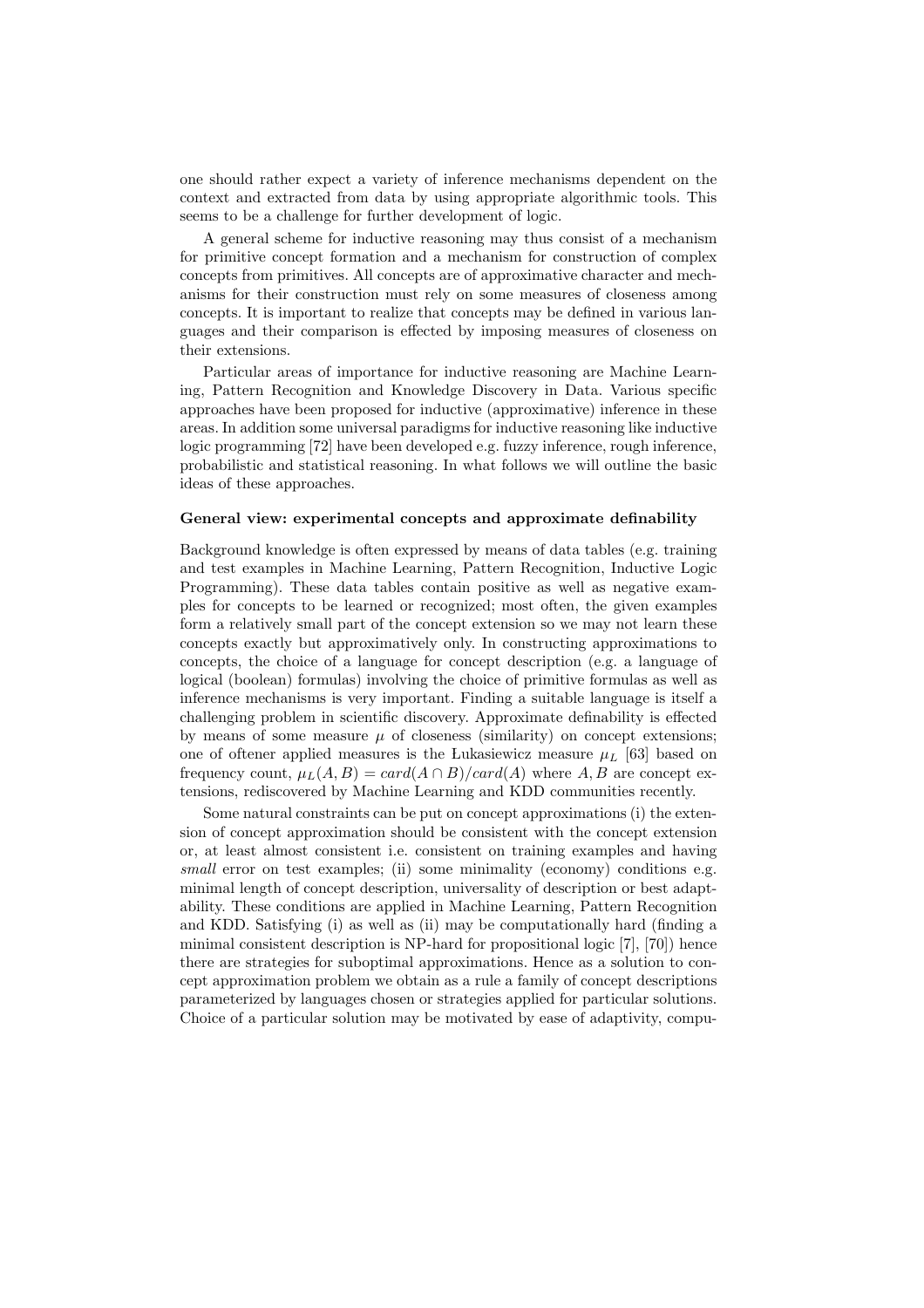tational complexity of procedures of parameter tuning etc. Let us observe that the choice of primitive concepts is actually a choice of an initial model (relational structure) which itself is to be discovered; an essential criterium is its expresiveness for concept approximations (see also Section 1).

# Relationships with Machine Learning, Pattern Recognition, Inductive Logic Programming

To illustrate the general scheme, we borrow an example from KDD. A decision *rule* may be expressed in the form:  $a_1 = v_1 \wedge a_2 = v_2 \wedge \wedge a_k = v_k \Rightarrow d = v$  where  $a_1, a_2, \ldots, a_k$  are features (predicates) used to build formulas expressing approximating concepts and  $d$  is a (vector of) feature(s) used in formulas discerning concepts (decisions) approximated. An association rule [3], [28] is a decision rule in which the concept defined by the premise of the rule approximates the concept defined by the consequent of the rule in high degree (high confidence) i.e. sufficient fraction of examples satisfying the premise satisfy the consequent as well and there is a sufficient (defined by a set threshold) number of examples supporting both the premise and the consequent. Similar ideas are exploited in Machine Learning and Pattern Recognition for estimating a strength of a rule.

The problem of selecting relevant features [73], [70] involves some searching procedures like discretization, grouping of symbolic values, clusterization, morphological filtering. These preliminary procedures define primitive concepts (features) for a given problem of concept approximation. This process leads from primitive features (variables) (e.g. real-valued features, pixel-valued features to new intrinsic features (variables) at the gain being a more compact and a more general description of concepts. Another alternative in search for features is to search for hidden features (variables) - possibly better suited for concept approximation - in terms of which one may define (possibly near-to-functionally) the existing features (variables).

#### 6.4 Reasoning about Knowledge

## Approximate reasoning about knowledge

Logics for approximate reasoning about knowledge attempt using symbolic calculi to express concepts by their approximations being extensions of formulas of these logics.

## Fuzzy logic

Fuzzy logic [132] is a logic of vague concepts whose descriptors (very often in natural language) are familiar to everyone but whose extensions are subjective due to distinct understanding; Lotfi Zadeh proposed to interpret such concepts as fuzzy sets. A subset  $X \subseteq U$  is a *fuzzy set* in U when the membership in X is not crisp (binary) but it is subject to gradation; formally, this is expressed by requiring the characteristic function  $\mu_X$  of X to be a function from U into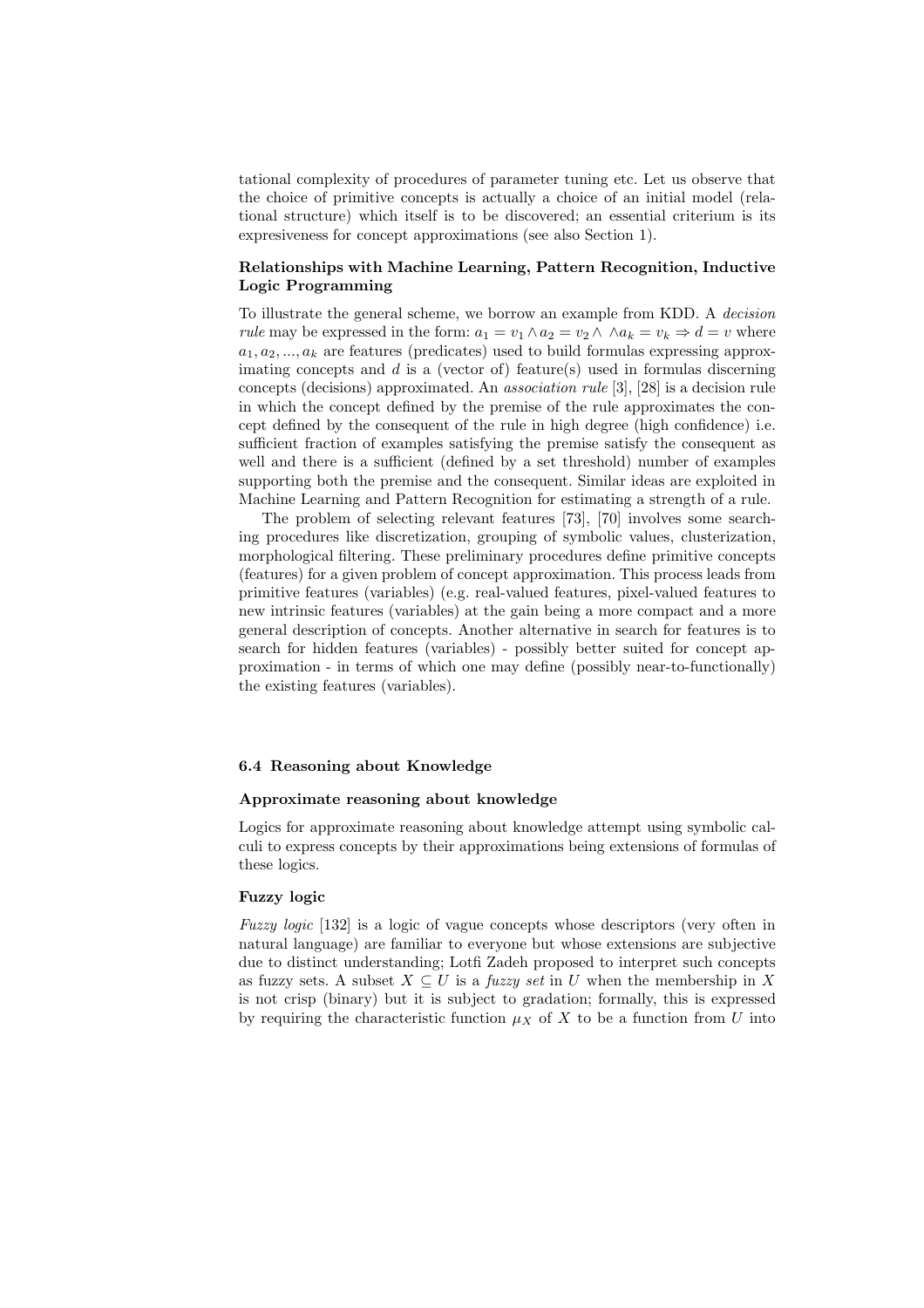the interval  $[0,1]$  (not into  $\{0,1\}$  as in classical set theory); usually, a fuzzy set X is identified with its fuzzy membership function  $\mu_X$ . A model for a concept X is a domain  $D_X$  of this concept along with a finite set  $A_1, A_2, ..., A_k$  of its *values (features)* interpreted as fuzzy subsets  $\mu_{A_i}$  of  $D_X$ . Fuzzy logic is built over an alphabet consisting of propositional logic symbols along with symbols for concepts and their features and a symbol  $\iota$ . Elementary formulas are of the form  $X\iota A$  (read X is A) where X is a concept symbol and A is a feature symbol of that concept. Formulas are formed from elementary formulas by means of propositional functors. Models for fuzzy logics consist of a family of domains for concepts, fuzzy membership functions of concept features and certain operations for building complex domains from the simple ones. To illustrate the workings of this mechanism, consider e.g. a formula  $\alpha$  :  $X\iota A \vee Y\iota B$ . Interpretations of elementary formulas  $X \iota A$ ,  $Y \iota B$  are resp. fuzzy membership functions  $\mu_A$  on  $D_X$ and  $\mu_B$  on  $D_Y$ . These functions have first to be lifted to the cartesian product  $D_X \times D_Y$  by cylindrical extensions. The resulting functions  $\mu'_A$ ,  $\mu'_B$  may be compared and for a chosen t-co-norm T, the meaning of  $\alpha$  is  $T(\mu'_{A}(x, y), \mu'_{B}(x, y)).$ Inferences in fuzzy logic are of the form of implications: if  $X_iA$  then  $Y_iB$  interpreted as functions of the form  $I((\mu'_A(x,y), \mu'_B(x,y))$  where I is a many-valued logic implication. Fuzzy logic is the underlying logic of input-output signals in fuzzy controllers [56].

## Rough logic

Logic of ambiguous concepts whose extensions are defined only approximatively due to the incompleteness of knowledge was proposed by Zdzisław Pawlak [86] as rough logic. This logic is built over data structures known as information systems or data tables formalized as pairs  $(U, A)$  where U is a universe of objects and A is a finite set of attributes (features) where any attribute a is modelled as a mapping on  $U$  with values in a value set  $V_a$ . Rough logic is built from elementary formulas (descriptors) of the form  $(a, v)$  where  $v \in V_a$  and propositional connectives. The model for this logic is the universe  $U$  and the meaning of an elementary formula  $(a, v)$  is  $[(a, v)] = \{x \in U : a(x) = v\}$ . Letting  $[\alpha \vee \beta] = [\alpha] \cup [\beta]$ ,  $[\alpha \wedge \beta] = [\alpha] \cap [\beta]$ and  $[\neg \alpha] = U - [\alpha]$  extends the meaning to all formulas. Inference rules in rough logic are of the form : if  $\alpha$  then  $\beta$  (decision rules, dependencies). True inference rules are those whose meaning is the universe  $U$ ; in general, one may assign to an inference rule its truth degree defined e.g. as the Lukasiewicz measure of closeness of the extension of the premise and the extension of the consequent. Definable (exact, crisp) concepts are extensions of formulas of rough logic; other concepts are inexact (rough). Their description is approximative: for each such concept X there exist two formulas:  $\alpha_{-X}, \alpha_{+X}$  such that  $[\alpha_{-X}] \subseteq X \subseteq [\alpha_{+X}]$ and  $[\alpha_{-X}], [\alpha_{+X}]$  are resp. the maximal and the minimal exact concepts with this property; these approximating concepts are called resp. the lower and the upper approximation of  $X$ . Reasoning in terms of exact concepts is carried out on lines of classical logic while reasoning with and about general concepts is approximative but degrees of approximation can be found from data. Several attempts has been made to built formal deductive systems for rough logic [81].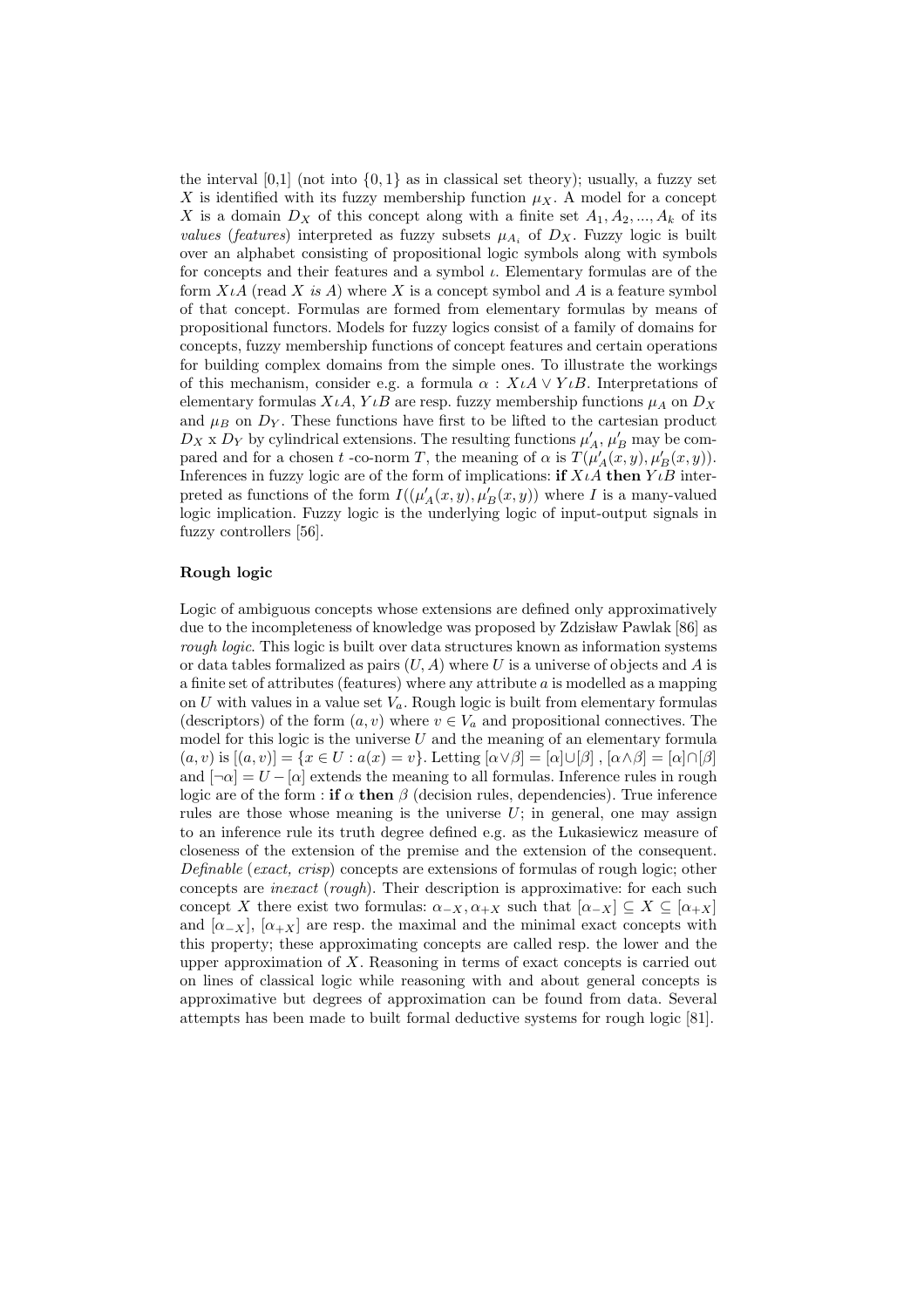# Probabilistic logic

A number of logics for approximative reasoning employ probabilistic semantics [1], [89]. It is based on evaluating evidence based probabilities of inferences  $p \Rightarrow q$ . In these evaluations often one applies *Bayesian reasoning*: in many applications e.g. in medicine it is relatively easy to establish probabilities  $P(q \Rightarrow p)$ ,  $P(p)$ ,  $P(q)$ ; from those,  $P(p \Rightarrow q)$  is found via the Bayes formula as  $P(q \Rightarrow p)P(p)$ . Complex inferences may be carried out in semantic networks known as Bayesian belief networks i.e. graphical representations of causal relations in a domain. Having joint probability table  $P(U)$  where  $U = \{A_1, ..., A_n\}$ one can calculate  $P(A_i)$  or  $P(A_i | E)$  where E is an evidence. However the size of  $P(U)$  grows exponentially with the number of variables. Therefore we look for compact representation of  $P(U)$  from which  $P(U)$  can be calculated if needed. Bayesian network over U is such a representation. If the conditional independence's in the Bayesian network hold for U then  $P(U)$  can be calculated from the conditions specified in the network.

## Inductive Reasoning about Knowledge

Inductive reasoning about knowledge presented above aims at evaluating the degree of assurance in validity of inferences  $p \vdash q$ . In this process, the semantics of inference is established relative to a parameterized family of connectives. The next step consists in finding approximations to connectives making inferences conforming with reality. Tasks of finding those approximations are often local, From these, elementary inference schemes are built and mechanisms for composing these schemes are found. Inference schemes are often desirable to be distributed (autonomous or hierarchical) due to high complexity of inference problems. On these schemes autoepistemic modalities may be superposed permitting the system to evaluate its knowledge and express metastatements about it. We include an example on constructing such schemes.

## Localization (mereological logics)

Lukasiewicz measure  $\mu$ <sub>L</sub> of concept closeness may be generalized to a notion of rough inclusion [92] i.e. a predicate  $\mu(X, Y)$  which for concepts X, Y returns the value of degree in which  $X$  is a part of Y. This predicate allows for approximate reasoning based on the notion of a partial containment: the inference  $p \Rightarrow q$ is true in the degree  $\mu([p], [q])$  where  $[p]$  is the extension of the statement p. It seems that the understanding of  $\mu$  should be local i.e. each intelligent agent should have its own collection of specific forms of rough inclusion and apply them locally again i.e. in distinct data substructures different rough inclusions may be valid. This idea involves necessity of a calculus for fusion of local rough inclusions at any agent as well as for propagation of rough inclusions among agents.

In search of a proper framework we turn to mereological theory of St. Les niewski [61]. This set theory has as the primitive notion the notion of a (proper) part predicate:  $XpartY$  is required to be irreflexive and transitive; the improper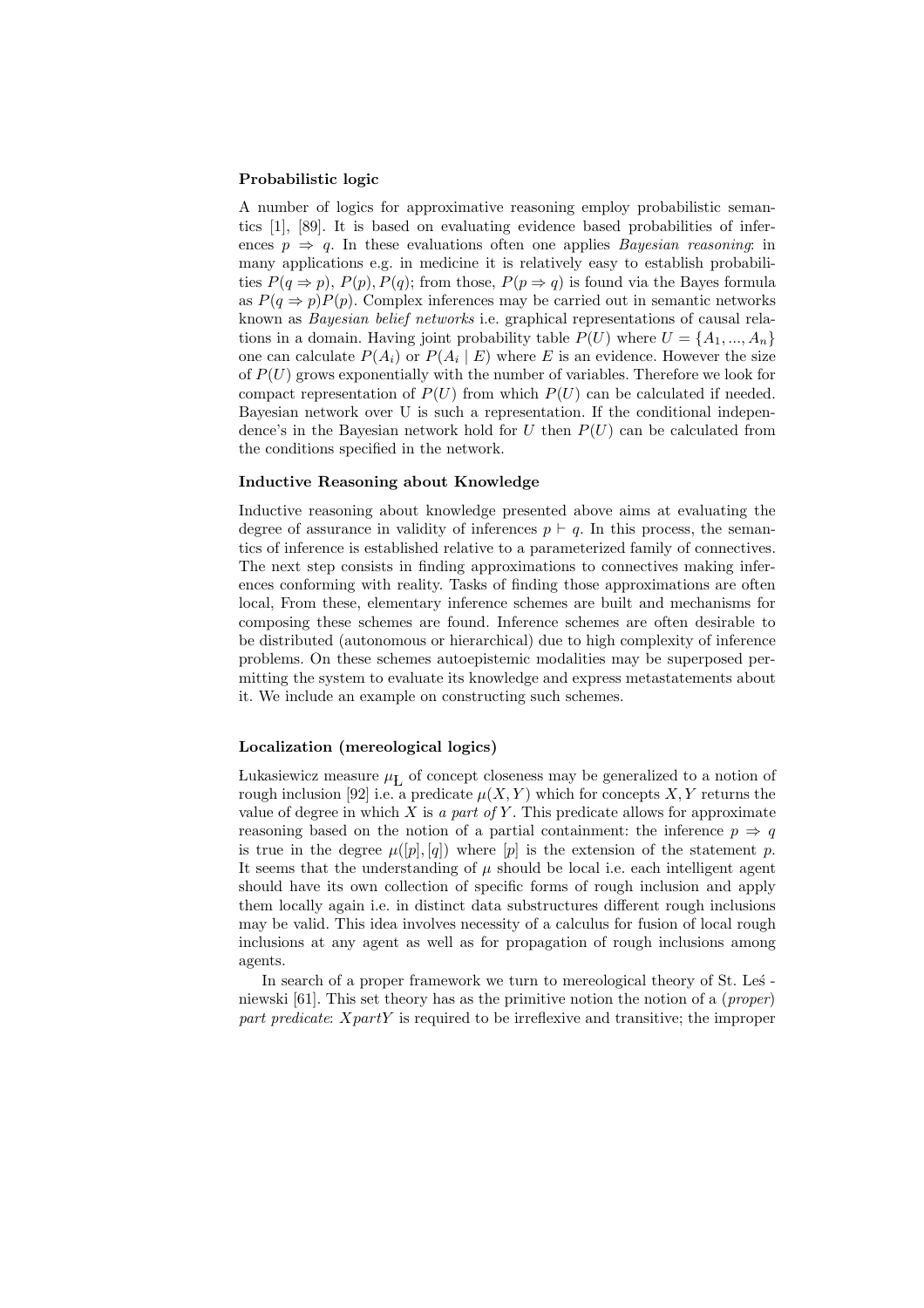part predicate *ipart* is defined as follows: *XipartY* if *XpartY* or  $X = Y$ . The notion of a set is relativized to non-void properties: for any such property  $P$ , an object X is a set of objects with the property  $P(XsetP)$  if and only if given any Y with YipartX there exist objects  $Q, R$  with  $QipartY, QipartR, RipartX, R$ having  $P$ . A universal set for  $P$  is a class of  $P$ ; one requires the uniqueness of class for each  $P$ . In this theory  $X$  is said to be an element of  $Y$  if for some property  $P$ ,  $X$  has  $P$  and  $Y$  is class of  $P$ . The notion of a subset is extensional: X is a subset of Y if for each Z: Z element of X implies Z element of Y. It turns out that to be an element, to be a subset, and to be an improper part are all equivalent.

One may want to define a *rough inclusion*  $\mu$  in such a way that a hierarchy of partial relations created by it contains a hierarchy of objects according to a part relation in the sense of Lesniewski. A set of postulates to this end may be as follows [92]: (1)  $\mu(x,x) = \omega$ ; (2)  $\mu(x,y) = \omega \Rightarrow (\mu(z,y) \ge \mu(z,x))$ ; (3)  $(\mu(x, y) = \omega \wedge \mu(y, x) = \omega) \Rightarrow (\mu(x, z) \ge \mu(y, z));$  (4)  $(\mu(z, x) = \omega) \Rightarrow \exists w$ :  $(\mu(w, z) = \omega \wedge \mu(w, y) = \omega) \Rightarrow (\mu(x, y) = \omega)$ . An additional set of axiom schemes may guarantee class uniqueness. A model is a set M along with a 2 -ary function F from M into a lattice L (let us set  $L = [0, 1]$ ) and the constant  $\omega$  interpreted as maxL (in our case, 1); in this interpretation  $\mu(x, y)$  becomes  $F(v(x), v(y))$  i.e. degree in which the element  $v(x)$  of D is a part of  $v(y)$ . Letting in D:  $v(x)$  part $v(y)$  if  $F(v(x), v(y)) = 1$  gives a relation of part in the sense of Leśniewski. Hence, a model for  $\mu$  is also a model for fuzzy inference.

Reasoning on basis of  $\mu$  requires a calculus for fusion of local inclusions at any agent reasoning about the world as well as a calculus for propagation of uncertainty among agents in order to ensure the correctness of inference over a scheme of agents. Logical calculus for an agent ag may be defined over a predicate calculus  $L(ag)$ : elementary formulas are of the form  $\langle ag, \Phi(gg), \epsilon(gg) \rangle$ where  $\Phi(ag)$  is a predicate of  $L(ag)$  and  $\epsilon(ag) \in [0, 1]$ . Fusion of local calculi is achieved by selecting a subset  $St(ag) \subseteq D(ag)$  of standards: to each standard st a local rough inclusion  $\mu_{st}$  is attached. Then we say that an object  $x \in D(ag)$ satisfies  $\langle ag, \Phi(ag), \epsilon(ag)\rangle$  if and only if there exists a standard st such that : (i) st satisfies  $\Phi(ag)$  (ii)  $\mu_{st}(x, st) \geq 1 - \epsilon(ag)$ . Propagation of uncertainty is achieved by means of mereological connectives  $f$  extracted from data; their role is to state that when children of ag submit objects satisfying their formulas in degrees say  $\epsilon_1, ..., \epsilon_n$  then the object composed them satisfies a formula at ag in degree at least  $f(\epsilon_1, ..., \epsilon_n)$  [92]. Schemes of agents may be composed to create inference engines for approximate proofs of complex formulas from atomic ones.

As with fuzzy logic and bayesian reasoning, application of this logic is analytical: first, the necessary ingredients have to be learned on training data and then tested on test data.

## KDD as a logical process

Data mining can be described as searching from data for relevant structures (semantical models of logics) and their primitive properties i.e. patterns. These relevant constructs are used to discover knowledge. The process of knowledge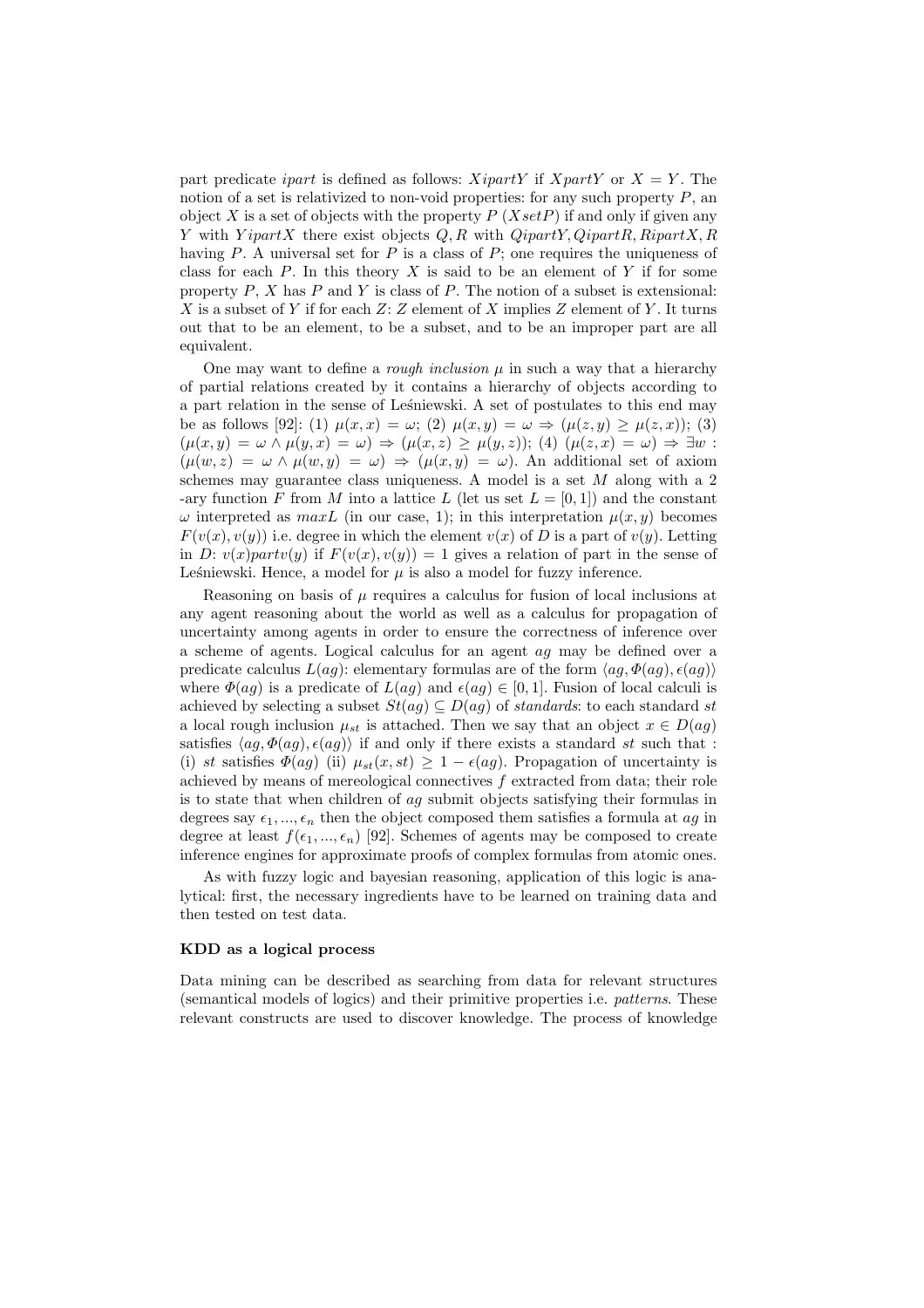discovery can be treated as a kind of inference process (classical, commonsense etc.) based on the constructs found in data mining stage leading to efficient solutions of tasks like classification, prediction, etc. The solutions provide us with approximate descriptions of concepts of interest having satisfactory quality. The inference process has its own logic: in some cases it may be based on classical logic but in many cases, due to uncertainty, the logic of inference should be extracted from data as schemes for approximate reasoning [92], [132]. In this latter case a very important issue is knowledge granulation and reasoning with information granules [133, 134], [97] making feasible the reasoning process in case of complex problems like spatial reasoning [118] where the perception mechanisms play important role. Finally, let us mention that the inference process should be dynamically adapted to changing data. This causes the necessity to develop adaptive reasoning strategies tuning parameters of logical models (structures) and formulas to induce the optimal (sub-optimal) concept approximations.

KDD faces currently problems related to cognitive and information aspects of perception and reasoning [104]. This certainly stimulates investigations on foundations of logic towards the revision and redefining of its traditional notions [12]. For example, the notion of a proof seems to evolve towards the notion of an approximate scheme of reasoning (extracted from data) due to uncertainty or complexity of search in possible proof space.

Acknowledgement. This work has been supported by the grant No. 8T11C-02417 from the State Committee for Scientific Research (KBN) of the Republic of Poland and by the ESPRIT-CRIT 2 project #20288. Andrzej Skowron has also been partially supported by a grant of the Wallenberg Foundation and by a grant from the State Committee for Scientific Research (KBN) of the Republic of Poland.

## References

- 1. Adams, E.W.: The Logic of Conditionals, An Application of Probability to Deductive Logic. D. Reidel Publishing Company, Dordrecht, 1975.
- 2. T. Agotnes, J. Komorowski, T. Loken : Taming large rule models in rough set approaches. Proceedings of the 3rd European Conference of Principles and Practice of Knowledge Discovery in Databases, September 15-18, 1999, Prague, Czech Republic, Lecture Notes in Artificial Intelligence 1704, Springer-Verlag, Berlin, 1999, pp. 193-203.
- 3. Agrawal, R., Imieliński, T., Swami, A.: Mining association rules between sets of items in large databases. In: Proceedings ACM SIGMOD Conference on Management of Data, Washington, 1993, pp. 207-213.
- 4. R. Agrawal, H. Mannila, R. Srikant, H. Toivonen, A. Verkano(1996): Fast discovery of association rules. Fayyad U.M., Piatetsky-Shapiro G., Smyth P., Uthurusamy R. (Eds.): Advances in Knowledge Discovery and Data Mining, The AAAI Press/The MIT Press 1996, pp. 307-328.
- 5. Anderson, A.R., Belnap. N.D.: Entailment: The Logic of Relevance and Necessity. Princeton University Press, Vol.1, 1975.
- 6. Anderson, A.R., Belnap. N.D., Dunn, J.M: Entailment: Vol.2. Oxford University Press, 1992.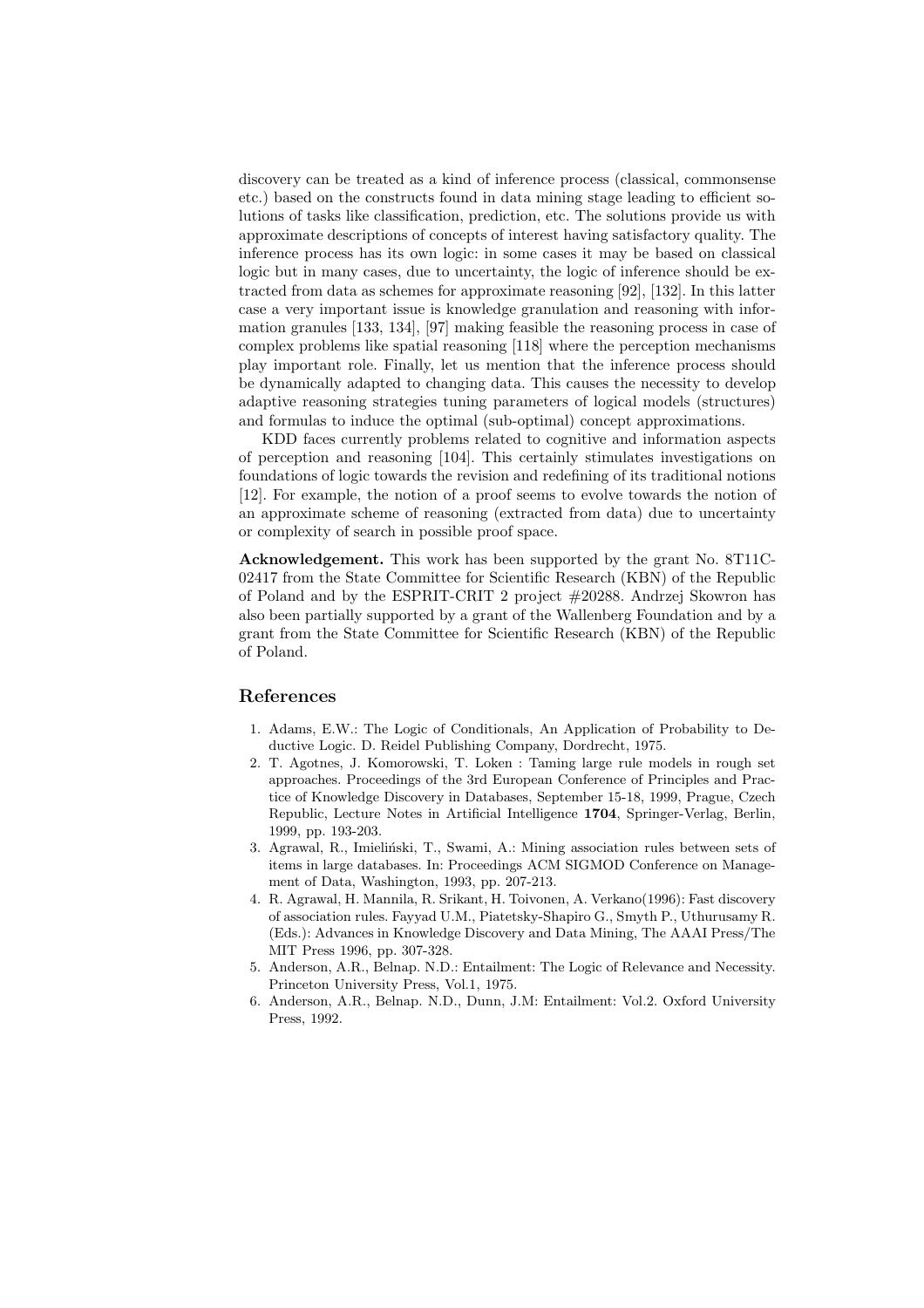- 7. Anthony, M., Biggs, N.: Computational Learning Theory. Cambridge University Press, Cambridge, 1992.
- 8. Aquist, L.: Deontic logic.In: [31], pp. 605-714.
- 9. Bazan, J.G., Nguyen,Son Hung, Nguyen, Tuan Trung, Skowron, A., Stepaniuk, J.: Decision rules synthesis for object classification. In: E. Orlowska (ed.), Incomplete Information: Rough Set Analysis, Physica - Verlag, Heidelberg, 1998, pp. 23–57.
- 10. J. G. Bazan: A comparison of dynamic and non-dynamic rough set methods for extracting laws from decision system. In: [94], 1998, pp. 321–365.
- 11. van Bentham, J.: Temporal logic. In: [34],1995, pp. 241-350.
- 12. van Bentham, J.: Logic after the Golden Age. IILC Magazine, December 1999, Institute for Logic, Language and Computation, Amsterdam University, p. 12.
- 13. F. M. Brown: Boolean Reasoning. Kluwer Academic Publishers, Dordrecht, 1990. 14. G. Cattaneo: Abstract approximation spaces for rough theories. In: Polkowski and Skowron [94], 1998, pp. 59–98.
- 15. M. R. Chmielewski, J. W. Grzymala-Busse: Global discretization of attributes as preprocessing for machine learning. In: Proceedings of the Third International Workshop on Rough Sets and Soft Computing (RSSC'94),San Jose State University, San Jose, California, USA, November 10–12, 1994, pp. 294–301.
- 16. J. Cios, W. Pedrycz, and R.W. Swiniarski: Data Mining in Knowledge Discovery. Kluwer Academic Publishers, Dordrecht, 1998.
- 17. E. F. Codd: A relational model for large shared data banks. Comm. ACM. Vol.13, No 6, 1970, pp. 377-382.
- 18. A. Czyżewski: Soft processing of audio signals. In: Polkowski and Skowron [95], 1998, pp. 147–165.
- 19. Davis, M.: Computability and Unsolvability. Mc Graw-Hill, New York, 1958.
- 20. J. Deogun, V. Raghavan, A. Sarkar, and H. Sever: Data mining: Trends in research and development. In: Lin and Cercone [59], 1997, pp. 9–45.
- 21. Dougherty J., Kohavi R., and Sahami M.: Supervised and unsupervised discretization of continuous features. In: Proceedings of the Twelfth International Conference on Machine Learning, Morgan Kaufmann, San Francisco, CA, 1995..
- 22. Dubois, D., Prade, H.: Belief Change. Vol. 3 in: Gabbay, D.M., Smets Ph. (eds.), Handbook of Defeasible Reasoning and Uncertainty Management Systems. Kluwer Academic Publishers, Dordrecht, 1998.
- 23. I. Duentsch, G. Gediga: Statistical evaluation of rough set dependency analysis. International Journal of Human-Computer Studies 46, 1997, pp. 589-604.
- 24. I. Duentsch, G. Gediga: Rough set data analysis. In: Encyclopedia of Computer Science and Technology, Marcel Dekker (to appear).
- 25. M. J. Egenhofer, R. G. Golledge (eds.): Spatial and Temporal Reasoning in Geographic Information Systems. Oxford University Press, Oxford, 1997.
- 26. Eisinger, M., Ohlbach, H. J.: Deduction systems based on resolution. In: [32], pp. 183-271.
- 27. Fagin, R., Halpern. J.Y., Moses, Y., and Vardi, M.Y.: Reasoning about Knowledge. MIT Press, Cambridge MA, 1995.
- 28. Fayyad, U., Piatetsky-Shapiro, G. (eds.): Advances in Knowledge Discovery and Data Mining. MIT and AAAI Press, Cambridge MA, 1996.
- 29. Fitting, M.: Basic modal logic. In: [33], pp. 368-438.
- 30. J. Friedman, R. Kohavi, and Y. Yun: Lazy Decision Trees. In: Proc. of AAAI-96, 1996, pp. 717–724.
- 31. Gabbay, D., Guenthner, F. (eds.): Handbook of Philosophical Logic Vol.2. Kluwer Academic Publishers, Dordrecht, 1994.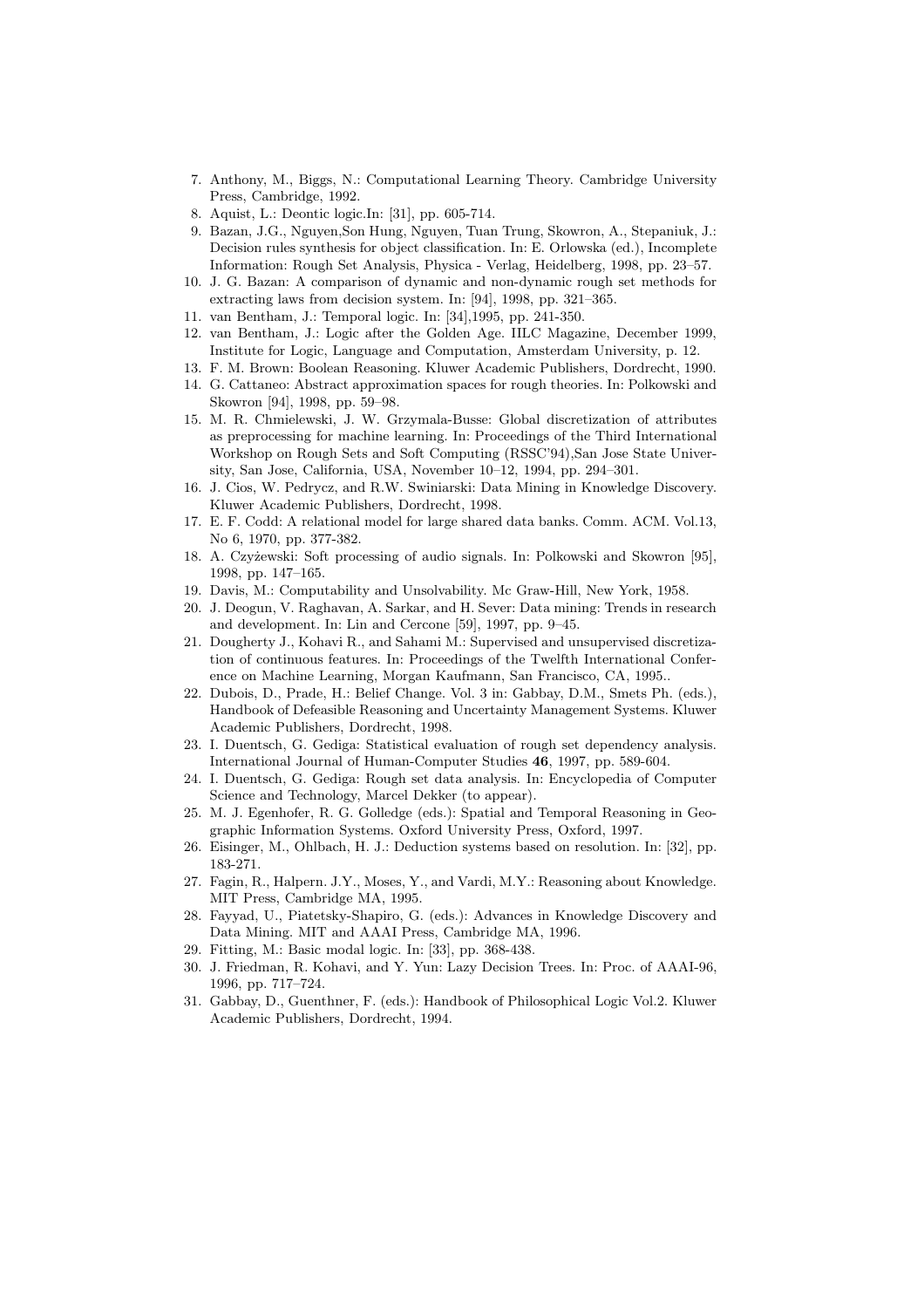- 32. Gabbay, D.M., Hogger, C.J., and Robinson, J.A. (eds.): Handbook of Logic in Artificial Intelligence and Logic Programming Vol.1. Oxford University Press, New York, 1993.
- 33. Gabbay, D.M., Hogger, C.J., and Robinson, J.A. (eds.): Handbook of Logic in Artificial Intelligence and Logic Programming vol.3. Oxford University Press, New York, 1993.
- 34. Gabbay, D.M., Hogger, C.J., and Robinson, J.A. (eds.): Handbook of Logic in Artificial Intelligence and Logic Programming Vol.4. Oxford University Press, New York, 1995.
- 35. Garey, M.R., Johnson, D.S.: Computers and Intractability. A Guide to the Theory of NP-completeness. W.H. Freeman and Company, New York, 1979.
- 36. Gärdenfors, P., Rott, H.: Belief revision. In: [34], 1995, pp. 35-132.
- 37. Geffner, H.: Default Reasoning: Causal and Conditional theories. MIT Press, Cambridge, MA, 1992.
- 38. Gentzen, G.: Untersuchungen ¨uber das logische Schliessen, Math. Zeitschrift 39, 1934, pp. 176-210, 405-431.
- 39. C. Glymour, D. Madigan, D. Pregibon, and P. Smyth: Statistical themes and lessons for data mining. Data Mining and Knowledge Discovery 1, 1996, pp. 25- 42.
- 40. Gonzalez. A.J., Dankel, D.D.: The Engineering of Knowledge Based Systems: Theory and Practice. Prentice Hall, Englewood Cliffs, NJ, 1993.
- 41. Gödel, K.: die Vollständigkeit der Axiome des Logischen Funktionenkalküls, Monatshefte für Mathematik und Physik 37, 1930, pp. 349-360.
- 42. Gödel, K.: Uber formal unetscheidbare Sätze der Principia Mathematica und Verwandtersysteme I, Monatshefte für Mathematik und Physik 38, 1931, pp. 173-198.
- 43. S. Greco, B. Matarazzo, and R. Slowinski: Rough Approximation of a Preference Relation in a Pairwise Comparison Table. In: Polkowski and Skowron [95], 1998, pp. 13–36.
- 44. J.W. Grzymała–Busse: Applications of the rule induction system LERS. In: Polkowski and Skowron [94], 1998, pp. 366–375.
- 45. Halpern, J.Y.: Reasoning about knowledge: a survey. In: [34], 1995, pp. 1–34.
- 46. Harel D.: Dynamic logic. In: [31], 1994, pp. 497–604.
- 47. Hintikka, J.: Knowledge and Belief. Cornell University Press, Ithaca, N.Y., 1962.
- 48. Hodges, W.: Logical features of Horn clauses. In: [32], 449-503.
- 49. P. J. Huber: Robust statistics. Wiley, New York, 1981.
- 50. Hughes, G.E., Creswell, M.J.: An Introduction to Modal Logic. Methuen, London, 1968.
- 51. J. Komorowski, J. Zytkow (Eds.): The First European Symposium on Principles ˙ of Data Mining and Knowledge Discovery (PKDD'97). June 25–27, Trondheim, Norway. Lecture Notes in Artificial Intelligence 1263, Springer-Verlag, Berlin, 1997, pp. 1–396.
- 52. J. Komorowski, Z. Pawlak, L. Polkowski, and A. Skowron Rough sets: A tutorial. In: S.K. Pal and A. Skowron (eds.), Rough fuzzy hybridization: A new trend in decision–making. Springer-Verlag, Singapore, 1997, pp. 3-98.
- 53. Konolige, K.: Autoepistemic logic. In: [33], 1994, 217-295.
- 54. W. Kowalczyk: Rough data modelling, A new technique for analyzing data. In: Polkowski and Skowron [94], 1998, pp. 400–421.
- 55. K. Krawiec, R. Słowiński, and D. Vanderpooten: Learning decision rules from similarity based rough approximations. In: Polkowski and Skowron [95], 1998, pp. 37–54.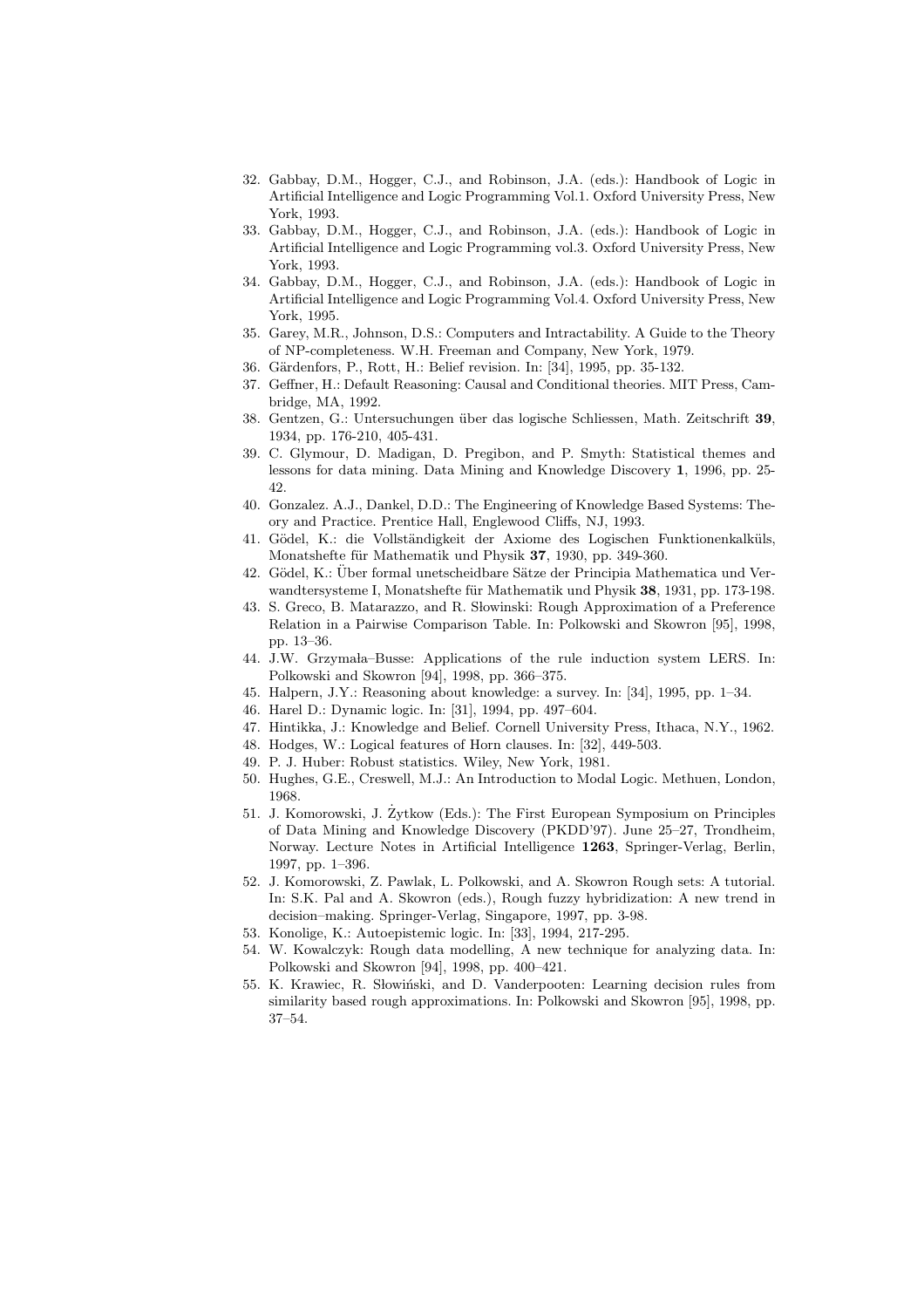- 56. Kruse, R., Gebhardt, J., and Klawonn, F.: Foundations of Fuzzy Systems. J. Wiley, New York, 1994.
- 57. M. Kryszkiewicz: Generation of rules from incomplete information systems. In: Komorowski and  $\dot{Z}$ ytkow [51], 1997, pp. 156–166.
- 58. Lifschitz, V.: Circumscription. In: [33], 297-352.
- 59. T. Y. Lin, N. Cercone (Eds.): Rough Sets and Data Mining. Analysis of Imprecise Data. Kluwer Academic Publishers, Boston, 1997.
- 60. T.Y. Lin: Granular computing on binary relations I, II. In: Polkowski and Skowron [94], 1998, pp. 107–140.
- 61. Lesniewski, S.: On the foundations of mathematics. In: Surma, S., Srzednicki, J.T., Barnett, D.I., Rickey, F.V. (eds), Stanislaw Leśniewski. Collected Works. Kluwer Academic Publishers, Dordrecht (1992), pp. 174-382.
- 62. Lloyd, J. W.: Foundations of Logic Programming. Springer- Verlag, Berlin, 1984.
- 63. Lukasiewicz, J.: Die logischen Grundlagen der Wahrscheinchkeitsrechnung. Kraków, 1913.
- 64. Lukasiewicz, J.: Philosophische Bemerkungen zu mehrwertigen Systemen des Aussagenkalküls. Comptes rendus de la Société des Sciences et des Lettres de Varsovie 23, 1930, pp. 57-77.
- 65. Makinson, D.: General patterns in non-monotonic reasoning. In: [33], 35-110.
- 66. Mendelson, E.: Introduction to Mathematical Logic. Van Nostrand, New York, 1960.
- 67. Michalski, R.: Inferential theory of learning as a conceptual basis for multistrategy. Machine Learning 11, 1993, pp. 111-151.
- 68. Michalski R., Tecuci G.: Machine Learning. A Multistrategy Approach Vol.4. Morgan Kaufmann, San Francisco, 1994.
- 69. D. Michie, D.J. Spiegelhalter, C.C. Taylor (Eds.): Machine Learning, Neural and Statistical Classification. Ellis Horwood, New York, 1994.
- 70. T.M. Mitchell: Machine Learning. Mc Graw-Hill, Portland, 1997.
- 71. T. Mollestad and J. Komorowski: A Rough Set Framework for Propositional Default Rules Data Mining. In: S.K. Pal and A. Skowron (Eds.): Rough – Fuzzy Hybridization: New Trend in Decision Making. Springer–Verlag, Singapore, 1999.
- 72. Muggleton, S.: Foundations of Inductive Logic Programming. Prentice Hall, Englewood Cliffs, 1995.
- 73. Nadler M., Smith E.P.: Pattern Recognition Engineering. Wiley, New York, 1993.
- 74. H. S. Nguyen: Discretization of Real Value Attributes, Boolean Reasoning Approach. Ph.D. Dissertation, Warsaw University, 1997, pp. 1–90.
- 75. H. S. Nguyen: Efficient SQL-learning method for data mining in large data bases. In: Proceedings of the Sixteenth International Joint Conference on Artificial Intelligence (IJCAI'99), 1999, pp. 806–811.
- 76. S. H. Nguyen: Data Regularity Analysis and Applications in Data Mining. Ph.D. Dissertation, Warsaw University, 1999.
- 77. H.S. Nguyen, S.H. Nguyen: Pattern extraction from data. Fundamenta Informaticae 34, 1998, pp. 129–144.
- 78. H.S. Nguyen, S.H. Nguyen: Rough sets and association rule generation. Fundamenta Informaticae 40/4 (in print).
- 79. S. H. Nguyen, A. Skowron, and P. Synak: Discovery of data patterns with applications to decomposition and classification problems. In: Polkowski and Skowron [95], 1998, pp. 55–97.
- 80. Nute, D.: Conditional logic. In: [31], 387-440.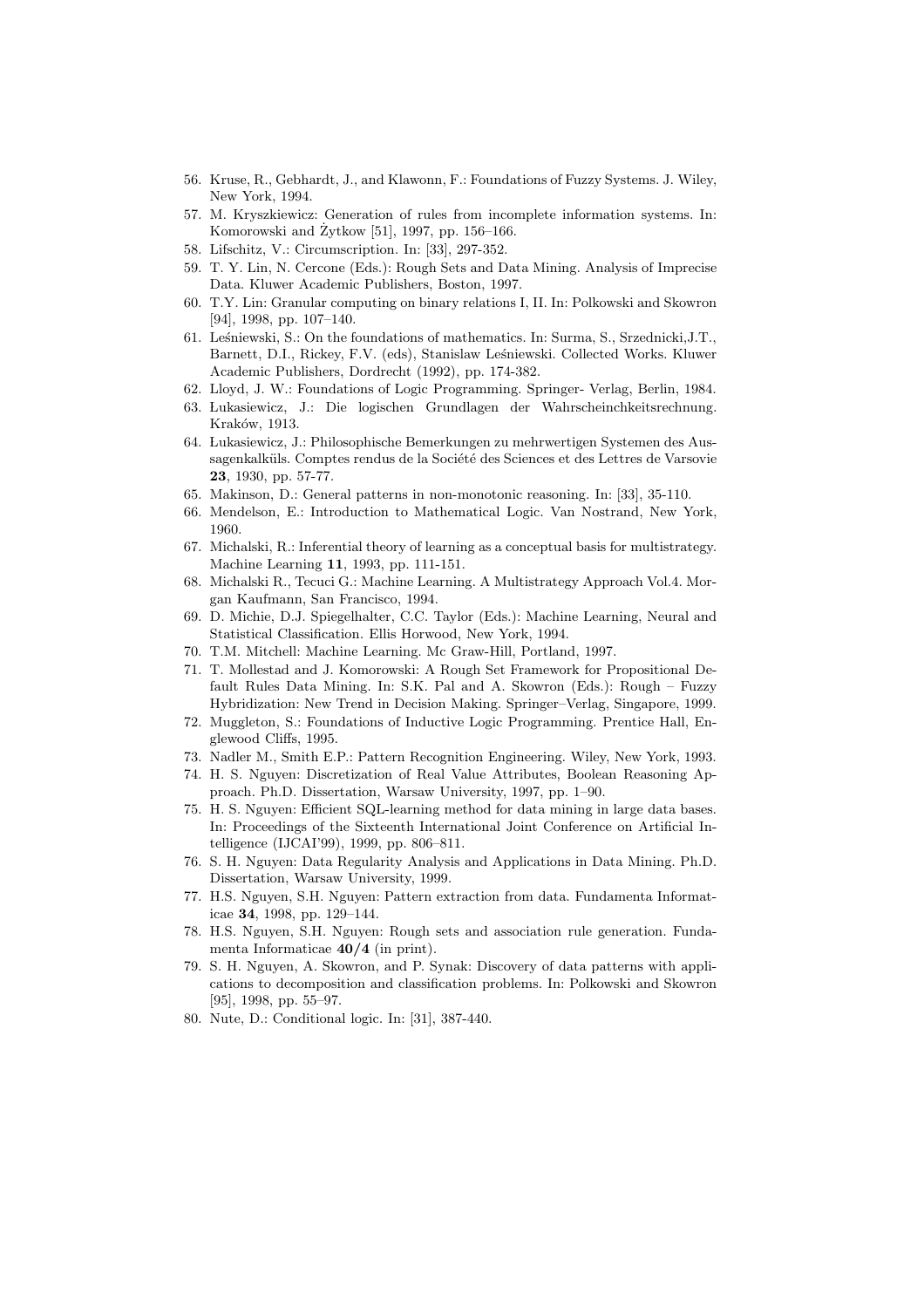- 81. E. Orłowska (ed.): Incomplete Information: Rough Set Analysis. Physica–Verlag, Heidelberg, 1998.
- 82. S. K. Pal, A. Skowron (1999), Rough–fuzzy Hybridization: A New Trend in Decision Making. Springer–Verlag, Singapore, 1999.
- 83. G. Paun, L. Polkowski, and A. Skowron: Parallel communicating grammar systems with negotiations. Fundamenta Informaticae 28/3-4, 1996, pp. 315–330.
- 84. Z. Pawlak: Information systems theoretical foundations. Information Systems 6, 1981, pp. 205–218.
- 85. Z. Pawlak: Rough sets. International Journal of Computer and Information Sciences 11, 1982, pp. 341–356.
- 86. Z. Pawlak: Rough Sets: Theoretical Aspects of Reasoning about Data. Kluwer Academic Publishers, Dordrecht, 1992.
- 87. Z. Pawlak, Z. Ras, (Eds.): Proceedings: Ninth International Symposium on Methodologies for Intelligent Systems (ISMIS'96),Springer–Verlag, Berlin, 1996.
- 88. Z. Pawlak, A. Skowron: Rough set rudiments. Bulletin of the International Rough Set Society 3/4, 1999, pp. 181-185.
- 89. Pearl, J.: Probabilistic Reasoning in Intelligent Systems: Networks of Plausible Inference. Morgan Kaufmann, San Francisco, 1988.
- 90. Z. Piasta, A. Lenarcik: Rule induction with probabilistic rough classifiers. Machine Learning (to appear).
- 91. L. Polkowski: On synthesis of constructs for spatial reasoning via rough mereology. Fundamenta Informaticae (to appear).
- 92. L. Polkowski, A. Skowron: Rough mereology: A new paradigm for approximate reasoning. International Journal of Approximate Reasoning 15/4,1994, pp. 333– 365.
- 93. L. Polkowski, A. Skowron: Rough sets: A perspective. In: Polkowski and Skowron [94], 1998, pp. 31–58.
- 94. L. Polkowski, A. Skowron (Eds.): Rough Sets in Knowledge Discovery 1: Methodology and Applications. Physica-Verlag, Heidelberg, 1998.
- 95. L. Polkowski, A. Skowron (Eds.: Rough Sets in Knowledge Discovery 2: Applications, Case Studies and Software Systems. Physica-Verlag, Heidelberg, 1998.
- 96. L. Polkowski, A. Skowron (Eds.): Proc. First International Conference on Rough Sets and Soft Computing, RSCTC'98, Warszawa, Poland, LNAI 1424, Springer-Verlag, Berlin, 1998.
- 97. L. Polkowski, A. Skowron: Towards adaptive calculus of granules. In: [135], 1, 1999, pp. 201–227.
- 98. Poole, D.: Default logic. In: [33], 189-216.
- 99. Prawitz, D.: Natural deduction, a proof theoretic study. Stockholm Studies in Philosophy Vol.3, Almquist & Wiksell, Stockholm, 1965.
- 100. J.R. Quinlan: C4.5. Programs for machine learning. Morgan Kaufmann, San Mateo, CA, 1993.
- 101. Z.W. Ras: Cooperative knowledge–based systems. Journal of the Intelligent Automation Soft Computing 2/2 (special issue edited by T.Y. Lin), 1996, pp. 193– 202.
- 102. Rescher, N.: Many-valued Logics. Mc Graw Hill, New York, 1969.
- 103. J. J. Rissanen: Modeling by Shortest Data Description. Automatica 14, 1978, pp. 465-471.
- 104. Roddick J.F., Spiliopoulou M.: A Bibliography of Temporal, Spatial, and Temporal Data Mining Research. Newsletter of the Special Interest Group (SIG) on Knowledge Discovery & Data Mining 1/1, 1999, pp. 34-38.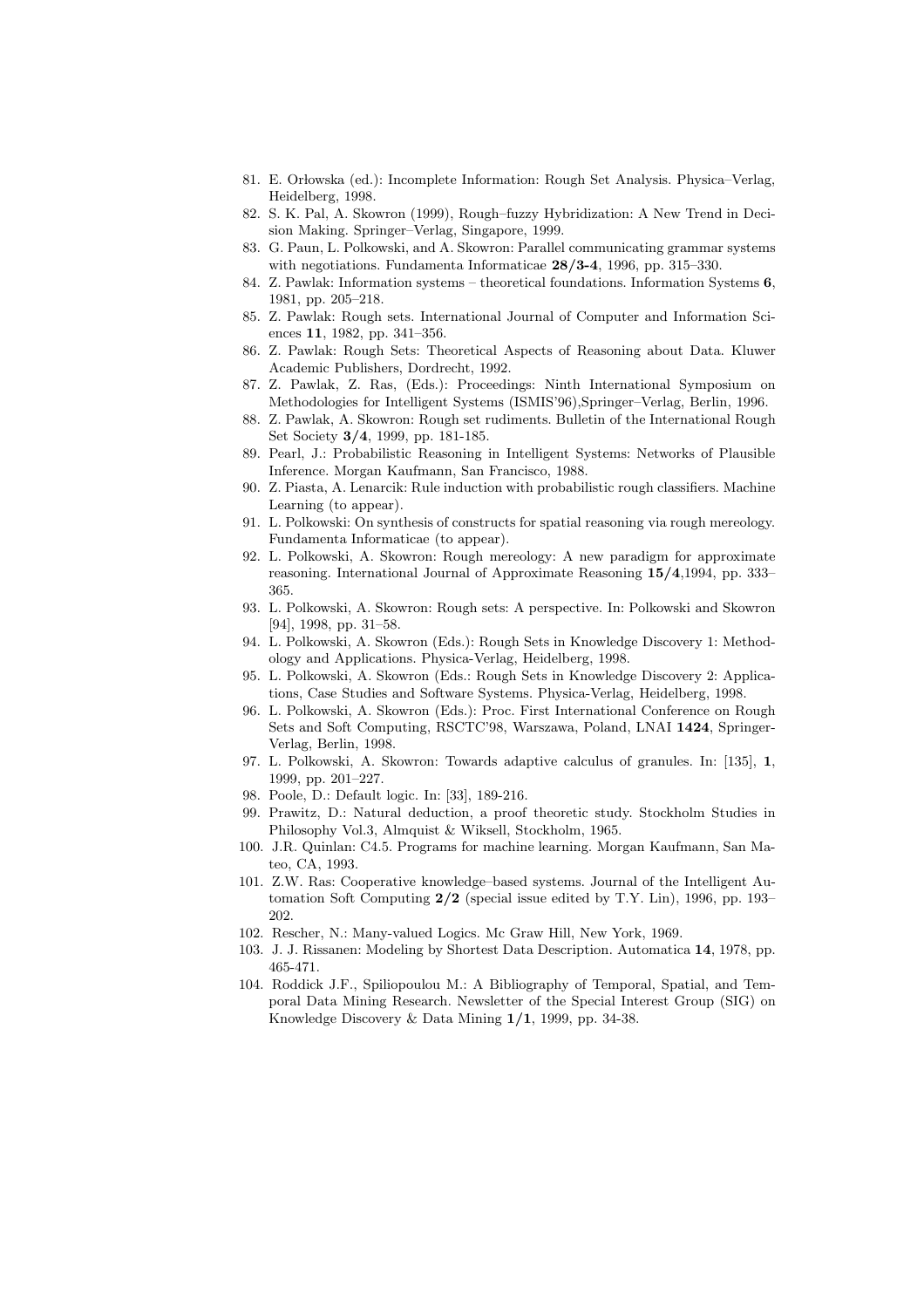- 105. Rosser, J.B., Turquette, A.R.: Many-valued Logics. North-Holland, Amsterdam, 1952.
- 106. Russel, S.J., Norvig, P.: Artificial Intelligence. A Modern Approach. Prentice Hall, Englewood Cliffs, 1995.
- 107. Sandewall, E., Shoham, Y.: Non-monotonic temporal reasoning. In: [34], 439-498.
- 108. B. Selman, H. Kautz and D. McAllester. Ten challenges in propositional reasoning and search. Proc. IJCAI'97, Japan.
- 109. Skowron A.: Synthesis of adaptive decision systems from experimental data. In: A. Aamodt, J. Komorowski (eds): Proc. of the Fifth Scandinavian Conference on Artificial Intelligence (SCAI'95), May 1995, Trondheim, Norway. IOS Press, Amsterdam, 1995, pp. 220–238.
- 110. A. Skowron, H.S. Nguyen: Boolean reasoning scheme with some applications in data mining. Proceedings of the 3-rd European Conference on Principles and Practice of Knowledge Discovery in Databases, September 1999, Prague, Czech Republic. Lecture Notes in Computer Science 1704, 1999, pp. 107–115.
- 111. A. Skowron, C. Rauszer: The Discernibility Matrices and Functions in Information Systems. In: Słowiński [115], 1992, pp. 331–362.
- 112. A. Skowron, J. Stepaniuk: Tolerance Approximation Spaces. Fundamenta Informaticae 27, 1996, pp. 245–253.
- 113. A. Skowron, J. Stepaniuk, and S. Tsumoto: Information Granules for Spatial Reasoning. Bulletin of the International Rough Set Society 3/4, 1999, pp. 147- 154.
- 114. D. Slezak: Approximate reducts in decision tables. In: Proceedings of the Sixth International Conference, Information Processing and Management of Uncertainty in Knowledge-Based Systems (IPMU'96) vol. 3, July 1–5, Granada, Spain, 1996, pp. 1159–1164.
- 115. R. Słowiński, (Ed.): Intelligent Decision Support Handbook of Applications and Advances of the Rough Sets Theory. Dordrecht, Kluwer Academic Publishers, 1992.
- 116. R. Słowiński, D. Vanderpooten: Similarity relation as a basis for rough approximations. In: P. Wang (Ed.): Advances in Machine Intelligence & Soft Computing. Bookwrights, Raleigh NC, 1997, pp. 17–33.
- 117. R. Słowiński, D. Vanderpooten: A generalized definition of rough approximations based on similarity. IEEE Trans. on Data and Knowledge Engineering (to appear).
- 118. http:agora.leeds.ac.ukspacenet.html
- 119. Stalnaker, R.: A theory of conditionals. In: N. Rescher (ed.): Studies in Logical Theory. Blackwell, Oxford, 1968.
- 120. M. Szczuka: Symbolic and neural network methods for classifiers construction. Ph.D. Dissertation, Warsaw University, 1999.
- 121. Tarski, A.: On the concept of logical consequence. In: Logic, Semantics, Metamathematics. Oxford University Press, Oxford, 1956.
- 122. Tarski, A.: Der Wahrheitsbegriff in den Formalisierten Sprachen, Studia Philosophica 1, 1936, pp. 261-405.
- 123. Troelstra, A. S.: Aspects of constructive mathematics. In: Barwise, J. (ed.): Handbook of Mathematical Logic. North Holland, Amsterdam, 1977, pp. 973-1052.
- 124. Tsang, E.: Foundations of Constraint Satisfaction. Academic Press, London 1993.
- 125. S. Tsumoto: Modelling diagnostic rules based on rough sets. In: Polkowski and Skowron [96], 1998, pp. 475–482.
- 126. J. D. Ullman, J. Widom: A First Course in Database Systems. Prentice–Hall, Inc., Englewood Cliffs, 1997.